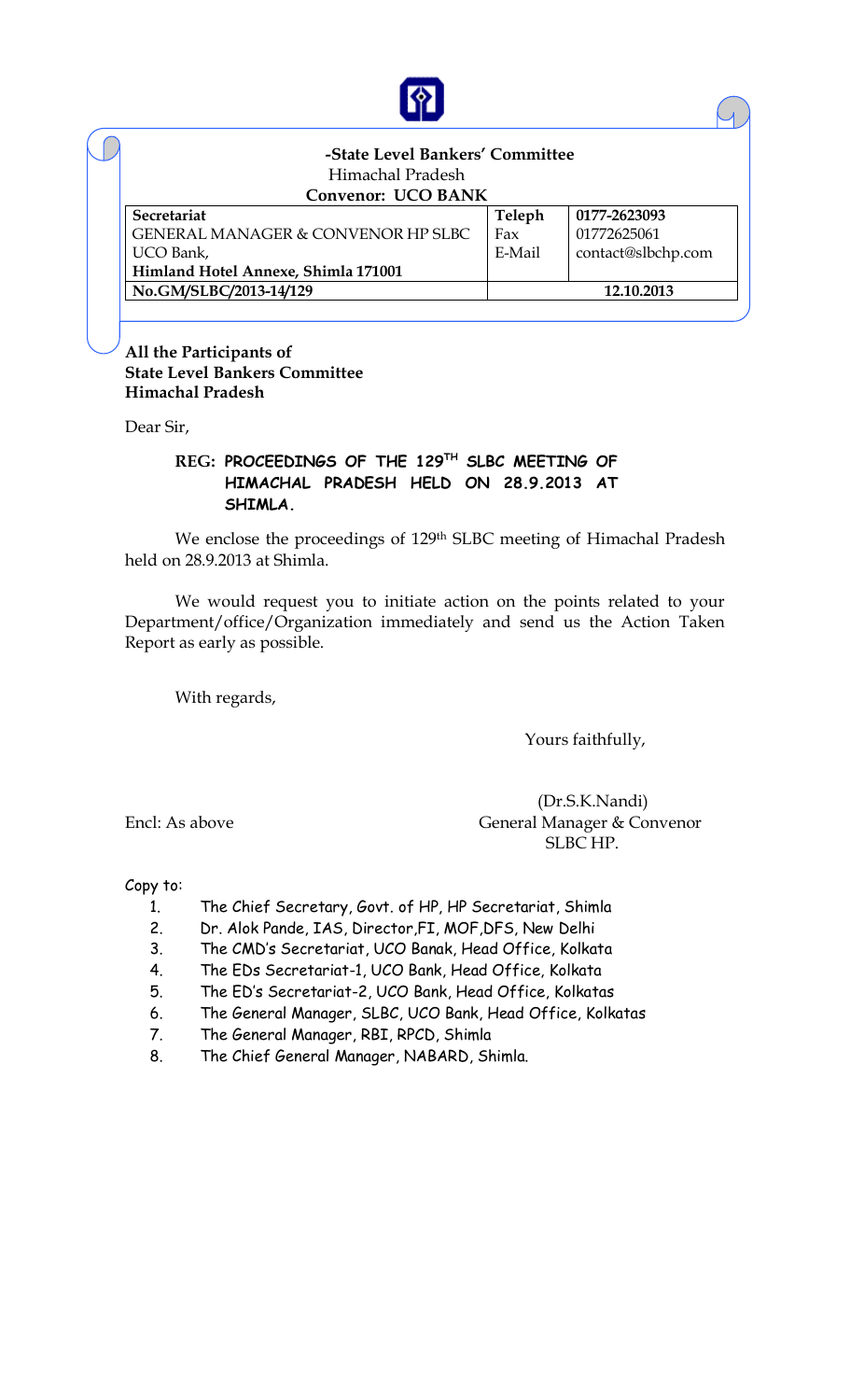## **MINUTES OF 129TH SLBC MEETING OF STATE LEVEL BANKER'S COMMITTEE- HIMACHAL PRADESH HELD ON 28.9.2013 AT HOTEL HILDAY HOME, SHIMLA (H.P.)**

The meeting commenced at 11.15 AM. The list of participants is annexed. Dr. S.K. Nandi, General Manager, UCO Bank & Convenor SLBC HP welcomed the participants attending the meeting. In his welcome speech he focused stress on implementation of Direct Benefit Transfer initiatives particularly seeding of Aadhaar numbers in banks accounts of LPG customers on priority and requested the member banks to start implementation of National Rural Livelihood Mission Scheme (NRLM) in terms of RBI guidelines issued to banks. He urged the need to involve Cooperative Banks for implementation of NRLM in the State of Himachal Pradesh as their branch network is well established in rural areas.

#### **KEY NOTE ADRESS DELIVERED BY SH. ARUN KAUL, CHAIRMAN & MANAGIANG DIRECTOR, UCO BANK ON THE OCCASION OF 129TH SLBC MEETING HELD ON 28.9.2013**

At the outset Sh. Arun Kaul, Chairman & Managing Director, UCO Bank extended warm welcome to Sh. Sudripta Roy, IAS State Chief Secretary, Dr. Alok Pande, IAS, Director (CP),GOI,MOF, New Delhi, Sh. Vineet Chaudhary, IAS, Addl. Chief Secretary, Govt. of Himachal Pradesh, Sh. I.S.Negi, General Manager, RBI and other participants for sparing their valuable time for attending the meeting. The text of Key note address delivered by Sh. Arun Kaul, Chairman & Managing Director, UCO Bank is reproduced hereunder:

The Financial Inclusion initiatives of Government of India aiming to enhance the access of Banking Services among the common people through various modes is a challenging agenda for the Banks and today pressure is mounting up from top to bottom for early implementation of schemes. Among others the Direct Benefit Transfer is one of the important area attaching concern for all banks including State Administration. Under DBT for LPG 11 districts has been selected in the State and scheme is likely to be operationalzed within a month by which subsidy on LPG refills should be transferred in the beneficiary's bank account through Aadhaar mode.

I would like to inform the House about the recent decisions taken by the Convenor Bank to augment the DBTL in the State. There are two phases announced by GOI of which four districts namely Bilaspur, Hamirpur, Mandi & Una were being identified in first phase to operationalize DBTL w.e.f. 1.6.2013 and seven districts of the State have been selected under second phase started from  $1<sup>st</sup>$  September, 2013. It is a matter of satisfaction that work assigned to bank for seeding of Aadhaar in the LPG consumers bank account have crossed more than 50% seeding level in all four districts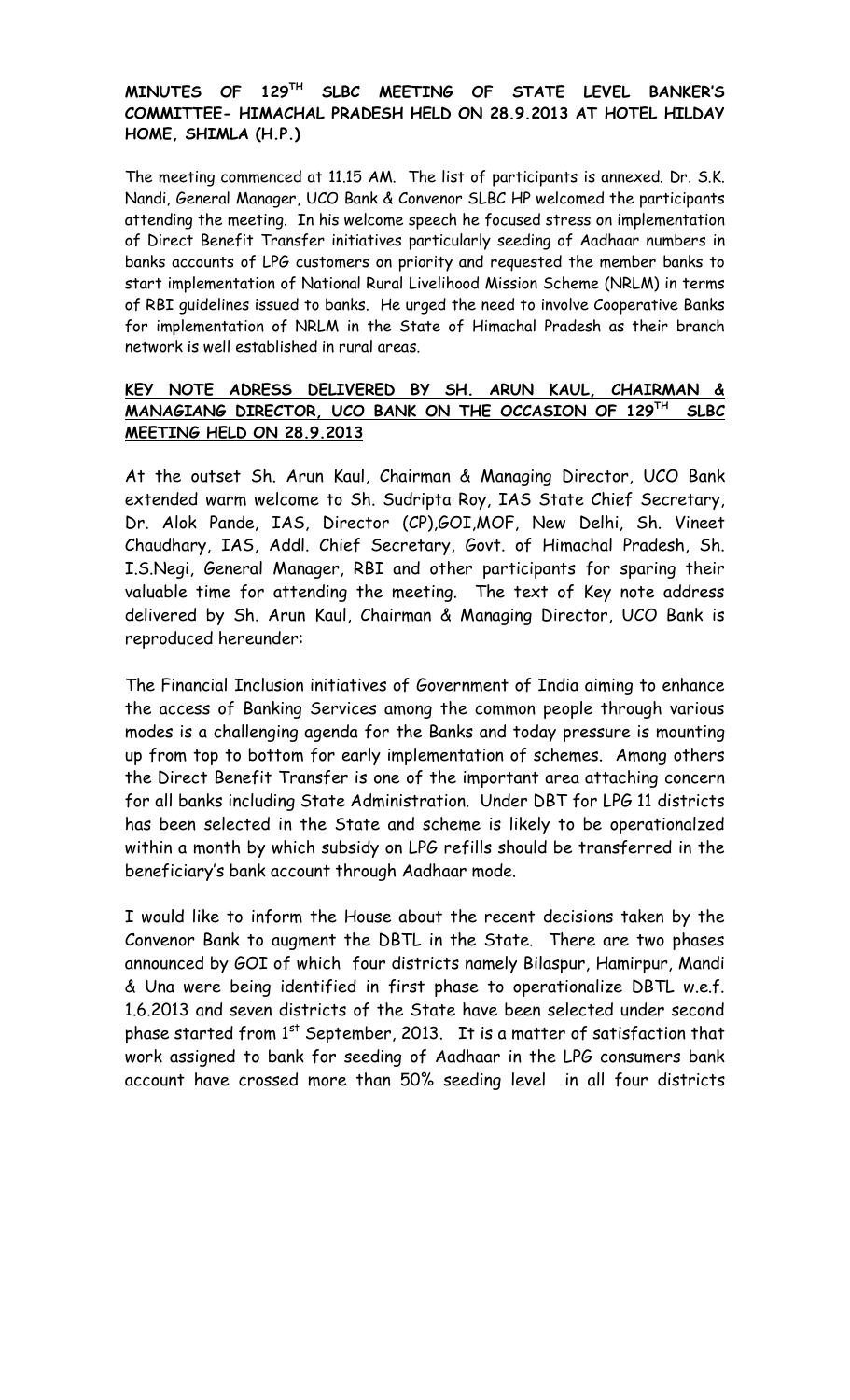falling under first phase and the position of second phase is picking up and at present attained about 35% level upto middle September, 2013. It is expected that it will further improve and goes upto 45% by first fortnight of October, 2013. The Ministry of Finance have set a minimum target to cover atleast 60% seeding of Aadhaar in the consumer list of LPG distributors by banks so that the new scheme should be comfortably switched over in the State. I appeal my Banker friends, Oil Marketing Companies and District Administration machinery to achieve the goal in a joint campaign. I appreciate the role and responsibility shown by Department of Information & Technology of the State Government sharing the Aadhaar enrollment inter-face e-Aadhaar data amongst banks towards DBT implementation.

The expansion of banking services in all un-banked villages using various innovative Information Communication Technology (ICT) modes is a challenging task before banks. The Reserve Bank of India has intended to cover all such villages in a phased manner starting from 2013 to 2016 roadmap. I am happy that a revised roadmap of the State has been approved in the last SLBC under which number of Brick and Mortar type of outlets increased to 800 villages modifying the previous provision identified for only 116 villages. At this juncture I request my banker friends to establish Ultra Small Branches a low cost model and a better option in comparison with Business Correspondent Model capable to provide better banking services specially in hilly State. Such outlets may be converted into Small Rural Branches after attaining a required business volume. My banker friends and LDMs should cover 532 unbanked villages having population below 2000 in the State and also identify important focal points in the remote areas for establishment of USBs to give support to BC Clusters and fillip the Financial Inclusion efforts in real sense.

Friends the term Financial Inclusion having a comprehensive meaning which covers a variety of issues such as opening of Basic Saving Bank Deposit Accounts, but the objective of offering a bucket of products – Deposits, Credit, remittance, micro pension and Insurance – apart from Basic Saving Deposits Accounts to the poor and the vulnerable is yet to be achieved. In other words the Financial Inclusion has not become an option but a compulsion for banks to enlarge its future business plans. .In order to intensify the Financial Inclusion efforts the RBI/NABARD has taken initiatives towards Financial Literacy drive across the country. Under this Financial Literacy & Credit Counseling Centers have been opened by banks at the district level in first phase to create awareness among the common people and these may further be extended to open FLCC centers at the Block/Village level by banks. I am happy that the State is having one functional FLCC in all the 12 districts and improving their performance. Another mile stone achievement is operationalization of Rural Self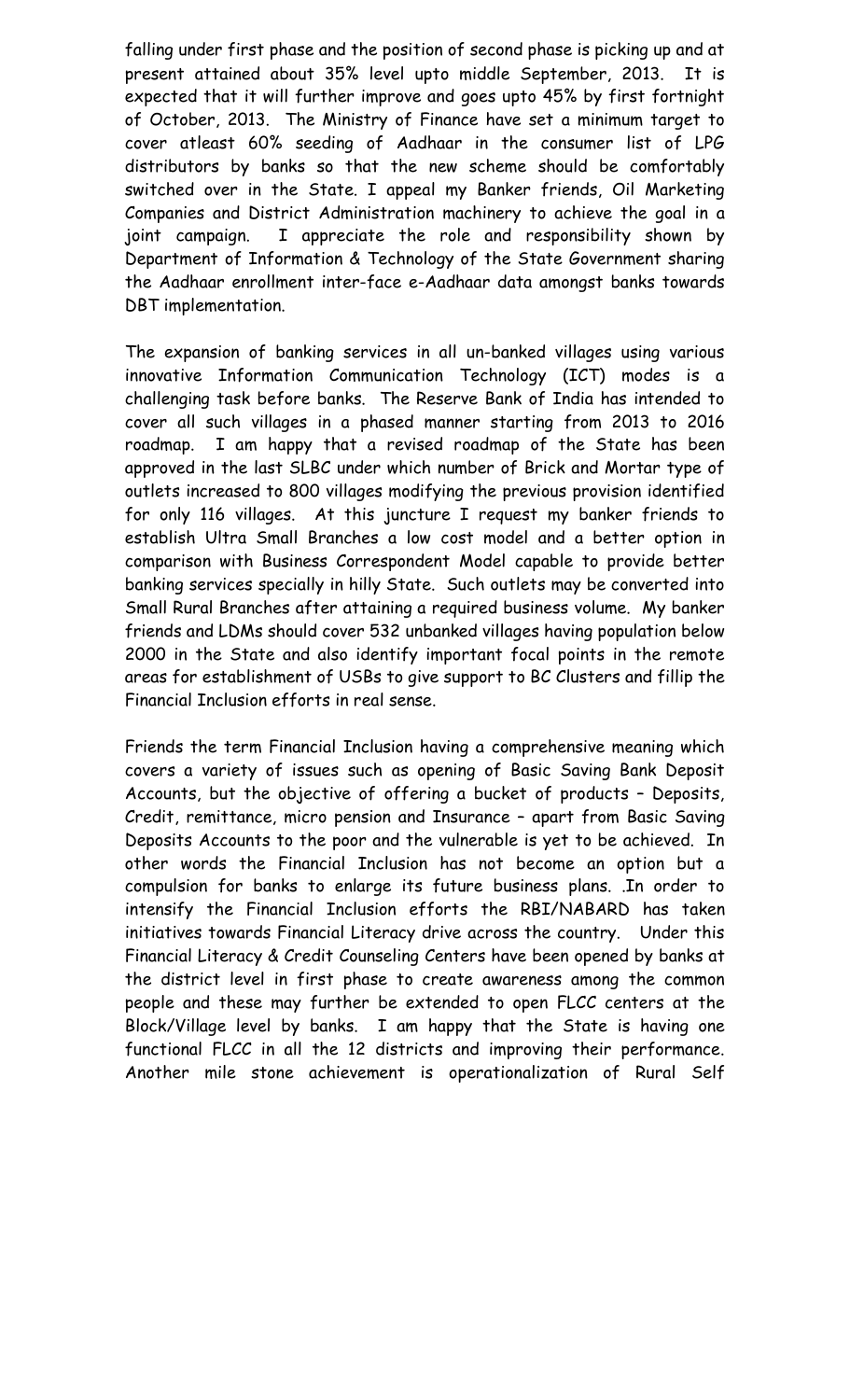Employment Training Institute which has been made operational in 10 districts of the State. The concern shown by Rural Development

Department for delay in the construction of RSETI buildings have to be resolved shortly by participating banks in the State. I propose that the additional cost apart from Central assistance provided to banks may be borne by designated banks otherwise the matter will not resolve and option given to banks get derailed. The Convenor Bank on the recommendation of Small Committee is finalizing tendering process for printing of Financial Literacy related material as per the directions received from RBI and will be available to all concerned by October, 2013

Friends, you are aware that Ministry of Rural Development has announced a new flagship programme namely National Rural Livelihood Mission (NRLM) replacing the old SGSY with effect from  $1^{st}$  September, 2013. The operational guidelines of the scheme has been circulated by RBI and except Cooperative sector banks all other banks operating in the State will implement the scheme. It is being implemented in a phased manner focusing more on rural poor for capacity building, imparting requisite skills and creating linkage with Livelihood opportunities. Bank branchwise targets have been allocated and the intensive blocks will be covered by about 77 branches of various banks. I urge upon all the concerned banks to achieve their targets fixed for 2013-14 under this scheme.

I would like to inform that as per new guidelines of GOI the assistance under Indira/Rajiv Awaas Yojana has been increased to Rs. 75000 per unit for construction of houses to BPL families from Rs.48,000 . The beneficiary under IAY/RAY may be covered under DRI scheme for lending upto Rs.20000/- from banks to meet additional requirement for completion of House. The Hon'ble Minister for Rural Development has suggested to increase the quantum of bank loan upto Rs.50,000/- under DRI. The communication received from the Ministry is listed in the Agenda.

We express our Special gratitude to Reserve Bank of India and NABARD for their pro-active support and guidance in implementation of all Financial Inclusion initiatives to link the mass section of excluded populace of the society with the formal Financial Sector.

Now I take this opportunity to place before the August House the performance highlights of the quarter ended June, 2013 .

The total Business of the Banks as of June, 2013 has grown by 15.59% over the corresponding period last year. Deposits have recorded y-o-y growth of 15.44% and advances have y-o-y growth of 15.93% (almost double). In absolute terms, the total business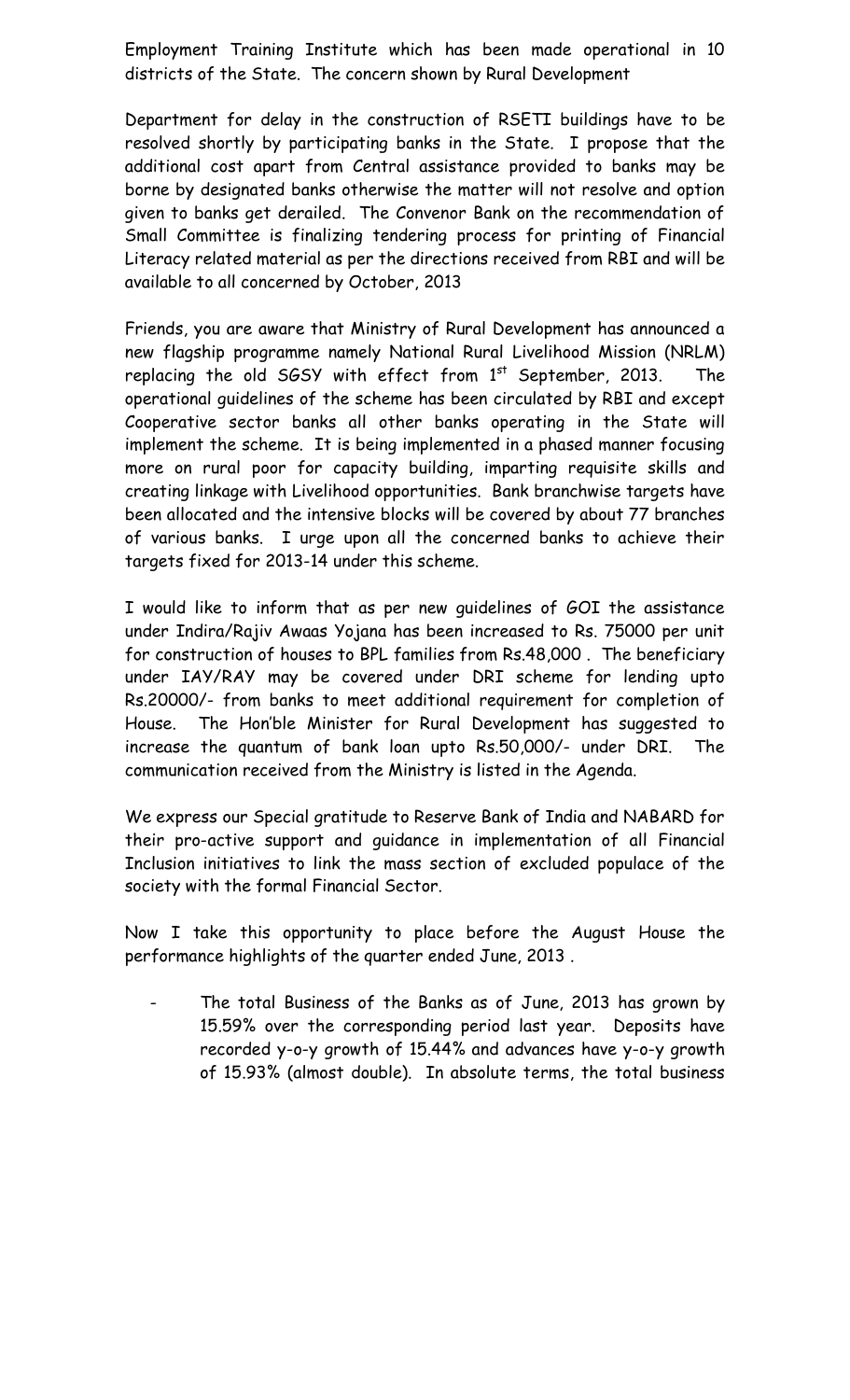of the banks in the State has a net increase of Rs.11272 Crores as of June, 2013 over June, 2012.

- Priority Sector Advances constitute about 70% of the total advances denoting the high flow of credit to the preferred sectors in the hilly State. It is a matter of satisfaction that Banks have achieved all the important national parameters set by RBI except DRI advances. Banks are continuously urging to increase the quantum of loan under DRI advances to match the stipulated target. I urge the RBI to convey the feelings of the banks at appropriate level for increasing the DRI advances by Banks.
- The CD Ratio (CDR) of Banks in the State was 65.16% for the period ended June, 2013. In the districtwise review of CD Ratio, 8 districts are maintaining critically low CD Ratio below 40% and needs comprehensive review of position in district/State level review meetings. The sub-committee of DLCC constituted for the purpose in each district, is to review the position regularly in their review meetings and to draw monetorable action plan for reviewing progress at regular intervals. The issue will be deliberated in detail in the regular agenda.
- The achievement in fresh disbursement under the Annual Credit Plan (ACP 2013-14) during the quarter ended June, 2013 is 121% of the quarterly targets witnessing the highest achievement to the tune of Rs.1166 Crores reported under Non Priority Sector Advances. However, Banks have to take a note to achieve the shortfall in other sectors in the remaining quarters
- Banks penetration in the State is well set up by having branch net work of 1678 branches as of June, 2013 with more than 80% branches are located in rural areas. Banks have added 12 new branches during the quarter ended June, 2013. State has per
- branch population coverage of 4086 which is good indicator of availability of banking services and one of the best averages in the country. Banking Sector has further strengthened the alternate delivery channels of providing banking services by adding 159 new ATM during the quarter ended June, 2013 and the total numbers of ATMs increased to 1020 as of June, 2013 in the State. I also request my banker friends to take initiative for installation of Small Coin Dispensers at various prominent places to meet out the general demand of coin shortage.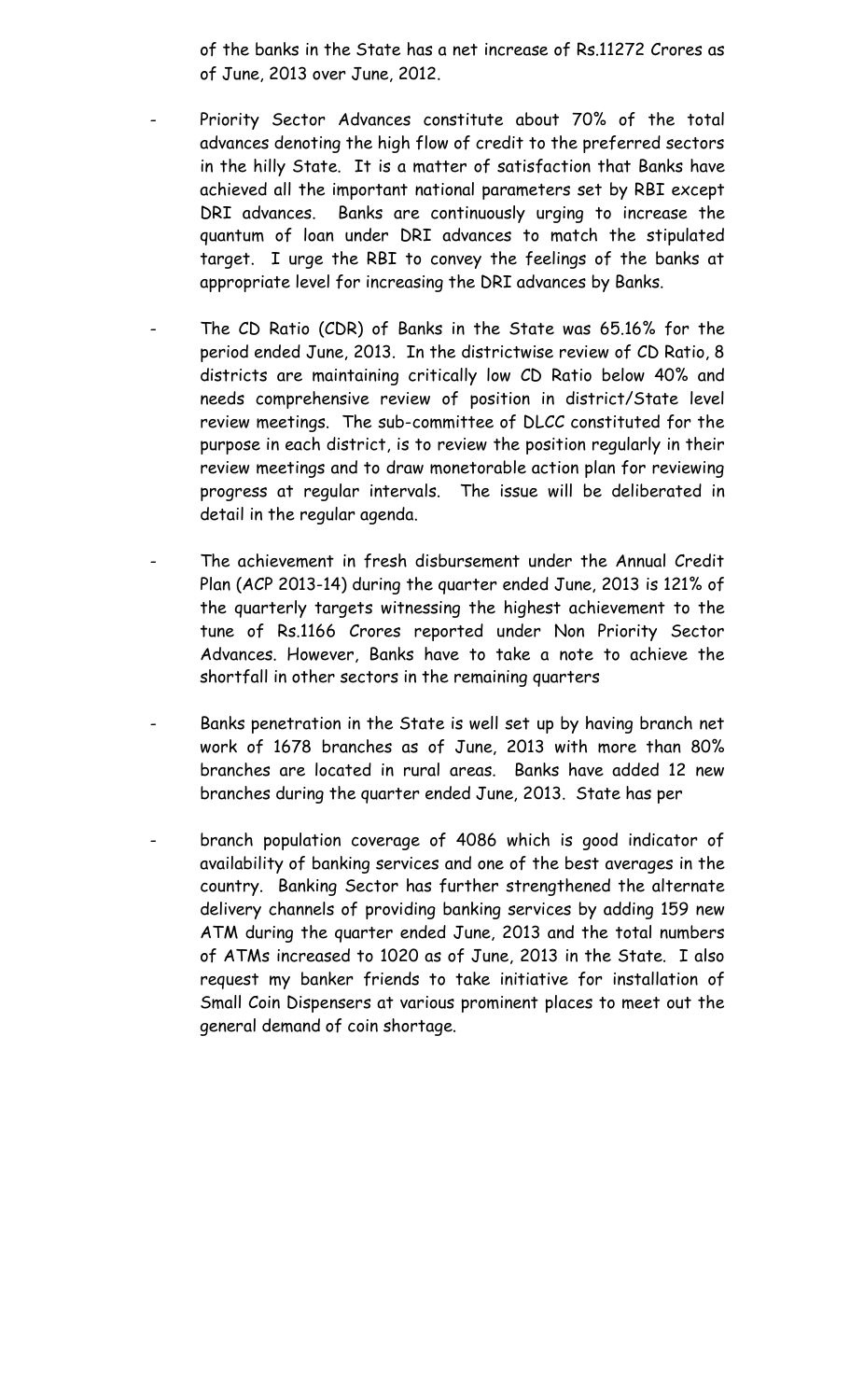I urge my banker friends to intensify distribution of Rupay Credit Card to all KCC holders and take necessary campaign for using of IT based products of the banks to improve the customer service. Pressure is mounting up from Ministry of Finance to online the land records and creation of charge on landed property in line with Karnataka Bhoomi Project. I request the State Revenue/IT Department to join hands with banks for early implementation of the scheme in our State.

The position of NPA recovery as of June, 2013 is not encouraging and a matter of concern for all of us. The 10.45% decline in recovery as of June, 2013 over the position of March, 2013 is not tolerable. On the other hand increasing trend of NPAs of banks reached at a level of 6.11% as of June, 2013 is not a favourable indicator and required joint action to arrest the tendency at the earliest so that banks have a better recovery environment for recycling of their funds. The large number of pendency appearing in Certificate Recovery Cases is an another debatable area. I request the State Government to help the banks at this juncture. He urged the State Government that if recovery does not comes it will be difficult for banks to increase CD Ratio. He also pointed out the position of low Education loans provided by banks in the State as the issue has been raised in the last FM meeting with banks and requested the member banks to push up the Education Loans to all eligible students approaching the banks.

## **IMPORTANT POINTS RAISED BY SH. ALOK PANDE, IAS, DIRECTOR, DEPARTMENT OF FINANCIAL SERVICES, MOF, GOI NEW DELHI ON THE OCCASION OF 129TH SLBC MEETING HELD ON 28.9.2013**

- $\mathbf{r}$ He appreciated the Banks and other nodal agencies involved in Direct Benefit Transfer Scheme by achieving good results. There is a need to streamline the seeding of Aadhaar in the LPG consumers bank account in district Shimla which can be resolved by joint efforts of all stake holders in the State. He further informed that around Rs. 405 Crores of subsidy has already been transferred under the scheme. He urged the banks to intensify the publicity at the branch level so that common people may know about the importance of seeding of Aadhaar.
- $\mathbb{Z}$ Regarding extension of banking services under Financial Inclusion he requested the banks to give importance on unbanked area for opening of new bank branch or installation of ATMs to spread the benefits in unrepresented area of the State. He pointed out that Banks can improve their CASA and other business opportunities in the unbanked areas having availability of unexploited potentials.
- $\sum_{i=1}^{n}$ Dr.Pande said that implementation of Bhoomi Integrated Project is very important and facilitate both farmers and bankers to boost up hassle free credit.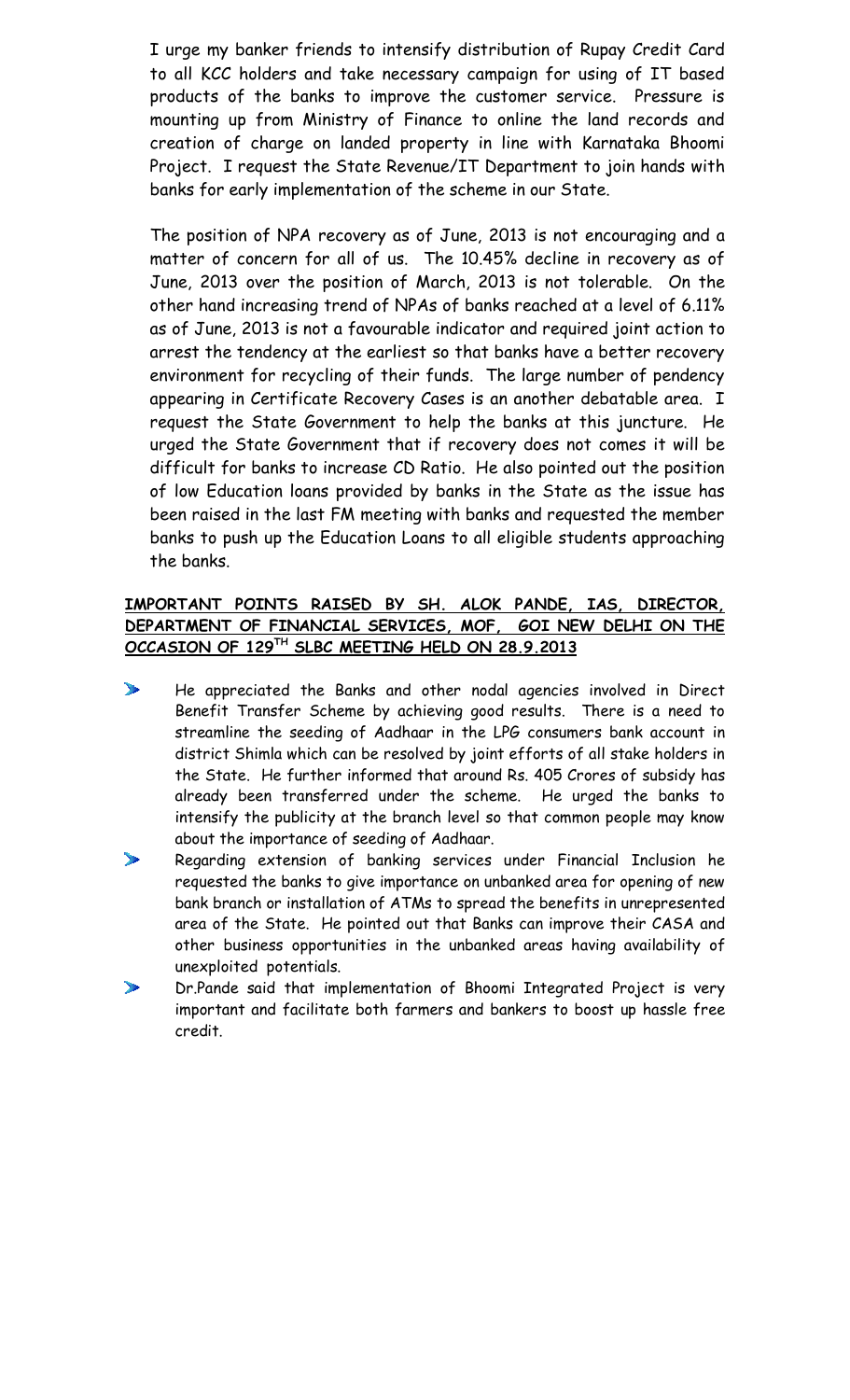- Dr. Pande urged the Banks to give more Rupay Credit Cards to all KCC  $\blacktriangleright$ holders and stressed to accelerate the process for providing more Education Loans in terms of targets allocated by Govt. of India for the State.
- $\blacktriangleright$ Banks has to ensure installation of one ATM with each branch in terms of budget announcement of Govt. of India.
- $\mathbf{r}$ Regarding implementation of NRLM Dr.Pande disclosed that Govt. of India has identified 150 intensive districts of which Shimla and Mandi districts of the State has come under first phase where SHGs would be provided credit at the rate of 7% and 3% further incentive is available on prompt recovery of loan amount. This incentive is available only in intensive districts initially selected. MORD is likely to issue new guidelines in this regard.
- Dr,Pande shown concern on the decreasing trend of recovery particularly  $\mathcal{L}$ pertains to Cooperative sector banks in the State.
- Dr.Pande informed that SJSRY scheme has been renamed as National Urban  $\mathbf{r}$ Livelihood Mission for banks to participate.
- $\blacktriangleright$ Dr. Pande suggested to hold a separate meeting of LDMs in second half to apprise about the decision taken in the SLBC meeting and prepare action points for effective implementation by concerned quarters. This practice is adopted in some of the SLBCs to have a direct interaction with LDMs.

#### **HIGHLIGHT OF CONCLUDING REMARKS GIVEN BY SH. SUDRIPTA ROY, IAS, CHIEF SECRETARY TO THE GOVERNMENT OF HIMACHAL PRADESH ON THE OCCASION OF 129TH SLBC MEETING HELD ON 28.9.2013**

Sh.Sudripta Roya, IAS, Chief Secretary to the Govt. of HP welcome Sh. Arun Kaul, Chairman & Managing Director, UCO Bank to this meeting after a prolong gap, He also welcome all the participants sitting on the Dias. The presence of Dr. Alok Pande, Director from Ministry of Finance, will guide the forum on recent developments taken by GOI on Financial Inclusion.

Today we are meeting after the Monsoon session of HP Legislative Assembly. During the intervening period Govt. of Himachal Pradesh has announced implementation of "Rajiv Gandhi Ann Yojana" from 20<sup>th</sup> September, 2013 and become the fifth State to implement National Food Security Act and this is a landmark national programme for providing grains and other food material to the BPL families.

Another attempt has been made to provide Skilled Development Allowance for educated unemployed youth as per budget commitments announced by the State Government to provide Rs.1000/- per month to each eligible candidates and Rs.1500/- to youths having 50% disability. The scheme is slightly modified and minimum educational level is brought to  $10<sup>th</sup>$  pass and age criteria has also been reduced. More and more people are coming under the coverage. The scheme is implemented by Directorate of Labour and Employment through various Employment Exchanges located in the State. We have allotted one Crore rupees for this purpose.

We have a bumper apple crop but transportation of apple crop is affected in District Kinnaur due to heavy rains damaging the road connectivity. We shall need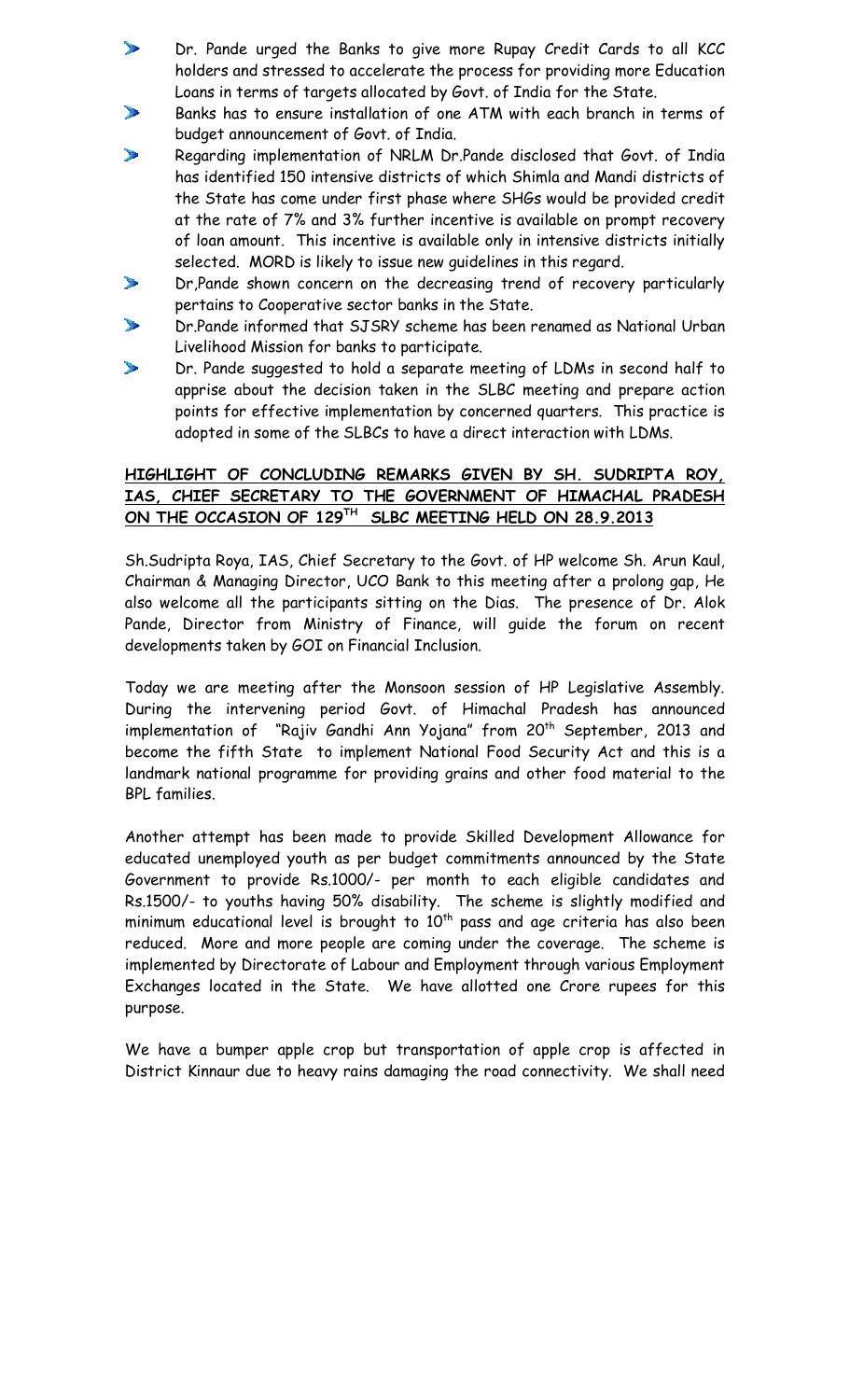the support of Bankers and Transport Sector. The CD Ratio in Kinnour has gone up suddenly because of increase of funds for rehabitation and re-construction work. The issue raised by Hon'ble Union Rural Development Minister to increase the financial limit under DRI from Rs.20000/- to Rs. 50000/- for all beneficiaries selected under Indira/Rajiv Awaas Yojana which is the major requirement in the disaster hit area.

My Banker friends are well aware about the recent financial crisis took place adversely affecting the GDP which has come down to less than 5% (2012-13) witnessed a major fall in a decade. This is a sign of turnaround which is taking place but the problem pursue. Now every body is looking on Agriculture development to increase the purchasing power of rural people. Despite global fluctuation the economy of the State is moving ahead and bankers are sharing the responsibility given under Priority Sector lending. He hopes that the manufacturing sector will not revive during the coming 5-6 months. Agro Sector is one where the Bankers can look into for financial assistance in primary sector.

I am happy that the State has attained a milestone on enrollment of Aadhaar to facilitate Direct Benefit Transfer Scheme of Government of India, At present 11 districts of the State have been selected under DBTL and all nodal agencies involved in this process are doing well to achieve the goal. Every concerned Department have to ensure fulfillment of its assignments as communicated by Ministry of Finance. I urge upon the LPG Distributors and Oil Marketing Companies to provide Aadhaar number and Bank accounts detail to respective LDMs for seeding of Aadhaar in the Customer accounts in a smooth manner so that after the grace period of three months the scheme is fully operationalized in the State. It is a worthwhile to inform that Department of Information Technology of State Govt. is extending a unique support to Banks/OMCs to use the Aadhaar Inter face data for obtaining e-Aadhaar numbers which should intensify the seeding of Aadhaar numbers. The coverage of DBT transactions has been so far completed in 18517 accounts involving release of benefits to the tune of about Rs.12.95 Crores in the State. I am happy that Jogindera Central Coop. Bank has successfully completed computerization and interested to participate in DBT work in line with other banks in the State. It is a good effort to extend the ICT based banking services in rural areas I would like early implementation of MNREGA Software for releasing of online wages in all districts. The Department of Rural Development to take care of it. Similarly Social Security Pension Scheme implemented by Department of Social Justice and Empowerment should be made under DBT using Aadhaar platform. Till such time the DBT is effective the convenience system for the common people I would insist is the facility available with post offices to be utilized.

I am happy that a revised roadmap to cover all unbanked villages for extension of banking services has been prepared in accordance with the guidelines provided by RBI. Now total 16640 unbanked villages are identified for covering in four year period 2013-16. Out of these Banks has proposed to open Ultra Small Branches in 800 villages. So far it is reported that 895 number of such villages are covered through BC model in the State. I which we should follow the roadmap in letter and spirit and suggested the bankers that every family should have a bank account as most of the benefits are linked to the bank accounts.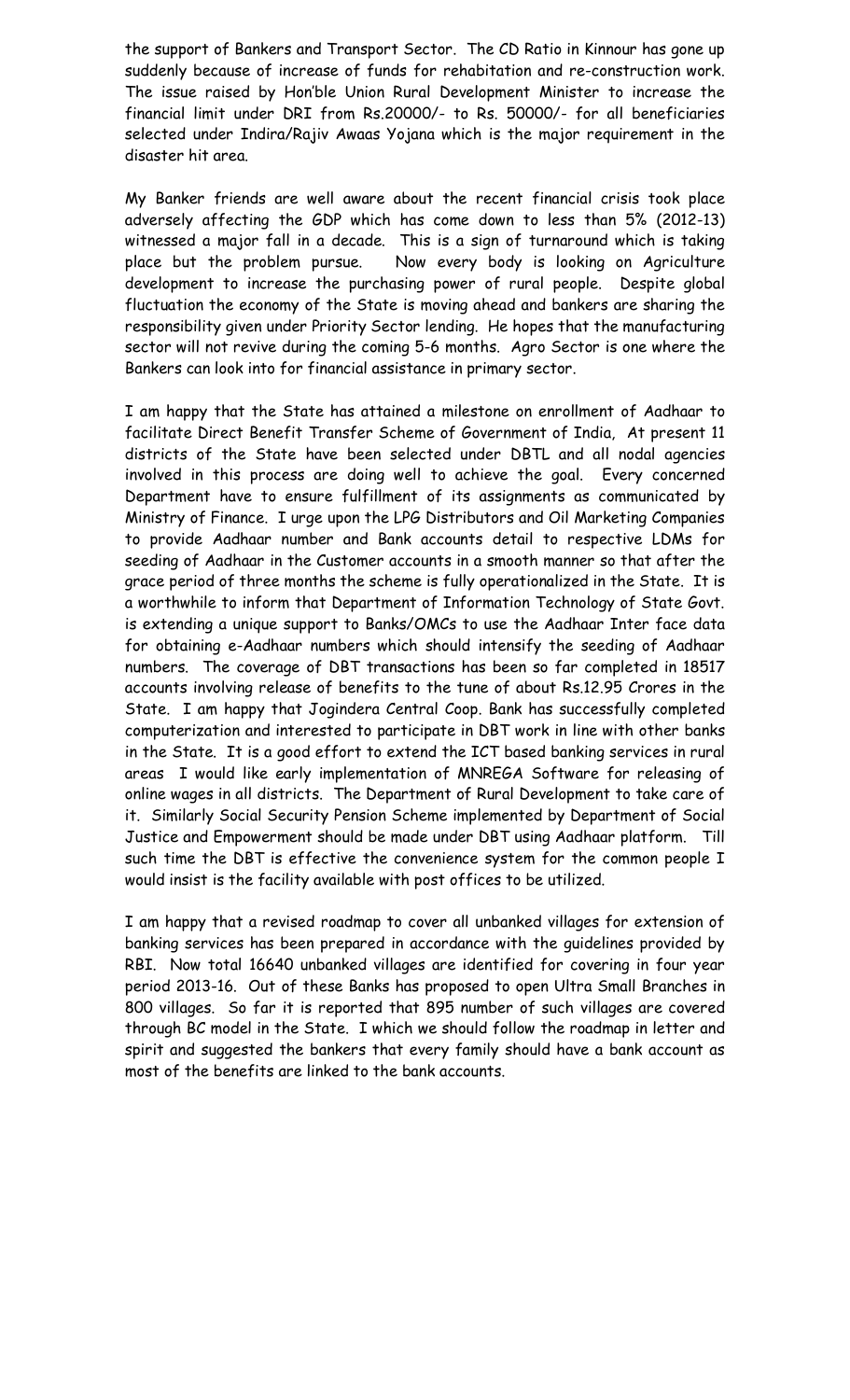As regards the targets fixed under Educational Loans the Chief Secretary said that that the students are migrating to neighbouring states where more and more educational facilities are available and the students require educational loan from the city where they are doing the courses. He advised that Banks should not insist to set a Education Loan targets because it is actually a demand driven loan.

Today we are reviewing the financial results of first quarter ended June, 2013 of the current fiscal 2013-14. Under Annual Credit Plan minimum target to the tune of 20% of the Annual Target has been fixed of which Banks have disbursed fresh credit to the tune of Rs.2783 Crores registering 120% achievement of quarterly target. I request Banker Friends and nodal departments to deliberate sectoral mis-match on achievement of targets and formulate a suitable action points to accelerate the growth in the remaining quarters.

I am happy to know that National Rural Livelihood Mission (NRLM) Centrally sponsored scheme has been launched in our State with effect from 1<sup>st</sup> July, 2013 and Credit Mobilization Targets for the current fiscal has been allocated to all banks. I urge the Department of Rural Development to chalk out a detailed step by step action plan for banks so that financing of Self Help Groups should be taken to achieve the target.

As of June, 2013 Banks in the State have retained the status for achieving five national parameters out of six - Priority Sector Advances (70%), Advances to Agriculture (18%), Advances to Weaker Section (19%), CD Ratio (65%) and Advances to Women (7%). The CD Ratio of the State is improving in a slow process because the Industries are having their Unit in Himachal and generally their Headquarters are located in metropolitian cities or big cities from where they are availing the credit facilities. Our economic activity is going our our manufacturing is going on, we are generating money but money is not being credited to the banks in our State.

Deposits of the Banks recorded 15% year to year annual growth and reached at a level of Rs.58698 Crores however, advances of the Banks has witnessed 16% annual growth and reached at a level of Rs.24884 Crores as of June, 2013 in comparison with the position of June, 2012. There is a quantum jump in investment made by Banks in State Govt. Securities/Bonds reached at a level of Rs. 3349 Crores with an year to year increase of Rs.2052 Crores reported as of June, 2013. During the period under review 12 new branches were opened by banks and total number of branches as of June, 2013 gone upto 1678 out of which 1337 are located in rural areas. The State having a strong network of 1678 bank branches besides 1020 ATMs in service. I appeal my Banker friends to install Coin Dispensers at prominent places to meet out the growing demand of small coins.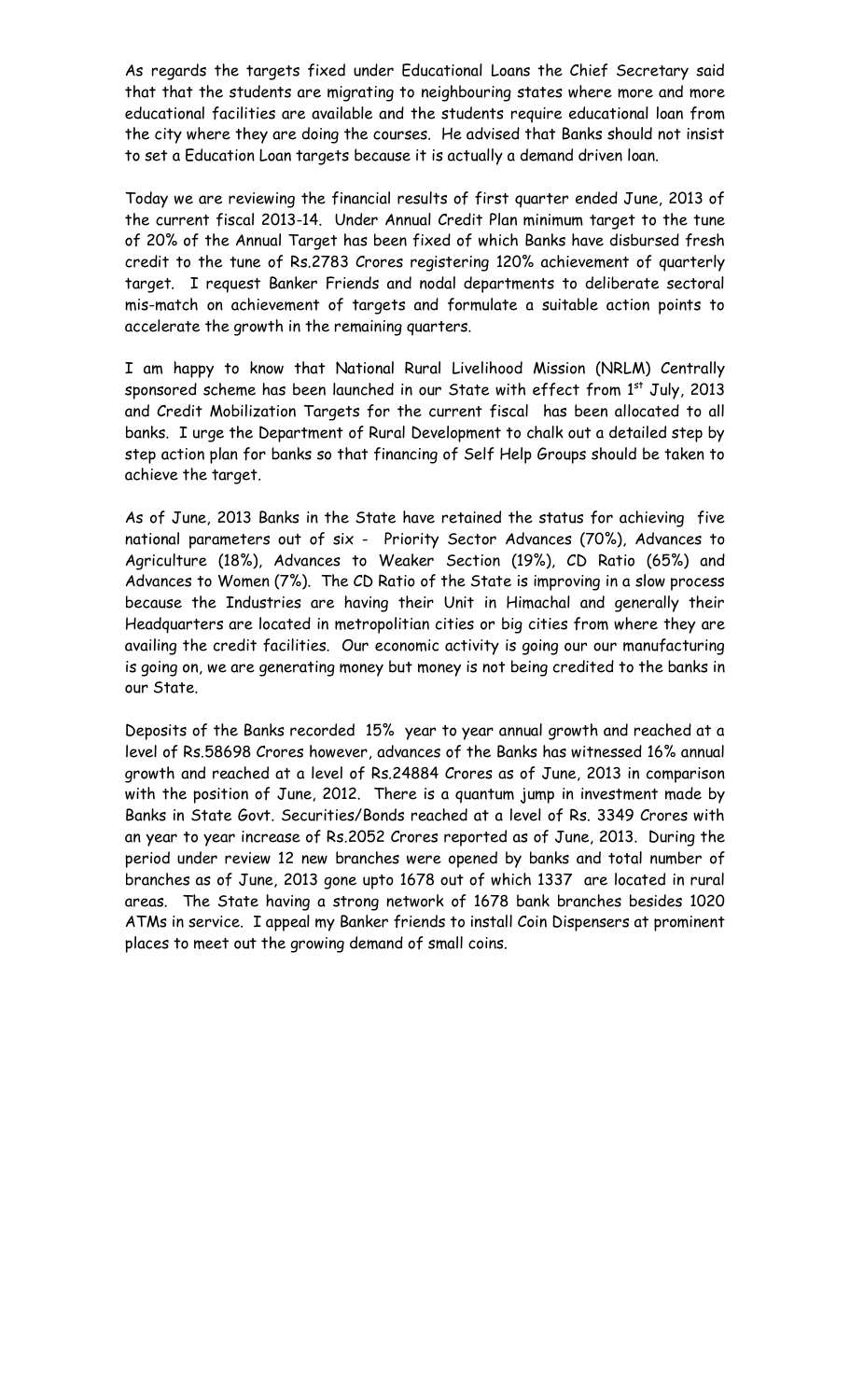The normal agenda for the meeting (item wise) as follows, taken up by Sh. U. C. Sharma, Deputy General Manager, UCO Bank (Convenor Bank) for deliberation in the House**.**

## **AGENDA ITEM NO.1**

#### **Confirmation of Minutes of the last 128th meeting held on 15.7.2013**

The forum unanimously adopted the minutes of the 128<sup>th</sup> meeting of SLBC HP held on 15.7.2013 which was forwarded to the members vide Convenor's Bank letter No.CHC/SLBC/128M/2013-14/2067 dated 24.7.2013.

#### **AGENDA ITEM NO.2**

| Action Taken Report (ATR) on the action points emerged during the 129 <sup>th</sup> HP |  |  |  |  |  |
|----------------------------------------------------------------------------------------|--|--|--|--|--|
| SLBC meeting held on 28.9.2013                                                         |  |  |  |  |  |

| Action       | <b>Action Point</b>                                                                                                                                                                                                                               | <b>Action To</b>                                                                            | Action Taken up to Date                                                                                                                                                                                                                                                                                                                                                                                                                                                                                                                                                                                                                                                                                                                                                                                                                                                                                                                                                                                                                                                                                                                                                                                                                                                                                                                                                                                             |
|--------------|---------------------------------------------------------------------------------------------------------------------------------------------------------------------------------------------------------------------------------------------------|---------------------------------------------------------------------------------------------|---------------------------------------------------------------------------------------------------------------------------------------------------------------------------------------------------------------------------------------------------------------------------------------------------------------------------------------------------------------------------------------------------------------------------------------------------------------------------------------------------------------------------------------------------------------------------------------------------------------------------------------------------------------------------------------------------------------------------------------------------------------------------------------------------------------------------------------------------------------------------------------------------------------------------------------------------------------------------------------------------------------------------------------------------------------------------------------------------------------------------------------------------------------------------------------------------------------------------------------------------------------------------------------------------------------------------------------------------------------------------------------------------------------------|
| Point        | Emerged                                                                                                                                                                                                                                           | <b>Be Taken</b>                                                                             |                                                                                                                                                                                                                                                                                                                                                                                                                                                                                                                                                                                                                                                                                                                                                                                                                                                                                                                                                                                                                                                                                                                                                                                                                                                                                                                                                                                                                     |
| No.          |                                                                                                                                                                                                                                                   | By                                                                                          |                                                                                                                                                                                                                                                                                                                                                                                                                                                                                                                                                                                                                                                                                                                                                                                                                                                                                                                                                                                                                                                                                                                                                                                                                                                                                                                                                                                                                     |
| $\mathbf{1}$ | Implementation of<br><b>EBT</b> for distribution<br>of Social Security<br>Pension by banks in<br>Pilot District<br>Bilaspur through BC<br>model and selection<br>of more schemes<br>under 32 Centrally<br>sponsored schemes<br>of Govt. of India. | Convener-<br>SLBC/all<br>Participat<br>ing Banks/<br>Director<br>SC, OBC<br>ፈ<br>Minorities | The Convenor Bank informed the successful<br>attempt made for distribution of National<br>Social Assistance to 13526 beneficiaries using<br>Central Plan Monitoring System (CPSMS)<br>under which subsidy can be transferred in the<br>bank account through NPCI, Aadhaar platform<br>as well as by bulk RTGS in case Aadhaar is not<br>It has also informed that the<br>available.<br>scheme is one of the 32 Centrally sponsored<br>schemes of GOI selected under DBT.<br>Director SOMA informed that there are<br>about 13223 number of eligible beneficiaries<br>to be covered under NSA. So far only 3251<br>are given benefit through DBT. He informed<br>that presently the financial assistance is given<br>through Post Offices at the doorstep and old<br>age beneficiaries are not interested to avail<br>the facilities other than door step facility of<br>Post Offices.<br>The penetration of branch<br>outlets in the rural areas is not easily<br>approachable<br>to meet the<br>requirement<br>through engagement of BCs by Banks.<br>Some<br><b>NGOs</b><br>of<br>the<br>MPs/MLAs,<br>Gram<br>and<br>Panchayats are insisting the Department to<br>continue<br>with<br>traditional<br>system<br>for<br>distribution of social security pension through<br>postal services in the State. Director SOMA<br>informed that e-kalyan software required a<br>few modification before operationalization |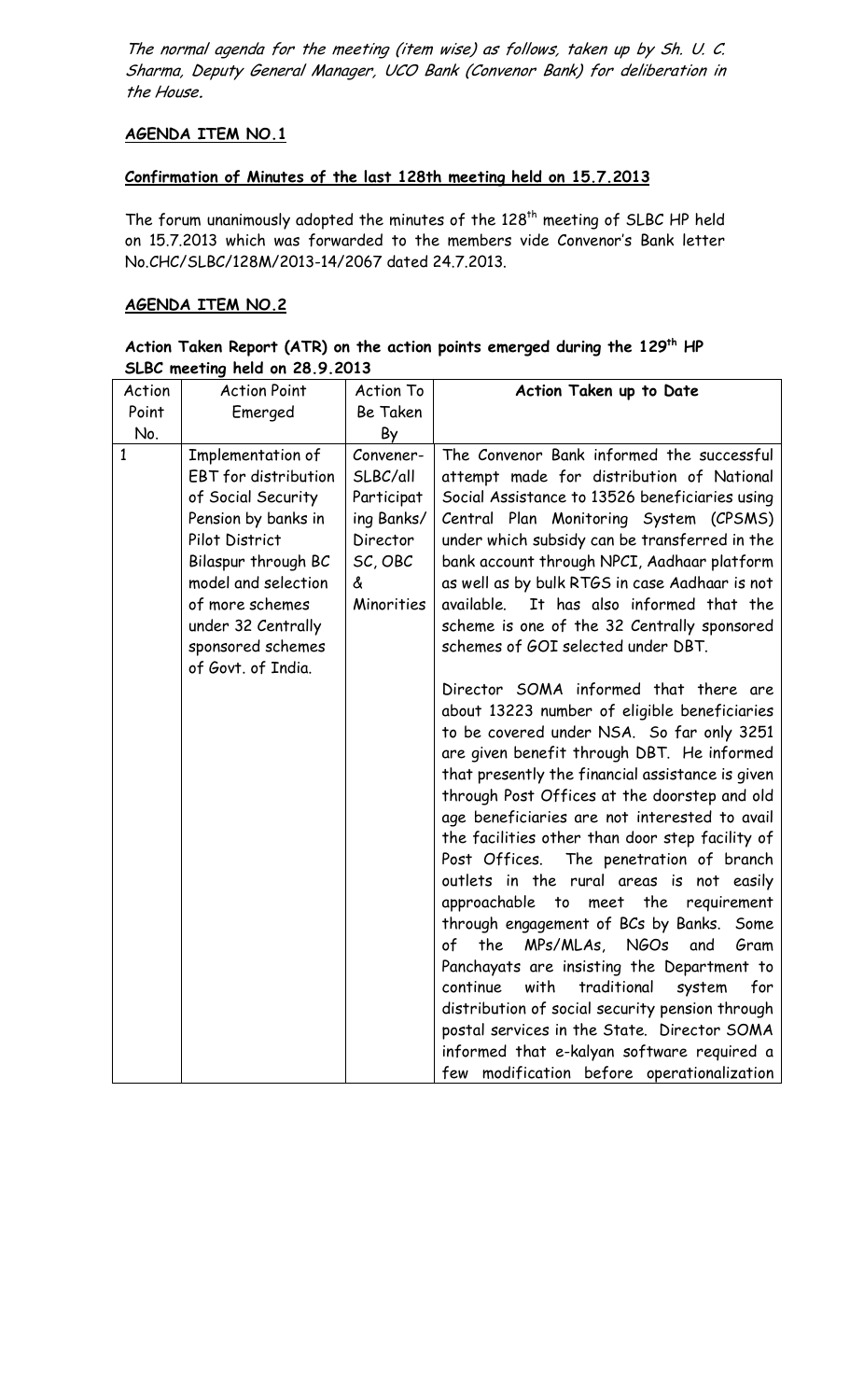|                |                                             |              | regard.           | and a small committee is constituted for the<br>purpose in the State. Department of IT/NIC<br>are already putting their efforts in this                                                                                                                                                                                                                                                                                                                                                                                                                                                                                                                                                          |                  |                      |
|----------------|---------------------------------------------|--------------|-------------------|--------------------------------------------------------------------------------------------------------------------------------------------------------------------------------------------------------------------------------------------------------------------------------------------------------------------------------------------------------------------------------------------------------------------------------------------------------------------------------------------------------------------------------------------------------------------------------------------------------------------------------------------------------------------------------------------------|------------------|----------------------|
|                |                                             |              | support.          | The Chairman advised the Department of<br>Social Justice not to insist for Aadhaar based<br>payment system and adopt a flexible mode<br>suitable to pensioners in line with the recent<br>directions passed by Supreme Court on DBT.<br>He also advised to implement the DBT in the<br>phased manner in tune with the infrastructure                                                                                                                                                                                                                                                                                                                                                             |                  |                      |
|                |                                             |              |                   | Sh. J.C.Chauhan, Spl.Secretary RDD that e-<br>FMS (Scheme for Electronic Benefit Transfer<br>for MGNREGA beneficiaries) has been rolled<br>out in the first phase covering four districts<br>viz. Hamirpur, Bilaspur, Mandi & Una and<br>district Solan is selected for the second<br>phase. However, Deptt. is intended to<br>implement the MGNREGA wages in the entire<br>State through electronically RECS on T+1<br>basis. Under the scheme bank has to ensure<br>transfer of wages within 15 days otherwise<br>panel interest has to be paid on delays. He<br>also requested HP State Coop. Bank and HP<br>Gram Bank to resolve their branch level<br>operational problems at the earliest. |                  |                      |
| $\overline{c}$ | Holding of sub                              | Convenor     |                   | The position of District-wise Credit Deposit                                                                                                                                                                                                                                                                                                                                                                                                                                                                                                                                                                                                                                                     |                  |                      |
|                | committee meetings                          | Bank/        |                   | Ratio (CDR) as of June, 2013 based on the                                                                                                                                                                                                                                                                                                                                                                                                                                                                                                                                                                                                                                                        |                  |                      |
|                | of DCC constituted<br>for the purpose of    | LDMs of<br>8 | is as under:      | Deposit and Advances data reported by Banks                                                                                                                                                                                                                                                                                                                                                                                                                                                                                                                                                                                                                                                      |                  |                      |
|                | improvement in CD                           | districts    |                   |                                                                                                                                                                                                                                                                                                                                                                                                                                                                                                                                                                                                                                                                                                  |                  |                      |
|                | Ratio above 40%                             |              | Bilaspur          | (28.27%)                                                                                                                                                                                                                                                                                                                                                                                                                                                                                                                                                                                                                                                                                         | L&S              | (29.30%)             |
|                | minimum level                               |              | Chamba            | (38.91%)                                                                                                                                                                                                                                                                                                                                                                                                                                                                                                                                                                                                                                                                                         | Mandi            | (29.32%)             |
|                | prescribed by RBI                           |              | Hamirpur          | (21.33%)                                                                                                                                                                                                                                                                                                                                                                                                                                                                                                                                                                                                                                                                                         | Shimla           | (38.34%)             |
|                | and preparation of<br>special plan thereof. |              | Kangra<br>Kinnour | (31.09%)<br>$(178.17\%)$                                                                                                                                                                                                                                                                                                                                                                                                                                                                                                                                                                                                                                                                         | Sirmour<br>Solan | (77.67%)<br>(91.37%) |
|                |                                             |              | Kullu             | (50.22%)                                                                                                                                                                                                                                                                                                                                                                                                                                                                                                                                                                                                                                                                                         | Una              | $(35.48\%).$         |
|                |                                             |              |                   |                                                                                                                                                                                                                                                                                                                                                                                                                                                                                                                                                                                                                                                                                                  |                  |                      |
|                |                                             |              |                   | LDM, Una described the various reasons                                                                                                                                                                                                                                                                                                                                                                                                                                                                                                                                                                                                                                                           |                  |                      |
|                |                                             |              |                   | responsible for low CD Ratio in the district.                                                                                                                                                                                                                                                                                                                                                                                                                                                                                                                                                                                                                                                    |                  |                      |
|                |                                             |              |                   | The Convenor SLBC advised the LDMs to hold                                                                                                                                                                                                                                                                                                                                                                                                                                                                                                                                                                                                                                                       |                  |                      |
|                |                                             |              |                   | regular sub committee of DCCs constituted to<br>bring improvement in CD Ratio in terms of RBI                                                                                                                                                                                                                                                                                                                                                                                                                                                                                                                                                                                                    |                  |                      |
|                |                                             |              |                   | guidelines. LDM Una mentioned that due to                                                                                                                                                                                                                                                                                                                                                                                                                                                                                                                                                                                                                                                        |                  |                      |
|                |                                             |              |                   | withdrawal of Industrial package by Central                                                                                                                                                                                                                                                                                                                                                                                                                                                                                                                                                                                                                                                      |                  |                      |
|                |                                             |              |                   | Govt. new units are not coming up as a result                                                                                                                                                                                                                                                                                                                                                                                                                                                                                                                                                                                                                                                    |                  |                      |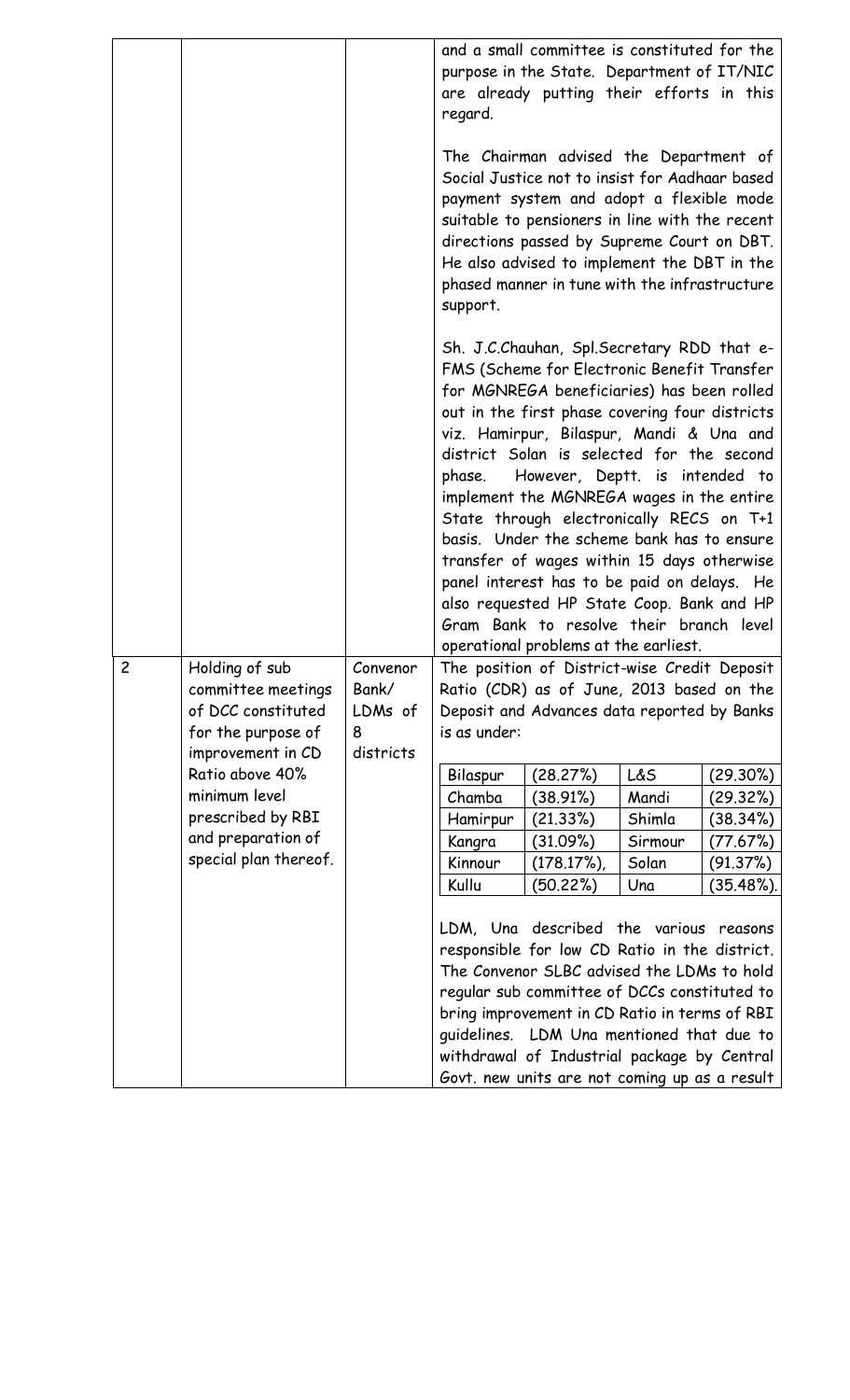|   |                                                       |                                                                                        | there is a less demand for Investment Credit<br>contributed by high saving growth due to large<br>number of people are employed in Defence<br>services besides PACs are revolving their own<br>funds in Agriculture Sectors.                                                                                                                                                                                                                                                                                                                                                                                                                                                                                                                                                              |
|---|-------------------------------------------------------|----------------------------------------------------------------------------------------|-------------------------------------------------------------------------------------------------------------------------------------------------------------------------------------------------------------------------------------------------------------------------------------------------------------------------------------------------------------------------------------------------------------------------------------------------------------------------------------------------------------------------------------------------------------------------------------------------------------------------------------------------------------------------------------------------------------------------------------------------------------------------------------------|
| 4 | Sub committee of<br>SLBC on SHG Bank<br>linkage in HP | Convenor<br>Bank/<br><b>Banks</b>                                                      | Issue shifted for detailed discussion in Main<br>Agenda.                                                                                                                                                                                                                                                                                                                                                                                                                                                                                                                                                                                                                                                                                                                                  |
| 5 | On-line access of<br>Land Records to<br><b>Banks</b>  | IT Deptt<br>/Finance/<br>Revenue<br>Deptt/<br><b>NABARD</b><br>Convenor<br><b>Bank</b> | Bank informed<br>The<br>Convenor<br>about<br>the<br>developments took place for collection of<br>information from SLBC Karnataka where the<br>Bhoomi Bank Integrated Model is successfully<br>operationalized. The response from Revenue<br>Department, Govt. of Karnataka to supply<br>necessary software Gazettee Notification and<br>procedure for enrollment etc. is awaited.<br>As per the decision taken in the last SLBC to<br>hold a One Day Workshop on Bhoomi Bank<br>Integrated Model with the help of DIT and<br>other stakeholders, the Deputy Director DIT<br>informed that they are ready to hold the<br>proposed workshop at any convenient date<br>decided by SLBC in consultation with Banks.<br>It has decided to organize the workshop after<br>Durga Pooja Holidays. |
|   |                                                       |                                                                                        | The Chief Secretary advised the Director<br>Institutional Finance to take up the matter<br>with State Revenue Department whether any<br>notification is required for amending the<br>present law and examine the possibility to<br>adopt proposed model in Himachal Pradesh in<br>line with Karnataka model. He desired that a<br>note from the Finance/Revenue Department<br>may be prepared for taking a decision from<br>the Government side. We should also take<br>maintain<br>the<br>necessary precaution<br>to<br>sensitivity of the data which should not be<br>tempered by any one given access to create<br>the charge on landed property.                                                                                                                                      |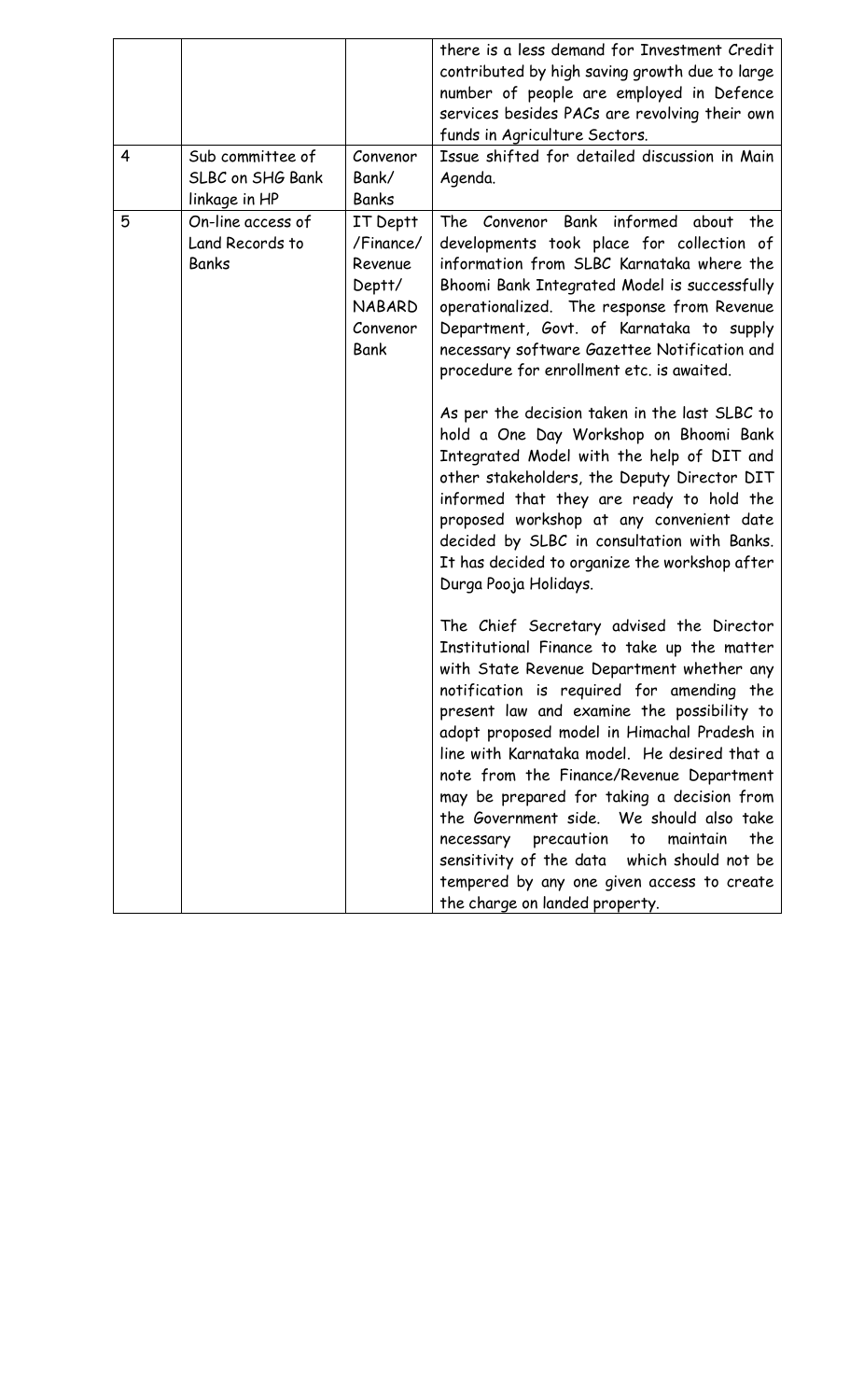#### **AGENDA ITEM NO.3**

#### **3.1 Review of Progress under Extension of Banking Services in the State under RBI roadmap 2013-16.**

The Convenor Bank informed that as per the decision taken in the last SLBC number of un-habited villages has been excluded from the list of villages identified under RBI roadmap and the number of Brick & Mortar/USB branches has been increased to 800 in place of 162 identified earlier. The revised roadmap for the State of Himachal Pradesh is given below:

|    | Total number of villages in HP as per 2011 census       | 20320 |
|----|---------------------------------------------------------|-------|
|    | Out of above no. of unhabited villages                  | 2623  |
|    | No. of existing rural branches                          | 1057  |
|    | Total unbanked villages under the roadmap $2013 - 16 =$ | 16640 |
| a) | Villages proposed for B&M/USB                           | 800   |
| b) | Villages proposed for BC Model                          | 15840 |

#### **Prime role and responsibility of LDMs**

There is an urgent tasks before LDMs to revise bankwise list of villages by excluding uninhabited villges numbering 2623 situated in various districts of the State. They should identify the strategic locations for opening of 800 Brick and Mortar/USB type of banking outlets and prepare the revised roadmap in XEL sheet strictly on the format devised for the purpose ( specimen format is enclosed at the end of the minutes). The LDMs are requested to complete this exercise by October, 2013 and send information to all Controlling Heads in soft copy for taking necessary action at their end. The information received from LDMs will be loaded in SLBC website in due course.

(Action LDM – compliance by October, 2013)

Progress under RBI roadmap 2013-16 as of June, 2013.

The Convenor Bank informed that as per the feed back received from the banks total 895 unbanked villages has been covered for extension of banking services upto June, 2013 out of which five villages were covered by opening of new bank branches and 883 villages were covered by BC model and remaining seven villages were reported covered through other modes in the State of Himachal Pradesh. The contribution of UCO Bank, PNB and SBI is significant covering 494, 284 and 81 unbanked villages respectively.

Sh. I. S. Negi, GM, RBI, shown concern over slow pace of progress achieved under the roadmap and advised to accelerate the process for identification of villages where banks are intended to open USBs. He urged the LDMs to complete the exercise at the earliest and information about allocation of such villages should be sent to all Controlling Heads of banks for taking necessary action. He also apprised that RBI top management is regularly monitoring the progress under Financial Inclusion. He also observed that there are over congestion of bank branches in urban and focal villages and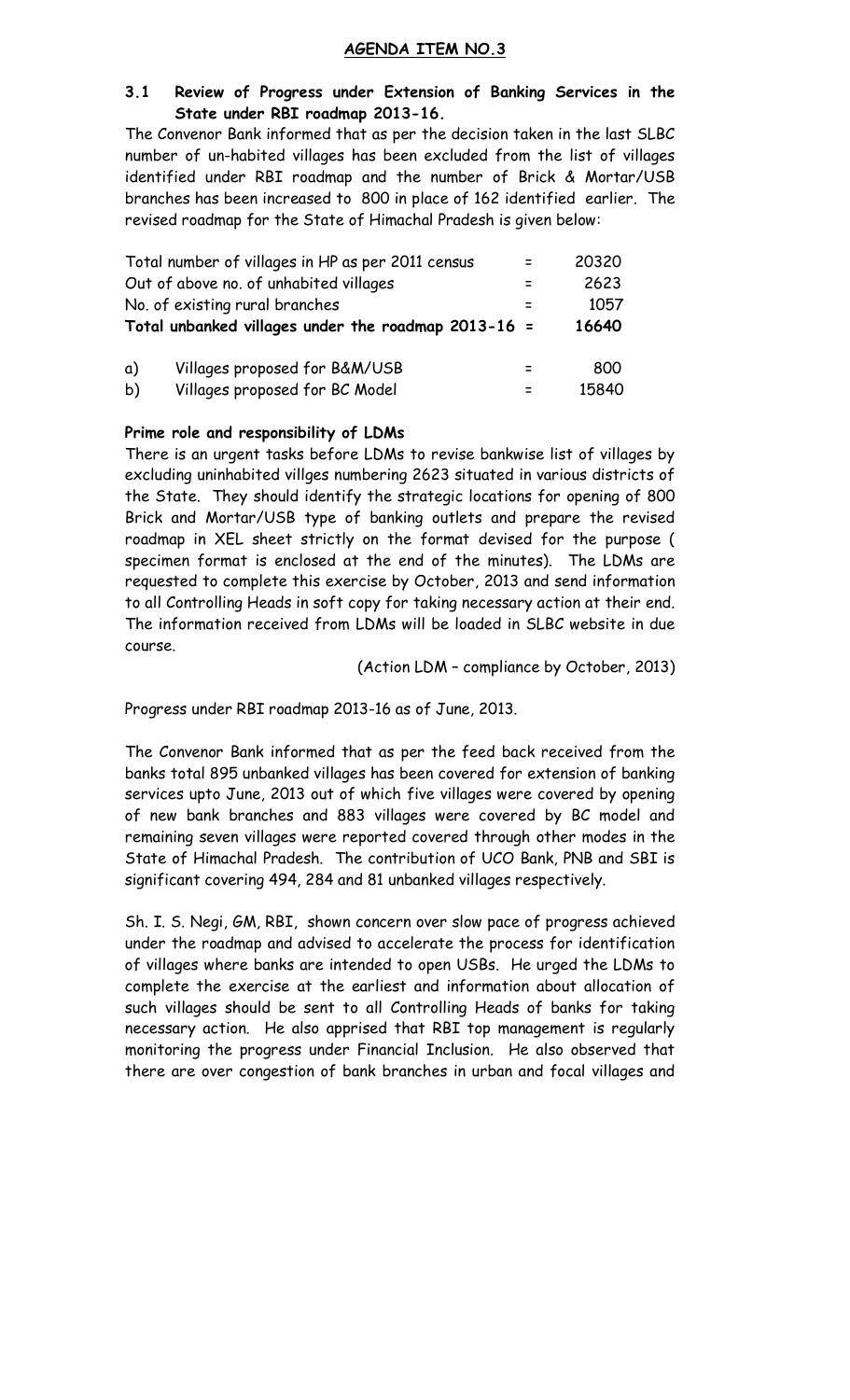banks are not coming forward to open rural branches in the unbanked remote areas where there is vast potential for business development and people are deprived of the banking facilities for a long time. He advised the banks to take a note while opening of new bank branches ensuring that atleast 25% of their new branches should be opened in rural areas in the state. The GM RBI stated that only two ATMs are installed by banks in Lahaul & Spiti district and there is a need to install more ATM by banks to meet the growing demand of tourists visiting historical places. He also advised the banks to install new ATM machine in the rural areas to give better interrupted services to common people. The General Manager RBI stated that the progress under FIP – desegregation has to be monitored from CMD Secretariat/Board level to Regional level which should be streamlined in terms of RBI guidelines.

Member banks are requested to submit quarterly progress report in the prescribed format Annexure-B for reporting the progress under RBI roadmap to Convenor Bank within 10 days after the close of quarter so as to report the consolidated position to RBI, Shimla.

Dr.Alok Pande Director, DFS, New Delhi suggested to hold a joint meeting of Banks and District Administration for the purpose of selection of villages having forward and backward linkage for opening of USB/New rural branch in the districts under RBI roadmap prepared for 2013-16. In addition operationalization of BC model in selected villages may also be communicated to all concerned. The representative from DIT informed that so far more than 50 Lok Mitra Kendras has been entrusted with BC work by banks mostly in district Hamirpur. Now more banks are coming forward to avail the services of LMKs in the State.

(Action: Banks- Immediate submission of Quarterly report for September, 2013)

#### **Review of Progress under Direct Benefit Transfer (DBT)**

The Convenor Bank informed that about 18517 DBT transactions amounting to Rs.12.95 Crores has successfully completed in the State where subsidies has been routed in the beneficiary bank account using Aadhaar platform. The DIT has reported delay in reconciliation of accounts with banks and UIDIA under DBT particularly non reconciliation of accounts with SBOP & BOB. Both the Banks are requested to resolve the issue at their earliest. (Action: SBOP/BOB)

| Scheme-wise Total<br><b>DBT</b> |                     | Amount      | Sponsor bank          |
|---------------------------------|---------------------|-------------|-----------------------|
|                                 | <b>Transactions</b> |             |                       |
| <b>SVUCY</b>                    | 806                 | 8060000.00  | State Bank of Patiala |
| <b>JSY</b>                      | 4                   | 2800        | Punjab National Bank  |
| <b>IGMSY</b>                    | 4436                | 5998220.00  | <b>Union Bank</b>     |
| Post Matric OBC                 | 1587                | 12421274.00 | State Bank of Patiala |
| Post Matric SC                  | 3333                | 61817708.00 | State Bank of Patiala |

Schemewise DBT transactions completed in HP.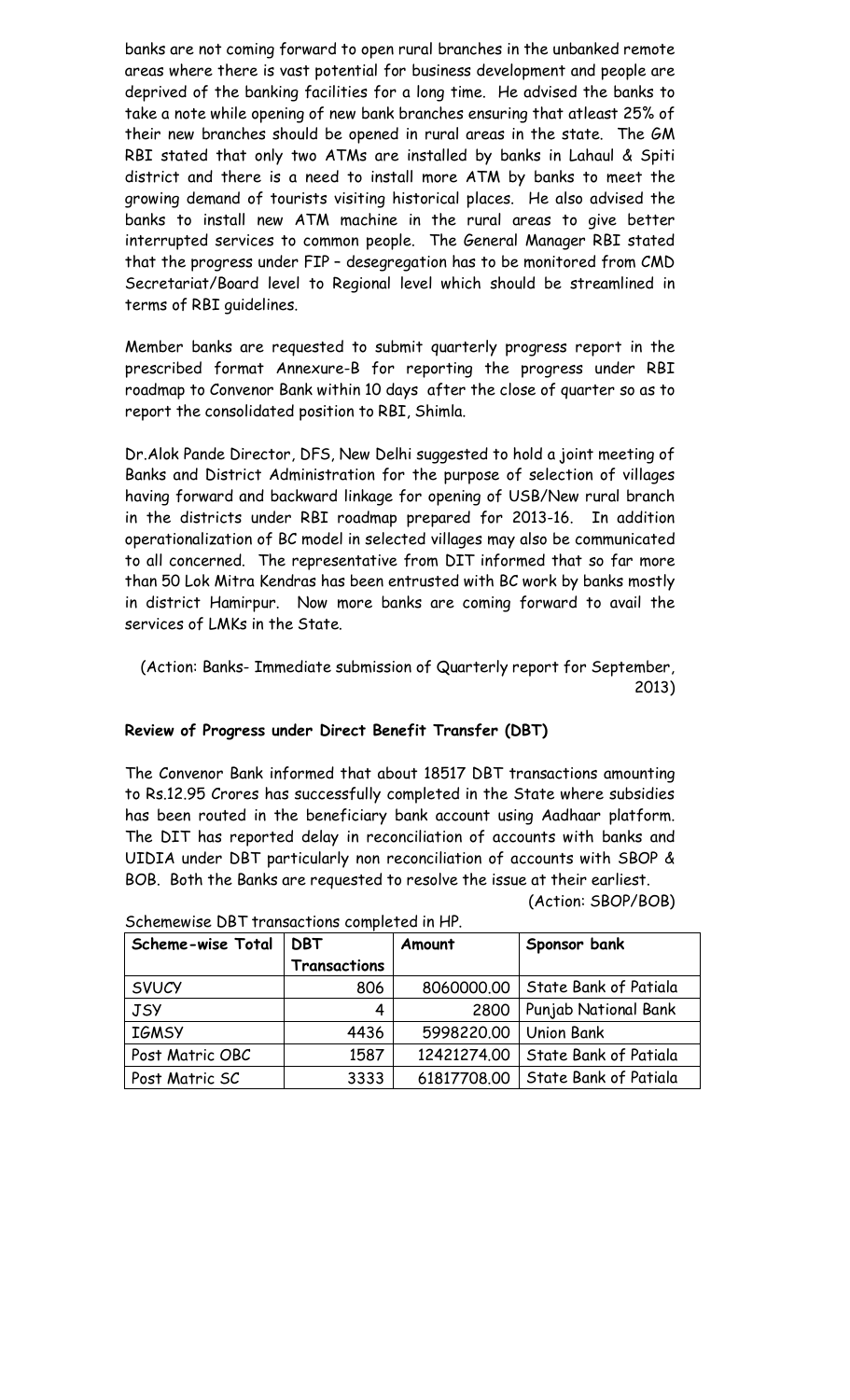| Post Matric ST             | 320   | 18362318.00  | State Bank of Patiala |
|----------------------------|-------|--------------|-----------------------|
| Pre Matric Minority        | 726   | 1819935.00   | Bank of Baroda        |
| <b>Top Class Education</b> | 26    | 1573341.00   | State Bank of India   |
| Dr. Ambedkar               |       |              | State Bank of Patiala |
| Scholarship                |       |              |                       |
| Scheme                     | 636   | 6360000.00   |                       |
| MARIT CUM MINE             | 21    | 539333       | <b>UCO Bank</b>       |
| <b>NSAP</b>                | 6251  | 11875500     | <b>UCO Bank</b>       |
| POST MATRIC                |       |              | <b>UCO Bank</b>       |
| <b>MINORITY</b>            | 13    | 58965        |                       |
| <b>Unclean Occupation</b>  | 358   | 662300       | Bank of Baroda        |
| Total                      | 18517 | 129551694.00 |                       |

#### **Review of progress under DBTL in Himachal Pradesh:**

As per the MOF communication dated 17.5.2013, four districts of the State namely Bilaspur, Mandi, Hamirpur and Mandi are selected for implementation of DBTL in first phase starting from 1.6.2013. Subsequently seven more districts of the State namely, Kangra, Chamba, Kullu, Solan, Sirmour, Shimla and L&S are selected for DBTL w.e.f. 1.9.2013. A pressure is mounting up upon banks for quick seeding of Aadhaar in the LPG consumers bank account within three months grace period for successful implementation of scheme.

The Convenor Bank informed that a high level meeting was held on 21.9.2013 under the Chairmanship of Executive Director, UCO Bank which was attended by high level participation from banks DIT, LDMs and LPG Distributors. The DIT has offered the availability of interface data of Aadhar enrollment to banks to utilize for the purpose of seeding in the SB accounts maintained with various banks. The Department also agreed to provide separate User ID and Password to banks to access the online data. It has unanimously decided to feed the Aadhaar in all SB accounts at the branch level to become a 100% compliance to cover any future DBT transactions in the state. The LDMs has reported the instances of non cooperation by LPG Distributors towards collection of Bank Aadhaar seeding forms causing slow seeding of Aadhaar by bank branches.

Deputy Director, DIT informed that so far training to use interface Aadhar data has been given to seven banks of which UCO Bank has started the work. Similarly four LPG distributors in Shimla town has been given training for the use of software.

Sh. Vineet Chaudhary, Addl. Chief Secretary informed about the Video Conferencing with all Deputy Commissioners in the State where LPG Distributors were also be invited. A clear cut instructions has been conveyed to operationlize the Scheme with mutual consent. It was disclosed that the flight of seeding of Aadhaar numbers in the beneficiary's bank account had adversely effected on the announcement made by Hon'ble Supreme Court of India. The Chief Secretary advised all the stakeholders involved in DBTL to comply in letter and spirit on the verdict given by the Court. Our moto should be not to put inconvenience to any one on LPG distribution. The Convenor Bank sought the Cooperation from District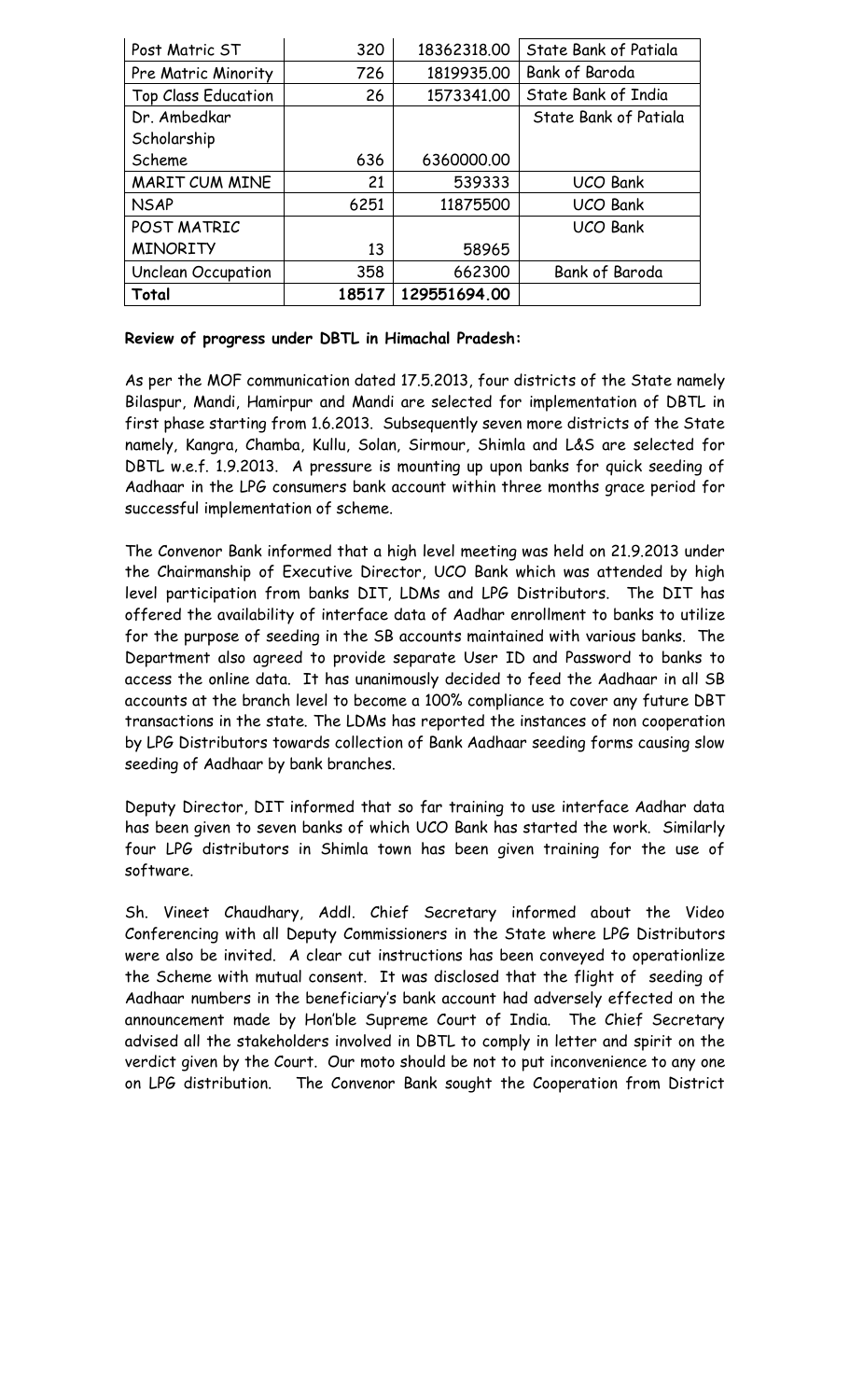Administration, Shimla to boost up seeding of Aadhaar in the bank accounts on receipt of information from LPG distributors. It has been decided to hold weekly review meeting with District Administration on each Monday.

The Controlling Heads of Banks are requested to issue instructions to all branches to give utmost priority for seeding of Aadhaar in the bank accounts of LPG customers within three days on receipt of information from Distt. Coordinator/LDM. There should be no delay after receiving the seeding data at the branch level. In case of any prolonged pendency the matter should be reviewed by personal intervention from higher office.

| District | No. of         | Active     | <b>LPG</b> | % LPG     | Bank            | % Bank                                             | Aadhaar   |
|----------|----------------|------------|------------|-----------|-----------------|----------------------------------------------------|-----------|
| Name     | Distrib        | <b>LPG</b> | Aadhaar    |           | Aadhaar Aadhaar | Aadhaar                                            | Generated |
|          | utors          |            |            |           |                 | Consumers Seeding as Seeding Seeding Seeding as on |           |
|          |                |            | on 24th    | as on     | as on           | 24th Sept,                                         |           |
|          |                |            | Sept,      | 24th      | 24th            | 2013                                               |           |
|          |                |            | 2013       | Sept,     | Sept,           |                                                    |           |
|          |                |            |            | 2013      | 2013            |                                                    |           |
| Bilaspur | 5              | 56391      | 38554      | 68%       | 30122           | 53%                                                | 98        |
| Hamirpur | 5              | 95048      | 69936      | 73%       | 50962           | 53%                                                | 106       |
| Mandi    | 14             | 157011     | 100715     | 64%       | 72384           | 46%                                                | 96        |
| Una      | 8              | 95308      | 70198      | 73%       | 57065           | 60%                                                | 100       |
| Chamba   | 7              | 37511      | 18228      | 47%       | 9811            | 25%                                                | 84        |
| Kangra   | 30             | 292844     | 82817      | 28%       | 40485           | 14%                                                | 89        |
| Kullu    | 7              | 76557      | 39171      | 51%       | 28474           | 37%                                                | 85        |
| Shimla   | 23             | 197014     | 29952      | 15%       | 15518           | 8%                                                 | 76        |
| Sirmaur  | 10             | 61073      | 18707      | 30%       | 10247           | 17%                                                | 76        |
| Solan    | 18             | 123389     | 58749      | 47%       | 34212           | 28%                                                | 78        |
| L&S      | $\overline{c}$ | 6452       | <b>NA</b>  | <b>NA</b> | <b>NA</b>       | <b>NA</b>                                          | 73        |
| Kinnaur  | 1              | 27221      | 234        | 7%        | 31              | 1%                                                 | 67        |
| Total    | 130            | 1225819    | 527261     | 43.01     | 349311          | 28.50                                              |           |

(Action: Controlling Heads of Banks/LDMs) PROGRESS UNDER DBTL as of 24.9.2013 as per data supplied by UIDAI.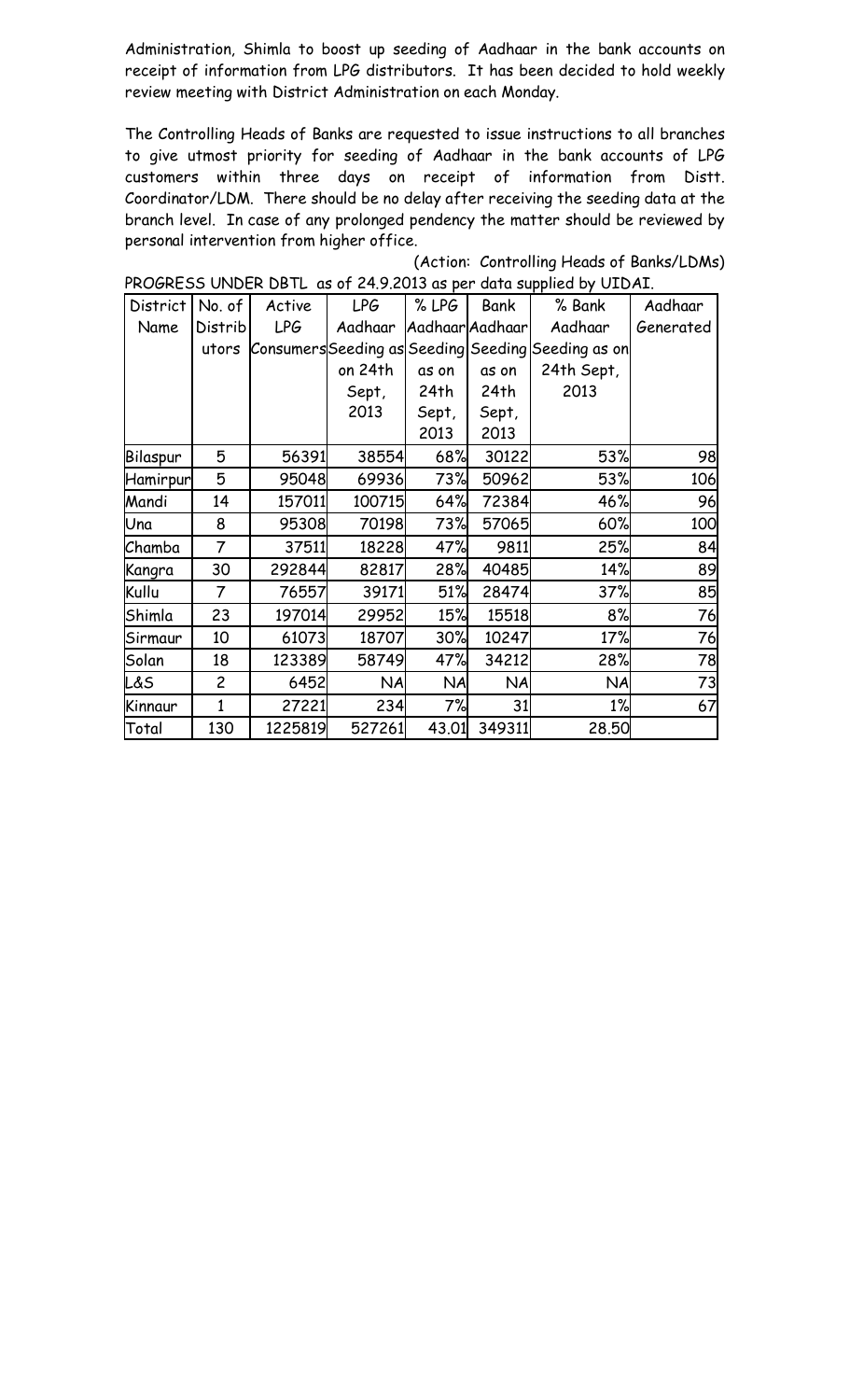#### **Roll out issues of last SLBC meeting:**

#### **4.1 Establishment of new Clearing Houses facility by Banks in the State of Himachal Pradesh**

The Convenor Bank informed that as per the decision taken in the 128th SLBC meeting, the House has consented to establish Clearing House Facilities in 19 locations having 5 or more branches operating and advised the concerned banks to expedite establishment of non formal Clearing Houses which facilitate bilateral exchange/counter presentation of instruments for Debit to Customer account and thereafter settlement of funds among themselves through various means in accordance with the liberalized guidelines dated 11.5.2012 issued by RBI. So far UCO Bank has submitted the proposal to RBI and decision is awaited.

Remaining Member banks are requested to expedite the matter for submission of proposal for operationalization of non formal Clearing House facilities in 19 locations as per allocation given below.

| S.No.          | District | <b>Block</b> | Place having 5 | <b>Clearing House</b> |
|----------------|----------|--------------|----------------|-----------------------|
|                |          |              | or more        | proposed to           |
|                |          |              | branches       | establish by          |
|                |          |              |                | bank                  |
| $\mathbf{1}$   | Bilaspur | Ghumarwin    | Ghumarwin      | <b>SBOP</b>           |
| $\overline{c}$ | Chamba   | Dalhousie    | Dalhousie      | <b>PNB</b>            |
| 3              | Hamirpur | Nadaun       | Nadaun         | CBI                   |
| $\overline{4}$ | Kangra   | Nagrota      | Nagrota Bagwan | <b>SBOP</b>           |
| 5              |          | Nurpur       | Nurpur         | <b>PNB</b>            |
| 6              |          | Dehra        | Baijnath       | SBI                   |
| $\overline{7}$ | Kullu    | Kullu        | Bhuntar        | <b>PNB</b>            |
| 8              | Mandi    | Chauntra     | Jogindernagar  | <b>PNB</b>            |
| 9              |          | Karsog       | Karsog         | <b>SBOP</b>           |
| 10             |          | Sarkaghat    | Sarkaghat      | <b>SBOP</b>           |
| 11             | Shimla   | Rohru        | Rohru          | SBI                   |
| 12             |          | Theog        | Theog          | <b>UCO</b>            |
| 13             | Sirmour  | Rajgarh      | Rajgarh        | <b>BOB</b>            |
| 14             |          | Nahan        | Kala Amb       | <b>UCO</b>            |
| 15             | Solan    | Dharmpur     | Parwanoo       | <b>PNB</b>            |
| 16             |          | Nalagarh     | Nalagarh       | SBI                   |
| 17             |          | Nalagarh     | <b>Baddi</b>   | SBI                   |
| 18             | Una      | Gagret       | Gagret         | PNB                   |
| 19             |          | Bangana      | Bangana        | CBI                   |

(Action: concerned bank)

#### **4.2 Installation and Managed Services of Cash Dispensers (CDs) in the State of Himachal Pradesh.**

The Convenor informed that during the review period Banks have established 5 ATMs out of 22 locations identified for the purpose. Now there are only 17 centers which are to be covered by banks as per detail given below: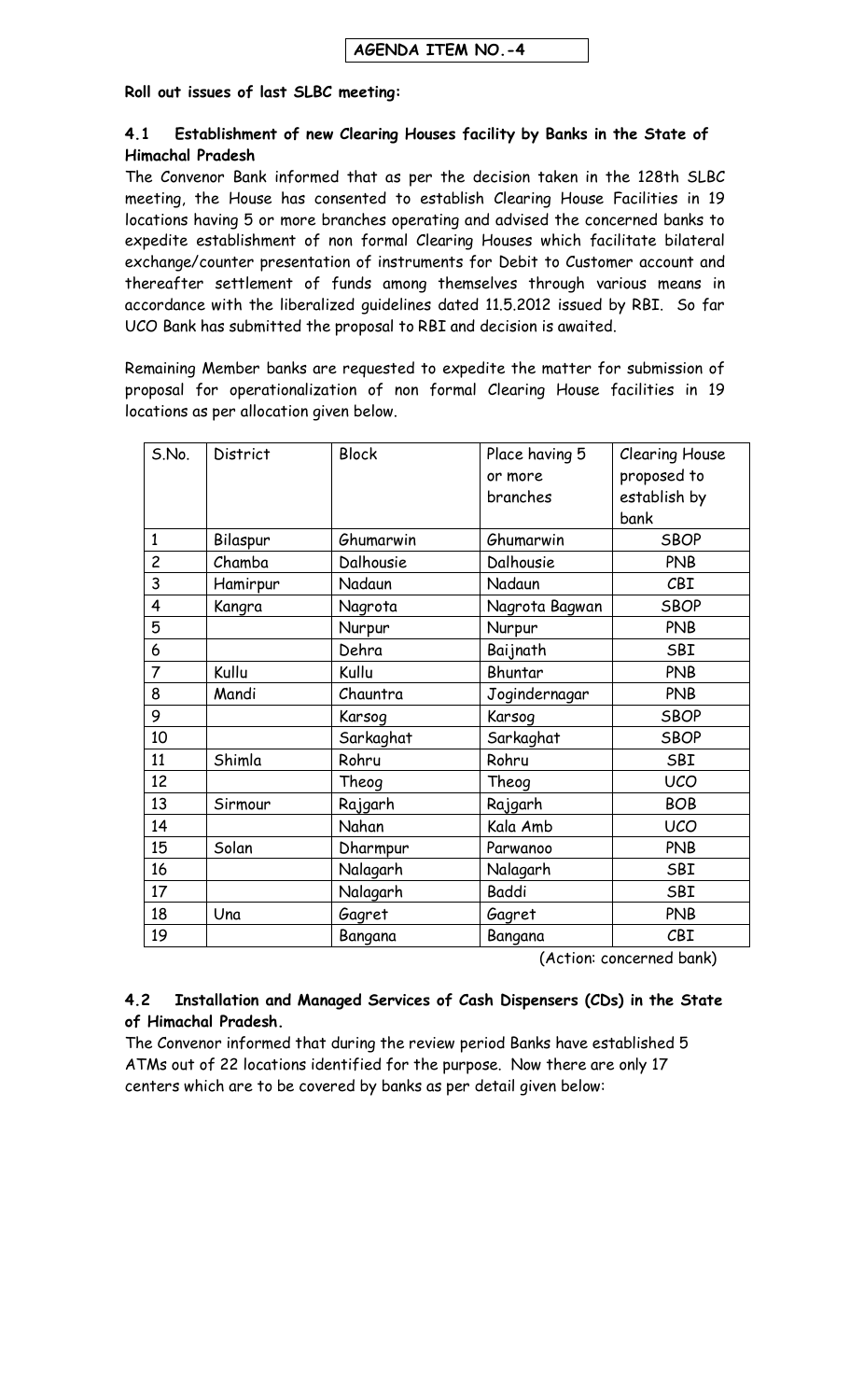#### **LIST OF NON ATM CENTRES HAVING STATE TREASURY BUSINESS WITH BANKS IN HP**

| <b>District</b> | 5. N           | Stationery/        | Latest position of ATMs                           |
|-----------------|----------------|--------------------|---------------------------------------------------|
|                 | 0.             | Treasury           |                                                   |
| Shimla          | 1              | Tikkar             | ATM to be installed by UCO Bank (Order placed)    |
|                 | $\overline{c}$ | Kupvi              | ATM to be installed by UCO Bank (work in process) |
|                 | 3              | Dodra-Kwar         | ATM to be installed by HPSCB                      |
| Mandi           | 4              | Thunag             | ATM to be installed by HGB (order placed)         |
|                 | 5              | <b>Bali-Chowki</b> | ATM to be installed by HGB (order placed)         |
|                 | 6              | Nihri              | ATM to be installed by HGB                        |
|                 | 7              | Baroh              | ATM to be installed by KCCB                       |
|                 | 8              | Rakkar             | ATM to be installed by HGB                        |
|                 | 9              | Kasba Kotla        | ATM to be installed by KCCB                       |
| Sirmour         | 10             | Shillai            | ATM to be installed by UCO Bank (Work in process) |
|                 | 11             | Kamrau             | ATM to be installed by HPSCB                      |
| Chamba          | 12             | Salooni            | ATM to be installed by SBI                        |
|                 | 13             | <b>Bhalai</b>      | ATM to be installed by HPGB                       |
| L & Spiti       | 14             | Udaypur            | ATM to be installed by SBI/KCCB                   |
| Kinnaur         | 15             | Nichar             | ATM to be installed by SBI                        |
|                 | 16             | Moorang            | ATM to be installed by SBI                        |
|                 | 17             | Krishangarh        | ATM to be installed by UCO Bank (Order Placed)    |

The total number of operational ATMs have gone upto 1020 as of June, 2013. Many Banks have reported having issued work order to M/s AGS Pvt. Ltd. for establishment of more ATMs in the State.

(Action: Concerend Banks)

## **4.3 Equitable Mortgage – Noting of Charge on Land Revenue Record**

The issue is roll out issue of the  $128<sup>th</sup>$  SLBC raised by SBI requesting the State Govt. for restoration of the facility of noting of lien based on equitable mortgage which has discontinued by the State Revenue Deptt. w.e.f. 1.1.2013.

The decision from State Revenue Department to reconsider the request of Bankers for restoring the previous facilities of noting the lien on equitable mortgage is awaited.

The representative from Revenue Deptt. is requested to expedite the matter so that the outcome may be discussed in the next meeting.

(Action Reveue Department)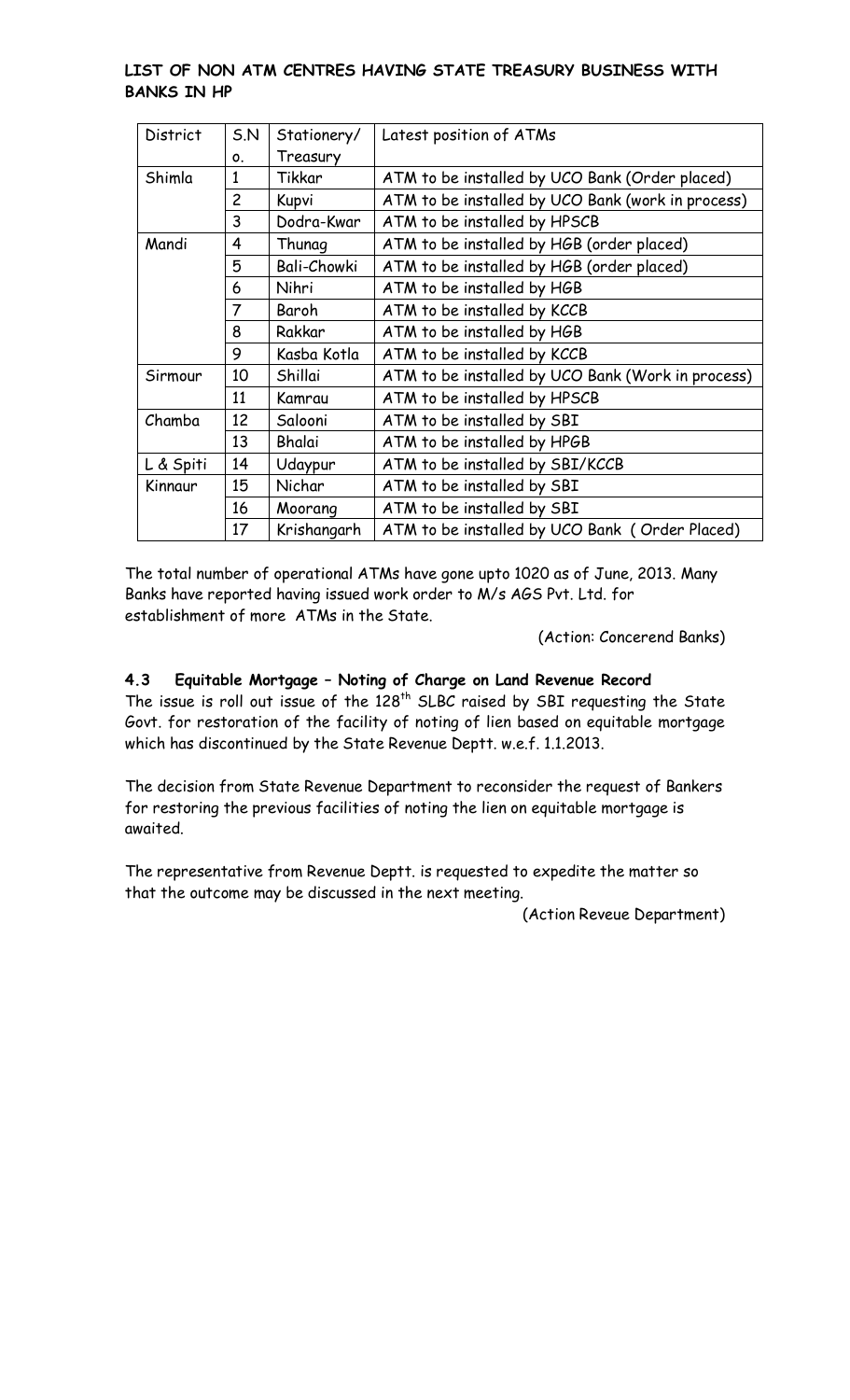#### **AGENDA ITEM NO.-5**

#### **5.1 Review of Performance under Annual Credit Plan 2013-14 – Disbursement as of June, 2013 in the State of Himachal Pradesh.**

The Convenor Bank informed that 20% Financial targets under ACP 2013-14 is being fixed for the first quarter ended June, 2013 and Banks has surpassed the same by 120%. The Powerpoint presentation on the achievement of ACP for the quarter ended June, 2013 was displayed as under:

| S.N<br>$\bullet$ | Sector                       | Annual<br>Target<br>$2013 - 14$ | Targets<br>June,<br>2013 | Achievement,<br>June, 2013 | %age Ach.<br>Over qtl<br>tgts |        |
|------------------|------------------------------|---------------------------------|--------------------------|----------------------------|-------------------------------|--------|
|                  |                              |                                 |                          | Fresh<br><b>Units</b>      | Amount                        |        |
| $\mathbf{1}$     | Agriculture                  | 4065.44                         | 813.09                   | 81545                      | 717.96                        | 88.30  |
| $\overline{c}$   | <b>MSE</b>                   | 3157.08                         | 631.42                   | 13016                      | 507.42                        | 80.36  |
| 3                | Other Priority Sector        | 2619.92                         | 523.98                   | 6644                       | 391.55                        | 74.73  |
| A                | <b>Total Priority Sector</b> | 9842.44                         | 1968.49                  | 101205                     | 1616.93                       | 82.14  |
| $\overline{4}$   | Non Priority Sector          | 1705.44                         | 341.09                   | 17426                      | 1166.49                       | 341.99 |
| B                | Grand Total $(A + B)$        | 11547.88                        | 2309.58                  | 118631                     | 2783.42                       | 120.52 |

## **POSITION AS OF JUNE, 2013 AT A GLANCE (Amount in Crores)**

#### **GROUND LEVEL DISBURSEMENT UNDER ACP 2013-14 AS OF JUNE, 2013. (Amount in Crores)**

|                         | Sector-wise                                                        | Agency wise Institutional Credit provided by Banks |             |        |              |              |
|-------------------------|--------------------------------------------------------------------|----------------------------------------------------|-------------|--------|--------------|--------------|
| No.                     | performance                                                        | PSBs                                               | <b>RRBs</b> | Coop.  | Private      | <b>TOTAL</b> |
|                         |                                                                    |                                                    |             | Banks  | <b>Banks</b> |              |
| $\mathbf{1}$            | AGRICULTURE SECTOR                                                 |                                                    |             |        |              |              |
| $\boldsymbol{A}$        | Annual Target 2013-                                                | 2609.47                                            | 340.54      | 1004.5 | 110.91       | 4065.44      |
|                         | 14                                                                 |                                                    |             |        |              |              |
| B                       | Tgt. June, 2013                                                    | 521.89                                             | 68.11       | 200.90 | 22.18        | 813.09       |
| $\mathcal{C}$           | Ach. June, 2013                                                    | 433.58                                             | 58.21       | 200.29 | 25.88        | 717.96       |
| D                       | %age of qtrly Achs                                                 | 83.08                                              | 85.47       | 99.69  | 116.67       | 88.30        |
| $\overline{c}$          | <b>MSE SECTOR</b>                                                  |                                                    |             |        |              |              |
| A                       | Annual Target 2013-                                                | 2194.77                                            | 194.26      | 651,78 | 116.28       | 3157.09      |
|                         | 14                                                                 |                                                    |             |        |              |              |
| B                       | Tgt. June, 2013                                                    | 438.95                                             | 38.85       | 130.36 | 23.26        | 631.42       |
| $\mathcal{C}$           | Ach. June, 2013                                                    | 307.34                                             | 34.5        | 121,22 | 44.36        | 507.42       |
| D                       | %age of gtry Achs                                                  | 70.02                                              | 88.80       | 92.99  | 190.75       | 80.36        |
| 3                       | OTHER PRIORITY SECTOR (Housing, Education, Consumption, Micro Fin. |                                                    |             |        |              |              |
|                         | etc.)                                                              |                                                    |             |        |              |              |
| $\boldsymbol{A}$        | Annual Target 2013-                                                | 1725.23                                            | 147.26      | 650.01 | 97.51        | 2620.01      |
|                         | 14                                                                 |                                                    |             |        |              |              |
| B                       | Tgt. June, 2013                                                    | 345.05                                             | 29.45       | 130.00 | 19.50        | 524.00       |
| $\mathcal{C}$           | Ach. June, 2013                                                    | 198.1                                              | 23.06       | 149.41 | 20.97        | 391.54       |
| D                       | %age of gtry Achs                                                  | 57.41                                              | 78.30       | 114.93 | 107.53       | 74.72        |
| $\overline{\mathbf{4}}$ | NON PRIORITY SECTOR                                                |                                                    |             |        |              |              |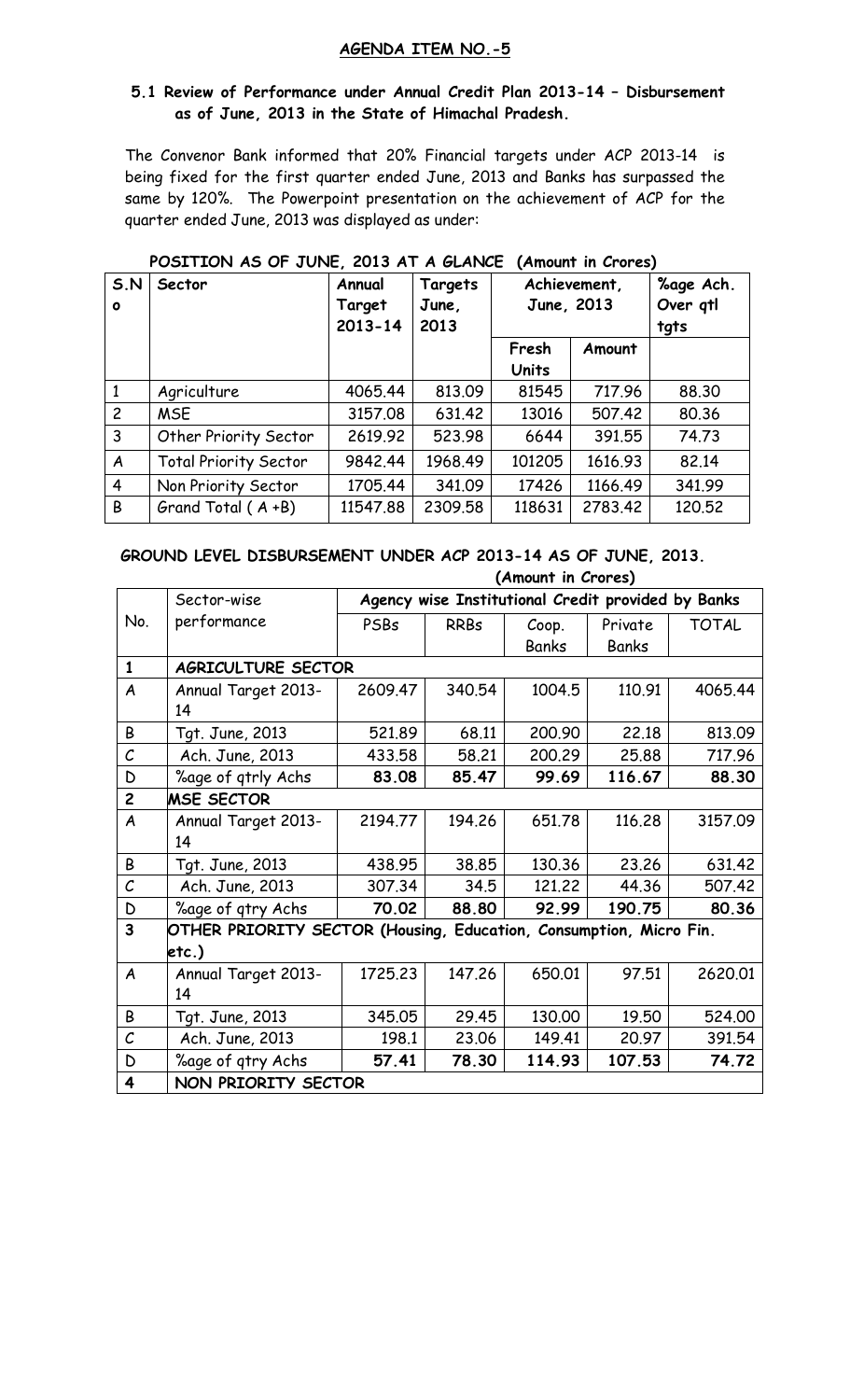| $\boldsymbol{A}$ | Annual Target 2013-           | 1171.30 | 85.80  | 369.13  | 79.22  | 1705.45  |  |  |
|------------------|-------------------------------|---------|--------|---------|--------|----------|--|--|
|                  | 14                            |         |        |         |        |          |  |  |
| B                | Tgt. June, 2013               | 234.26  | 17.16  | 73.83   | 15.84  | 341.09   |  |  |
| $\mathcal C$     | Ach. June, 2013               | 411.34  | 17.51  | 667.61  | 70.03  | 1166.49  |  |  |
| D                | %age of gtry Achs             | 175.59  | 102.04 | 904.30  | 442.00 | 341.99   |  |  |
| 5                | TOTAL FOR ALL SECTORS (1To 4) |         |        |         |        |          |  |  |
| A                | Annual Target 2013-           |         |        |         |        |          |  |  |
|                  | 14                            | 7700.77 | 767.86 | 2675.44 | 403.92 | 11547.99 |  |  |
| B                | Tgt. June, 2013               | 1540.15 | 153.57 | 535.09  | 80.78  | 2309.60  |  |  |
|                  |                               |         |        |         |        |          |  |  |
| $\mathcal{C}$    | Ach. June, 2013               | 1350.36 | 133.28 | 1138.53 | 161.24 | 2783.41  |  |  |

# **GROUND LEVEL DISBURSMENT OF CROP LOAN AS OF JUNE, 2013**

|                  | <b>CROP LOAN</b>          |            |            |        |        |         |
|------------------|---------------------------|------------|------------|--------|--------|---------|
|                  |                           | <b>PSB</b> | <b>RRB</b> | Coop.  | Pvt    | Total   |
| $\boldsymbol{A}$ | Annual Target 2013-<br>14 | 1486.02    | 204.26     | 573.85 | 55.47  | 2319.60 |
| B                | Tgt. June, 2013           | 297.20     | 40.85      | 114.77 | 11.09  | 463.92  |
| $\mathcal{C}$    | Ach. June, 2013           | 285.37     | 37.36      | 138.46 | 17.54  | 478.73  |
| D                | %age of gtry Achs         | 96.02      | 91.45      | 120.64 | 158.10 | 103.19  |

Member banks are requested to achieve the shortfalls in the remaining quarters to ensure 100% implementation of ACP targets.

(Action: Banks)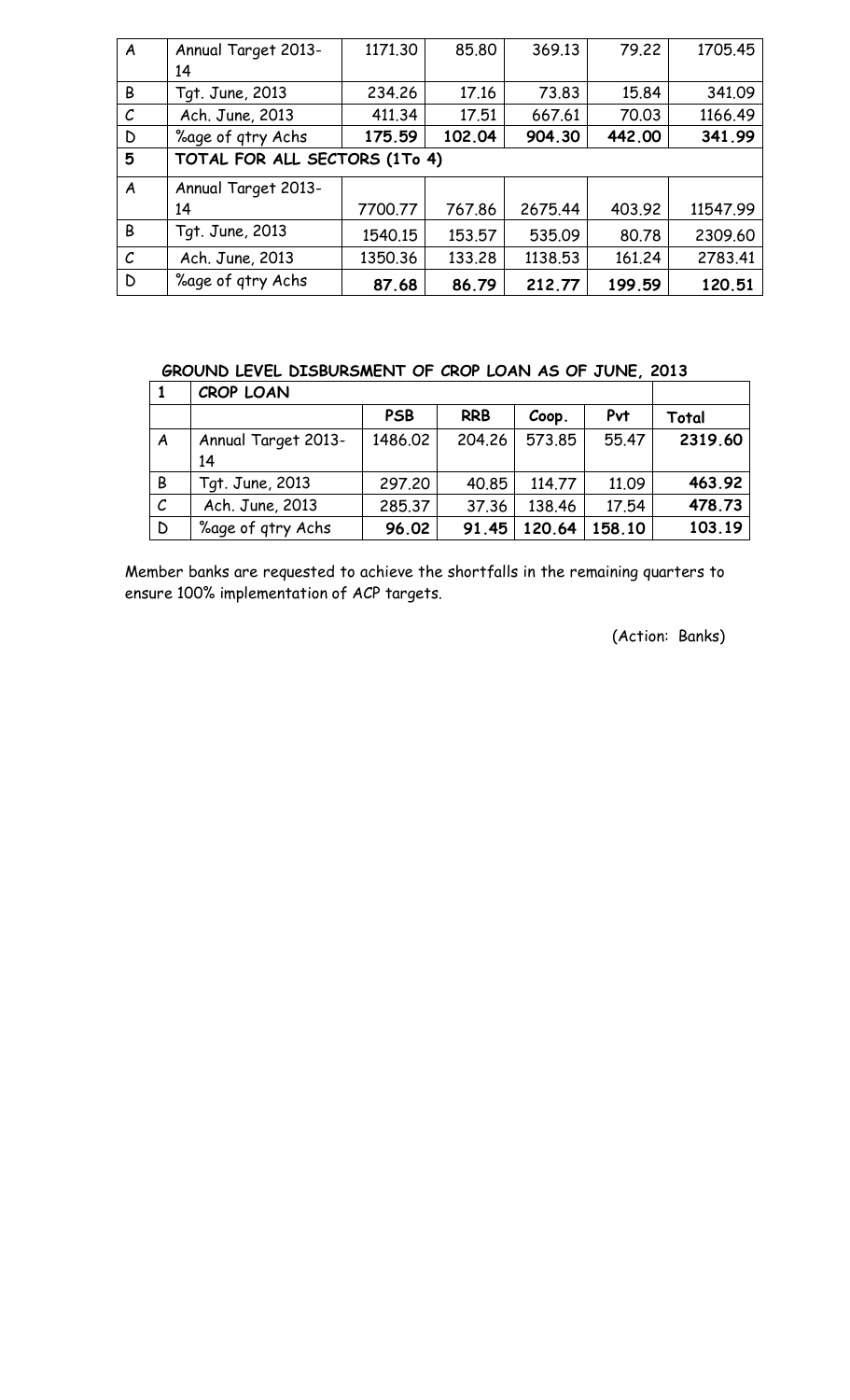#### **REVIEW OF STATISTICAL BANKING DATA AS OF JUNE, 2013 6.1 COMPARATIVE BANKING KEY INDICATORS AS OF JUNE, 2013**

#### **The Convenor Bank through Power Point presentation showed the various banking statistical data as of June, 2013 for review as under:**

|                |                                                                    |           |           |           | (Amount in Crores)   |          |
|----------------|--------------------------------------------------------------------|-----------|-----------|-----------|----------------------|----------|
| S.             | <b>Item</b>                                                        | 30.6.2011 | 30.6.2012 | 30.6.2013 | Variation & %age of  |          |
| No             |                                                                    |           |           |           | growth over JUNE, 12 |          |
| $\mathbf{1}$   | Deposit PPD                                                        |           |           |           | <b>ABSOLUTE</b>      | %AGE     |
|                | Rural                                                              | 22752.34  | 29452.07  | 35401.80  | 5949.73              | 20,20    |
|                | Urban/SU                                                           | 19100.73  | 21394.32  | 23296.56  | 1902.24              | 8.89     |
|                | Total                                                              | 41853.07  | 50846.39  | 58698.36  | 7851.97              | 15.44    |
| $\overline{c}$ | Advances (O/S)                                                     |           |           |           |                      |          |
|                | Rural                                                              | 9788.61   | 11320.79  | 13263.06  | 1942.27              | 17.16    |
|                | Urban/SU                                                           | 8704.2    | 10143.99  | 11621.35  | 1477.36              | 14.56    |
|                | Total                                                              | 18492.81  | 21464.78  | 24884.41  | 3419.63              | 15.93    |
| 3              | Investment made<br>by Banks in State<br>Govt.<br>Securities/Bonds. | 357.7     | 1297.03   | 3349.17   | 2052.14              | 158,22   |
| 4              | CD RATIO as per<br>Thorat Committee                                | 66.7      | 62.86     | 65.16     | 2.30                 | 3.66     |
| 5              | Priority Sector<br>Advances (O/S) of<br>which under:               | 13029.77  | 15382.16  | 17362.01  | 1979.85              | 12.87    |
|                | I)<br>Agriculture                                                  | 3832.45   | 4657.68   | 4485.08   | $-172.60$            | $-3.71$  |
|                | <b>MSE</b><br>ii)                                                  | 5821.68   | 7717.6    | 8385.83   | 668.23               | 8.66     |
|                | <b>OPS</b><br>iii)                                                 | 3375.64   | 3006.88   | 4491.10   | 1484.22              | 49.36    |
| 6              | <b>Weaker Section</b><br>Advs.                                     | 3547.32   | 4270.33   | 4761.98   | 491.65               | 11.51    |
| 7              | <b>DRI Advances</b>                                                | 10.73     | 8.7       | 11.18     | 2.48                 | 28,51    |
| 8              | Non Priority<br>Sec.Adv.                                           | 5451.69   | 6082.62   | 7522.4    | 1439.78              | 23.67    |
| 9              | No. of Branches                                                    | 1500      | 1570      | 1678      | 108                  | 6.88     |
| 10             | Advances to<br>Women                                               | 1300.82   | 1767.83   | 1773.79   | 5.96                 | 0.34     |
| 11             | Credit to<br>Minorities                                            | 434.52    | 550.31    | 617.05    | 66.74                | 12.13    |
| 12             | Advances to SCs                                                    | 1712.56   | 2752.23   | 2404.48   | $-347.75$            | $-12.64$ |
| 13             | Advances to STs                                                    | 565.73    | 1593.6    | 806.88    | $-786.72$            | $-49.37$ |
| 14             | Advances under<br>Govt.sponsored<br>programme                      | 880.22    | 1059.07   | 906.10    | $-152.97$            | $-14.44$ |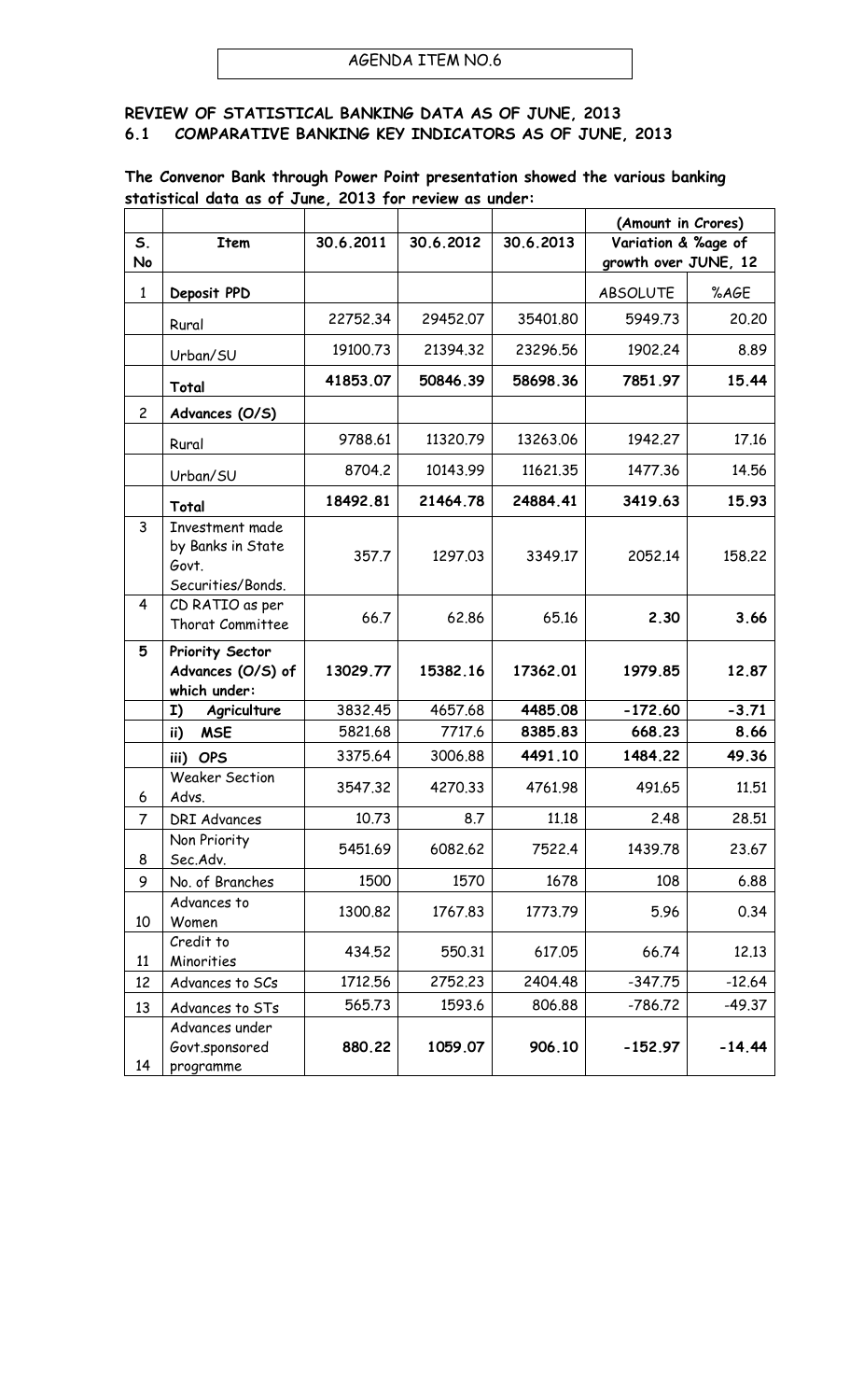| Sr             | Sector                                | <b>%age of</b> | %age of   | %age of     | National  |
|----------------|---------------------------------------|----------------|-----------|-------------|-----------|
| No.            |                                       | advances as    | advances  | advances as | Parameter |
|                |                                       | on 30.6.2011   | as on     | on          |           |
|                |                                       |                | 30.6.2012 | 30.6.2013   |           |
| $\mathbf{1}$   | Priority sector<br>advances           | 70.46%         | 71.66%    | 69.77%      | 40%       |
| 2.             | Agriculture<br>advances               | 20.72%         | 21.70%    | 18.02%      | 18%       |
| 3 <sub>1</sub> | <b>MSME</b><br>Advances(PSC)          | 44.68%         | 50.17%    | 48.30%      |           |
| 4.             | <b>Other Priority</b><br>Sectors(PSC) | 25.91%         | 19.55%    | 25.87%      |           |
| 5.             | Advances to<br>weaker sections        | 19.18%         | 19.89%    | 19.14%      | 10%       |
| 6.             | DRI advances                          | 0.08%          | 0.06%     | 0.04%       | 1%        |
| $\overline{7}$ | Advances to<br>women                  | 7.03%          | 8.24%     | 7.13%       | 5%        |
| 8              | C.D. Ratio                            | 66.70%         | 62.86%*   | 65.16%      | 60%       |
| 9              | Advances to<br>S/Cs (PSC)             | 13.14%         | 24.39%    | 13.85%      |           |
| 10             | Advances to<br>S/Ts (PSC)             | 4.34%          | 10.36%    | 4.65%       |           |
| 11             | Advances to<br>Minorities(PSC)        | 3.33%          | 3.58%     | 3.55%       |           |

#### **POSITION OF NATIONAL PARAMETERS AS OF JUNE, 2013 IN HIMACHAL PRADESH**

**Credit Deposit Ratio of the State of HP as of JUNE, 2013 = 65.16%** Components taken for calculation of Credit Deposit Ratio (CDR) as per Thorat Committee

|      | Recommendations as of June, 2013             | (Amount in Crores) |                  |
|------|----------------------------------------------|--------------------|------------------|
| i)   | Advances from Banks (within State)           |                    | 24884.41         |
| ii)  | Advances from Banks (outside the State)      |                    | 8479.54          |
| iii) | RIDF (Bal. outstanding as of June, 2013)     | $\sim$ 100 $\sim$  | 1534.18          |
| iv)  | Investment made by Banks in Govt loans/Bonds |                    |                  |
|      | Securities.                                  |                    | 3349.17          |
|      | TOTAL (Credit Component)                     |                    | $-$ Rs. 38247.30 |

## **6.3 BRANCH NET WORK**

During the period under review, 8 banks have reported the opening of 12 new branches in the State. The position of new branches opened during quarter ended June, 2013 is as under: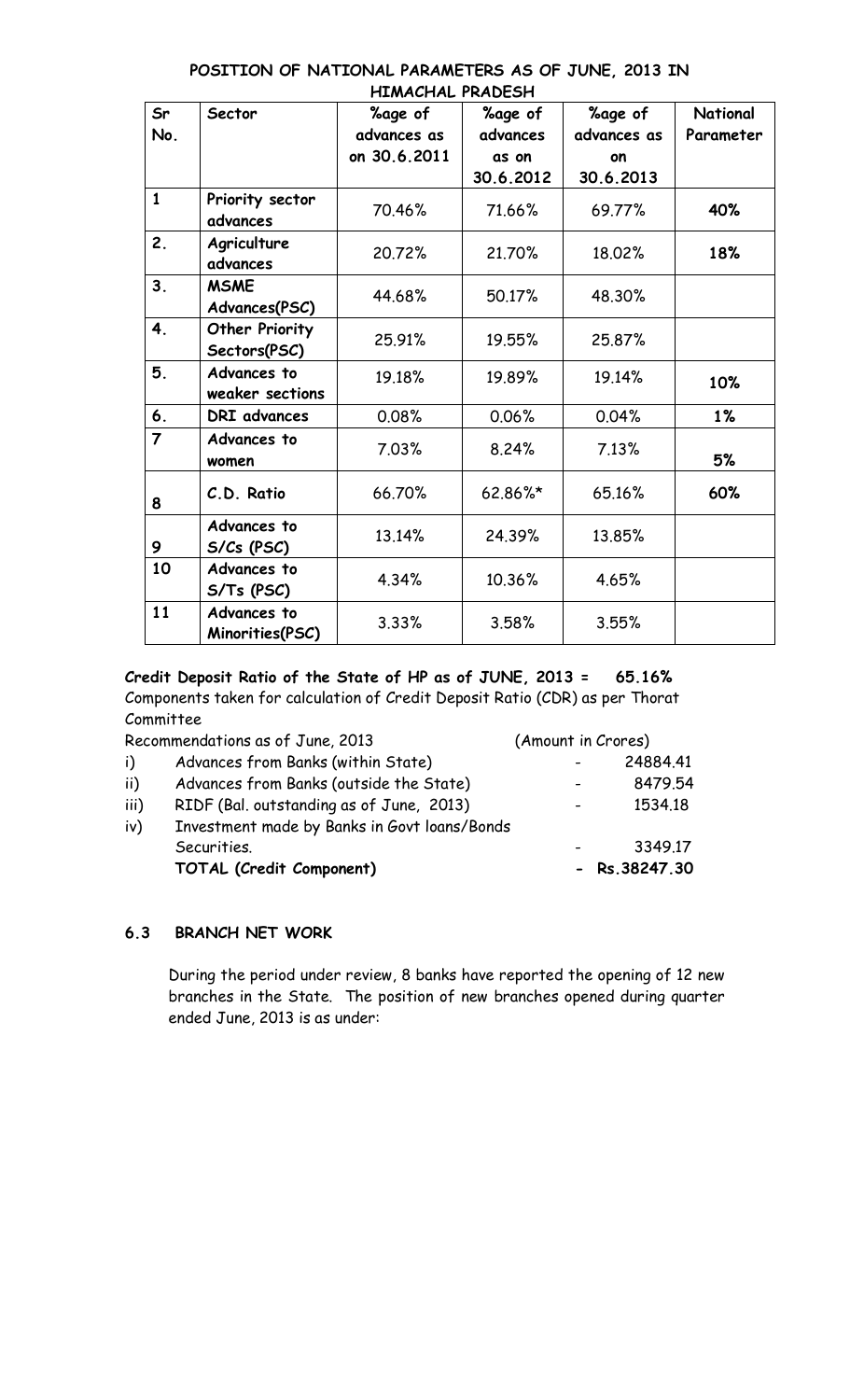|                | NEW BRANCH OPENED DURING THE QUARTER JUNE, 2013 |       |               |       |                |  |
|----------------|-------------------------------------------------|-------|---------------|-------|----------------|--|
|                |                                                 | Rural | Semi          | Urban | Total          |  |
|                |                                                 |       | Urban         |       |                |  |
| 1              | Oreintal Bank of Comm                           |       |               | O     | 2              |  |
| $\overline{c}$ | Punjab National Bank                            |       |               |       |                |  |
| 3              | <b>UCO Bank</b>                                 |       |               | O     |                |  |
| 4              | Axis Bank                                       |       |               | O     |                |  |
| 5              | <b>HDFC</b>                                     |       | O             | O     |                |  |
| 6              | <b>YES Bank</b>                                 | ∩     | $\mathcal{P}$ |       | 3              |  |
| $\overline{7}$ | HP State Coop Bank                              |       |               |       | $\overline{c}$ |  |
| 8              | <b>KCCB</b>                                     |       | O             | O     |                |  |
|                | <b>Grand Total</b>                              | 6     |               |       | 12             |  |

The branch expansion campaign in the State has gradually increasing and the position of branch net work in the State as of June, 2013 is as under:

| Branch network | Position March,<br>2013 | New Br. Opened<br>during June,<br>2013 | Position June, 2013 |
|----------------|-------------------------|----------------------------------------|---------------------|
| Rural          | 1331                    |                                        | 1337                |
| Semi Urban     | 250                     |                                        | 254                 |
| Urban          | 85                      |                                        | 87                  |
| Total          | 1666                    | 12                                     | 1678                |

The position of banking outreach in Himachal Pradesh:

| S.No.          | Position                                  | Status as of June, 2013 |
|----------------|-------------------------------------------|-------------------------|
| 1              | Total number of branches                  | 1678                    |
| $\overline{c}$ | Total number of rural branches            | 1337                    |
| 3              | Total number of Semi Urban branches       | 254                     |
| $\overline{4}$ | Total number of Urban branches            | 87                      |
| 5              | Total CBS branches                        | 1618                    |
| 6              | Total Non CBS Branches (LDB 49, KCC 11)   | 60                      |
| 7              | ATMs installed by Banks                   | 1020                    |
| 8              | Branches dealing in foreign business      | 36                      |
| 9              | Branches having currency chest            | 54                      |
| 10             | <b>Branches dealing Treasury Business</b> | 89                      |
| 11             | <b>Branches having Clearing Houses</b>    | 30                      |
| 12             | Branches having Extension counters        | 34                      |
| 13             | Branches specified SME                    | 48                      |
| 14             | Branches specified USB                    | 42                      |
| 15             | Branches having BC model                  | 216                     |
| 16             | Branches having Business facilitator      | 251                     |

Member Banks are requested to improve the achievement under National Parameters laid down by RBI especially under DRI advances.

**(ACTION: ALL BANKS)**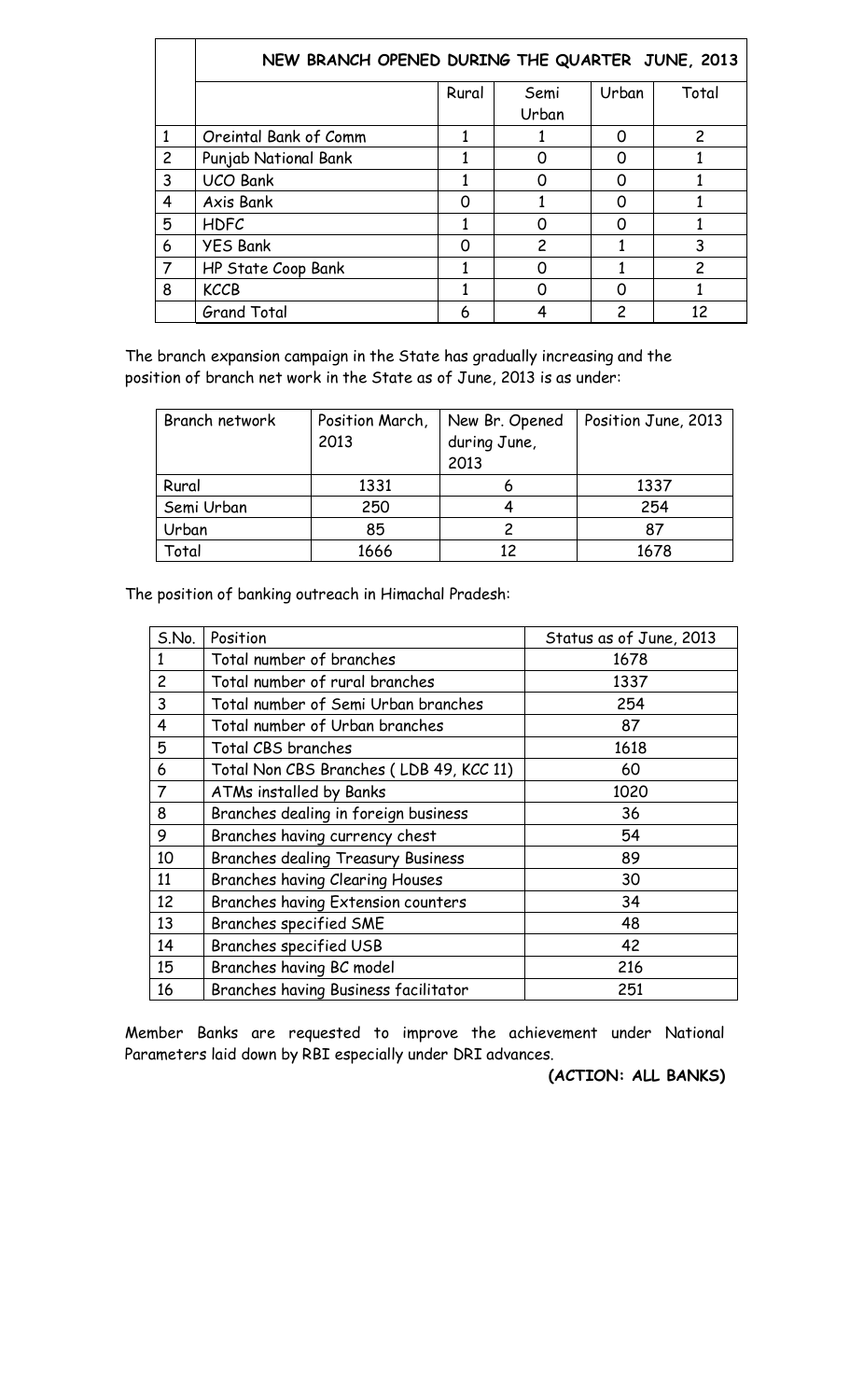#### **6.4 PRIORITY SECTOR ADVANCES IN HP AS OF JUNE, 2013.**

| Sr.               | FRIURITY SECTUR AUVANCES IN HF AS UF JUNE, 2013.<br>Particulars | A/cs   | Amount in crores |
|-------------------|-----------------------------------------------------------------|--------|------------------|
|                   |                                                                 |        |                  |
| No.               |                                                                 |        |                  |
| A                 | Agriculture Loans                                               | 436826 | 4485.08          |
|                   | of which Crop loan                                              | 291734 | 2692.56          |
|                   | Term Loan                                                       | 145092 | 1792.52          |
| B                 | <b>Total MSE Loans</b>                                          | 160393 | 8385.33          |
|                   | of which Micro Mnf.                                             | 19153  | 1500.25          |
|                   | Small manf                                                      | 4561   | 1624.23          |
|                   | Micro Services                                                  | 108362 | 2741.93          |
|                   | Small Services                                                  | 28317  | 2519.42          |
| $\mathcal{C}_{0}$ | <b>Total Other Priority</b>                                     | 167970 | 4506.63          |
|                   | Sector                                                          |        |                  |
|                   | of which Housing loan                                           | 68917  | 2838.02          |
|                   | <b>Education Loan</b>                                           | 16332  | 352,20           |
|                   | Consumption/ Demand loan                                        | 18270  | 1031.26          |
|                   | Micro Finance                                                   | 64451  | 285.15           |
|                   | Total PS (A+B+C)                                                | 717755 | 17362.01         |

## **6.5 INSTALLATION OF COIN DISPENSERS BY BANKS**

The Convenor Bank informed that RBI is providing 50% cost of Coin Dispensers installed by Banks for public convenience. The Regional Director, RBI during this last visit to Shimla have assured the banks for supply of sufficient quantity of small coins to Banks required for distribution to public. It was also suggested that a dedicated counter may be opened in large branches where soiled notes can also be exchanged to public.

The member banks are requested to initiate necessary action in this regard.

(Action : Banks)

## **AGENDA ITEM NO -7**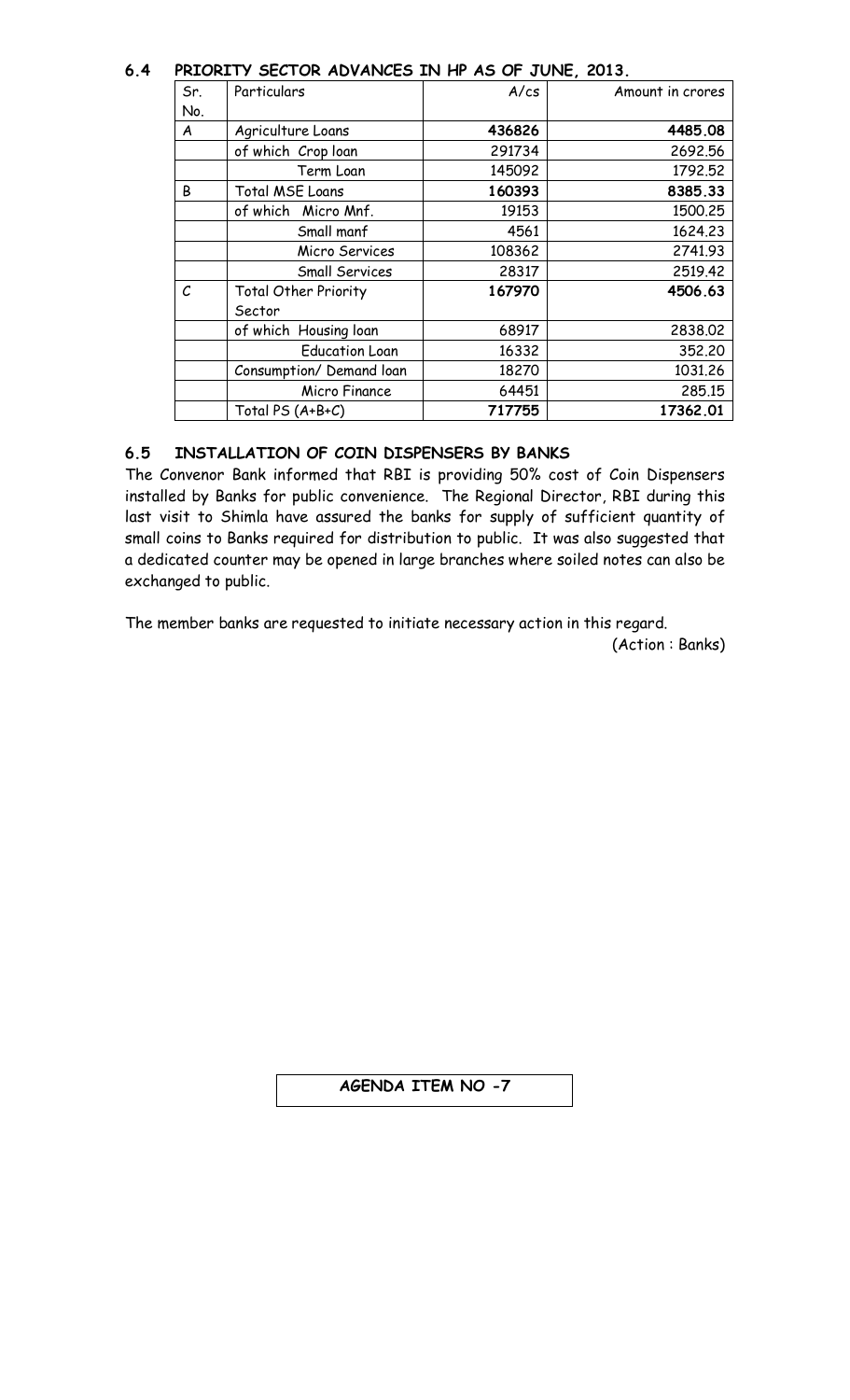**Review of Performance under Centrally Sponsored Schemes:**

#### **7.1 IMPLEMENTATION OF NATIONAL RURAL LIVELIHOOD MISSION ( NRLM) AAJEEVIKA BY BANKS IN HIMACHAL PRADESH**

The Convenor Bank informed that the Reserve Bank of India vide their circular RPCD.GSSD.CO No. 81/09.01.03 2012-13 dated 27.6.2013 has issued detailed guidelines to banks for implementation of NRLM. The scheme is to be implemented by all scheduled Commercial Banks including RRBs except Cooperative Banks and credit mobilization target fixed for the year 2013-14 has been allocated to banks in HP.

Sh. J.C.Chauhan, Spl. Secretary cum Director Rural Development informed that concurrence of State Government for implementation of NRLM has been accepted by the Central Government on 16<sup>th</sup> September, 2013 and the State is now become **AAJEEVIKA** compliant state for implementation of the scheme with immediate effect.

Sh. Rajiv Sharma, CEO, HP NRLM apprised the House about the silent features of the scheme and highlighted the recent decision taken on lowering down the rate of interest by the Central Government applicable to SHG finance by banks under NLRM concentrated on women based SHGs covered under infinity rather than activity based financing. The scheme do not provide any capital subsidy and replaced by interest subvention. The scheme is being implemented in a phased manner initially five blocks (covering five districts) has been selected as intensive blocks where PIP based promotional activities will be carried out and remaining 73 blocks of the State is covered through normal financing. Now there may be no any confusion about selection of two districts identified in the initial stage. All the 78 blocks of the State become Intensive Blocks in a phased manner. It has clarified that interest @7% will be charged in ten districts except Shimla and Mandi where 3% additional subvention will be allowed on regular repayments. It has decided that latest guidelines issued by Ministry of Rural Development/RBI should be obtained and circulated amongst the banks for charging of interest on Women SHGs under NRLM within central budgetary allocation and funds available with State Rural Development Department so that uniform interest being applied by banks .

It was informed that umderNRLM Women SHGs may be given repeated dosages of bank credit, the credit mobilization target for the year 2013-14 of the State has been fixed for Rs. 100 Crores and these targets wee allocated to various banks by the Convenor Bank. The Department of Rural Development requested the banks to achieve the current year target within a available period of six months. The interest subvention amount will be made available to banks through e-FMS from the Department. At the instance of a request raised by Hp State Coop. Bank it has decided to sought a clarification from RBI about participation of Cooperative Banks under NRLM in the State. The Director Rural Development Department requested major banks to provide a feed back on SHG enrolled by them (both credit linked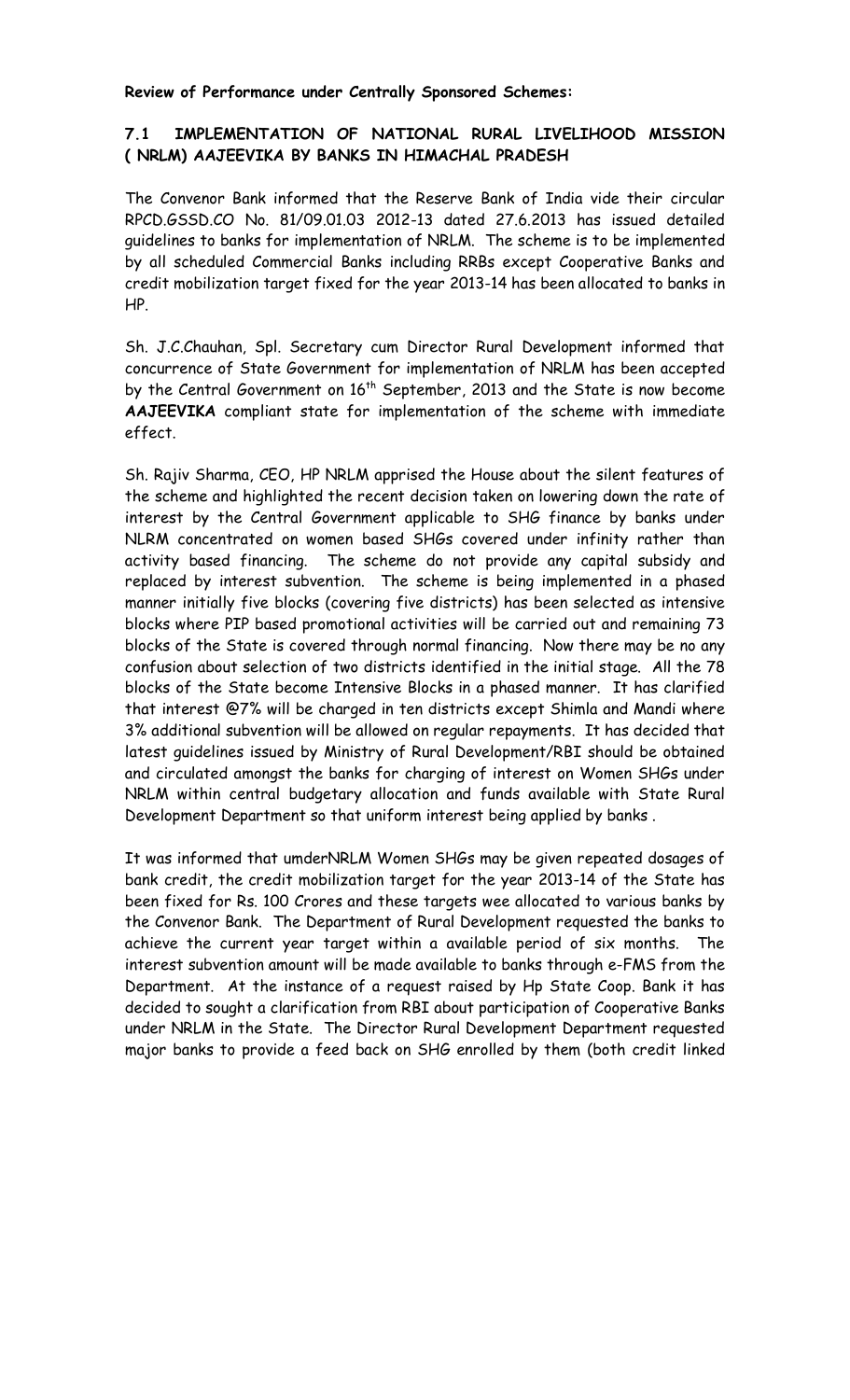and non credit linked) so far only SBI has submitted the requisite information and the same has loaded in the National portal.

The Deputy General Manager, NABARD, Shimla informed instances has been reported by their DDMs about taking up of different amount of stamp charges/stamp papers for financing of Women SHGs The Convenor Bank to take a note and circulate the common guideline for all banks about charging of uniform stamp duty in connection with Women SHG financing in district Sirmour and Mandi.

Sh. Robin George, Project Director, HP, NRLM has given a power point presentation which is reproduced as under for the information of the member banks:

(Action : RDD/Convenor Bank/Banks)

## **National Rural Livelihood Mission (NRLM/ Aajeevika)-Bank Linkage**

- NRLM is the flagship program of Govt. of India for promoting poverty reduction through financial support to the affinity based Women SHGs and their institutions rather than activity based groups as were envisaged under erstwhile SGSY programme.
- ó Besides taking up sustainable livelihoods by the individual members within the SHGs, NRLM compliant groups can also avail bank credit for meeting social needs and high cost debt swapping.
- ó Eligibility lending criteria only mentions about the requirement of practice of Panchsutra (i.e. Regular meetings; Regular savings; Regular inter-loaning; Timely repayment; and Up-to-date books of accounts;) by the SHGs.
- NRLM focuses only on the SHG credit linkage (No Individual beneficiaries).
- Under the scheme capital subsidy has been replaced by the Interest Subvention as per following;
	- In 10 Districts NRLM compliant women SHGs are eligible for interest subvention to the extent of difference between the lending rates and 7% for the loan upto Rs. 3 lakhs, per annum.
	- In districts of Mandi & Shimla, banks will lend to all the women SHGs @7% upto an aggregated loan amount of Rs. 3Lahks, per annum however these SHGs will also get an additional interest subvention of % on prompt payment, reducing the effective rate of interest to 4%.
- Government of India has approved the Annual Action Plan of the State which targets 100 Crores credit linkage for women SHGs in the State, for which provision of Interest Subvention has been made.

◦

- Besides this the State Rural livelihood Mission is in the process of engaging Thematic Experts at the State, District and also Area Coordinators at the Block level under the scheme who would provide hand holding support to the SHGs and their Federations.
- NRLM provides for availment of loans under Cash Credit component for the beneficiaries.
- In respect of Loans sanctioned under SGSY during 2012-13 for which subsidy is released, NRLM provides that banks may disburse the loan before 30th June 2013 or return the subsidy amount, if the loan is not disbursed.
- The loans sanctioned by banks on or after April 1st, 2013 will be covered under the ambit of NRLM.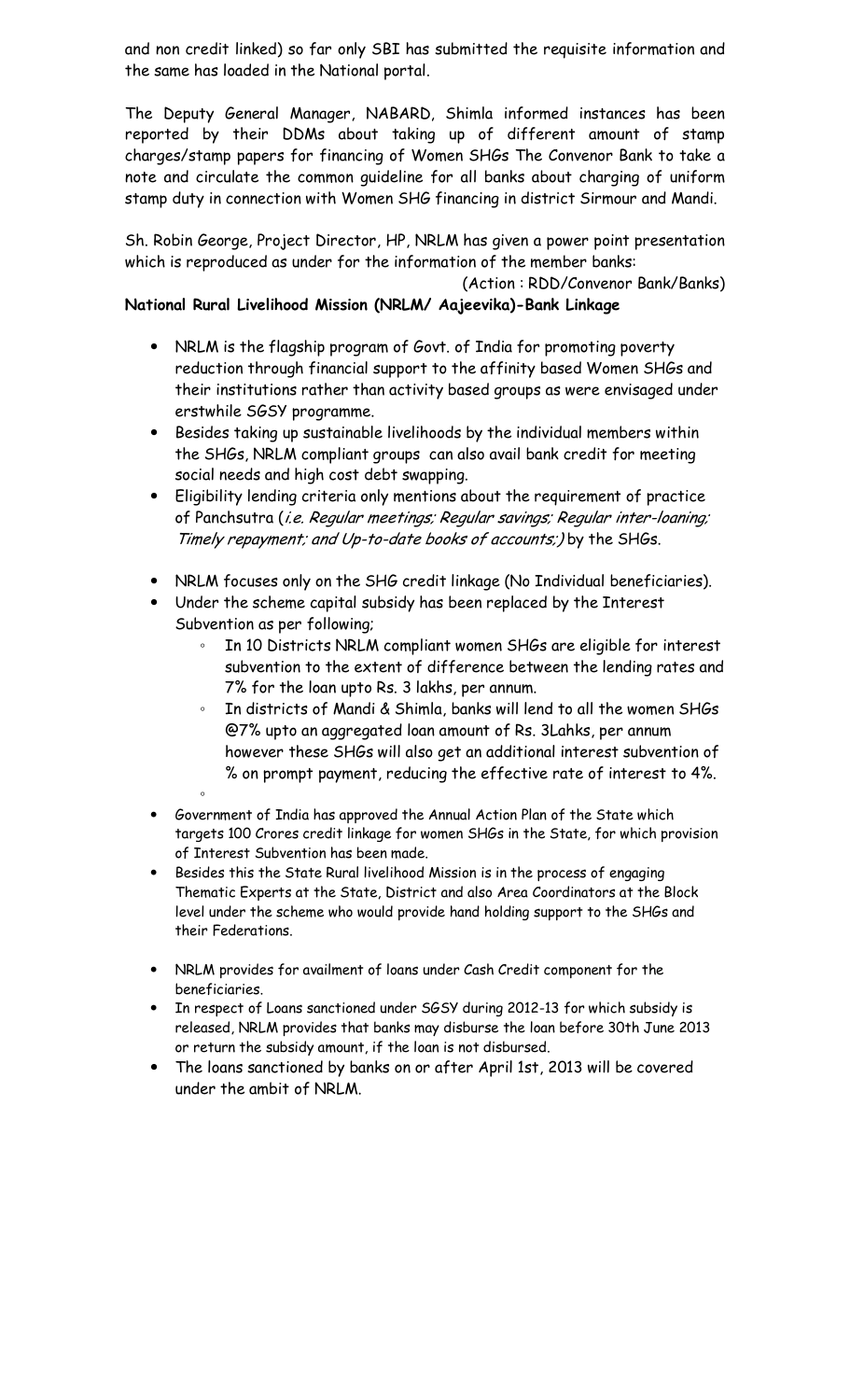- In case of part disbursal of loans, the Banks may disburse the full amount by availing the balance subsidy amount under SGSY.
- No collaterals up to a loan of Rs. 10.00 Lacs under the scheme.
- Interest subvention scheme is not applicable for the outstanding loans sanctioned under SGSY, where capital subsidy is already released.
- SRLM has placed a Financial inclusion expert at the State level for developing partnership with Banks.
- For the selection of beneficiaries under the scheme the Participatory Identification of Poor (PIP) process would be adopted instead of using the BPL list as was done in SGSY.
- In order to ensure that Interest Subvention for the eligible SHGs is released on time NABARD and all Banks are required to share monthly report/ data on the SHG bank linkage with SRLM.
- ó For NRLM SHGs registration under any Societies Act, State cooperative Act or a partnership firm is not mandatory.
- ó Non-wilful defaulters should not be debarred from receiving the loan.
- ó Under the scheme all the banks are required to establish NRLM cells at Regional/Zonal office to periodically monitor and review the flow of credit to the SHGs besides ensuring that data collected from their branches is available in consolidated form to the NRLM units at each level.
- NRLM provides for the participation of SHG / Federations in the DCC/ BLBC meetings as their members.
- Ambitious target of Rs.100 Crores under NRLM is to be achieved by the State with the active cooperation of Banks, NABARD Line Departments and also NGOs by 31st March, 2014.
- At the District/ Field level sensitization of all stakeholders including bankers is required.
- Periodical monitoring and review mechanism at the District/ Block level is required to be established as per guidelines.
- For creating the Data base of SHGs promoted by all the Line Departments/ NABARD active cooperation of all the concerned is solicited.
- NABARD can share with the SRLM details of good NGOs working in the field of SHG bank linkage.
- RSETIs needs to revamp their skill up gradation capacities and also bank linkage of the trainees, so as to achieve their yearly targets.

The House also reviewed the progress under PMEGP, Indira/Rajiv Awaas Yojana and SJSRY through Power Point presentation.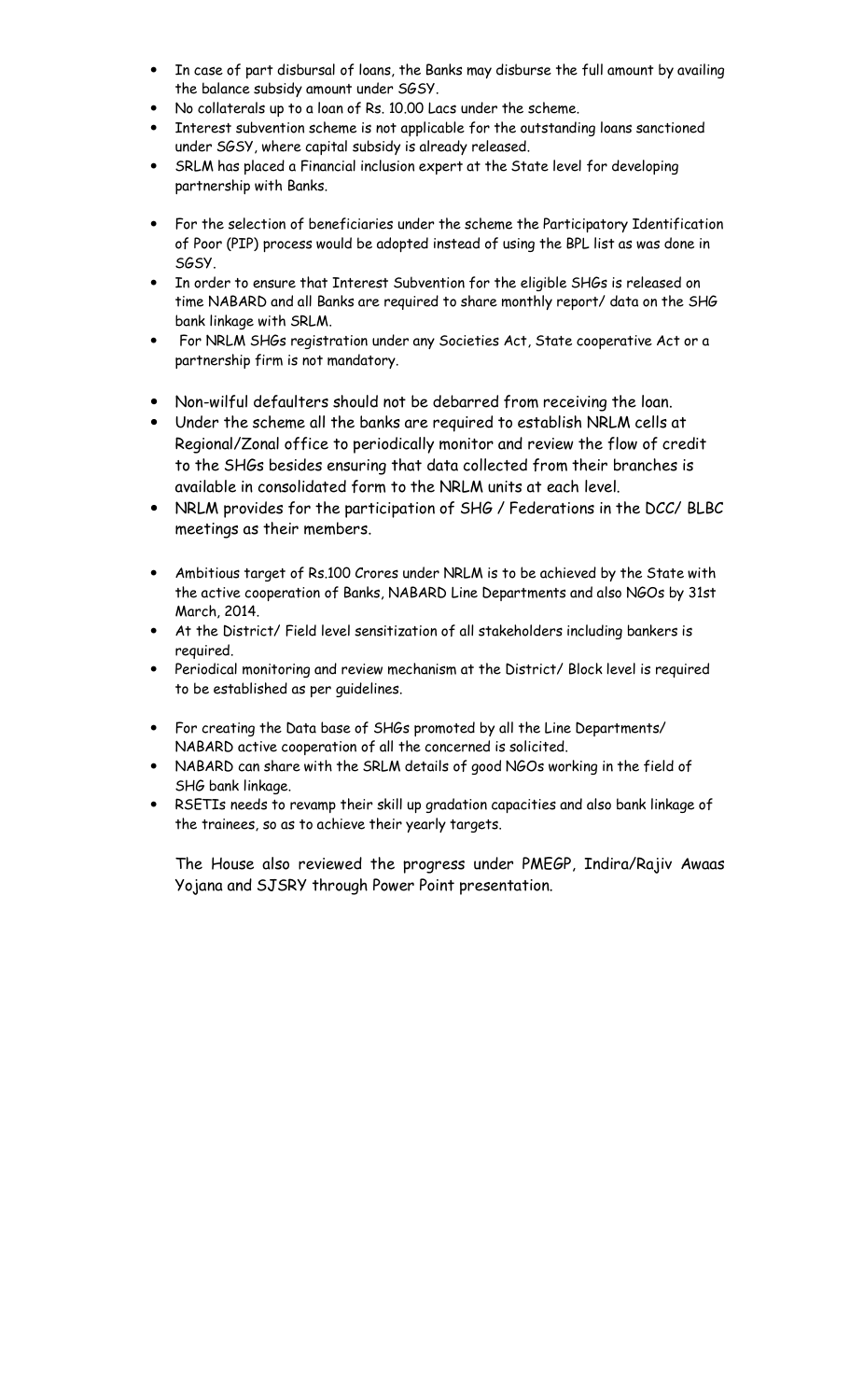#### **AGENDA ITEM NO -8**

#### **8.1 REVIEW OF RECOVERY PERFORMANCE OF BANKS IN HIMACHAL PRADESH.**

**BROAD SECTOR WISE RECOVERY POSITION as of JUNE, 2013** (Amt. in lacs)

| 5. N           | Sector                    | Demand | Recovery | Overdue | %age of<br>Recovery |
|----------------|---------------------------|--------|----------|---------|---------------------|
| 1              | Agriculture               | 71584  | 55191    | 16393   | 77.10               |
| $\overline{c}$ | <b>MSE</b>                | 61178  | 43597    | 17581   | 71.26               |
| 3              | Housing                   | 23459  | 16998    | 6461    | 72.46               |
| $\overline{4}$ | Education                 | 2756   | 1871     | 885     | 67.89               |
| 5              | <b>OPS</b>                | 22542  | 14579    | 7963    | 64.67               |
| A              | <b>Total Priority</b>     | 181519 | 132236   | 49283   | 72.85               |
| 1              | Medium Enterprise         | 1143   | 1107     | 36      | 96.85               |
| $\overline{c}$ | Other Non Priority        | 64122  | 52066    | 12056   | 81,20               |
| B              | <b>TOTAL-Non Priority</b> | 65265  | 53173    | 12092   | 81.47               |
|                | Grand Total (A+B)         | 246874 | 185410   | 61464   | 75.13               |

#### **8.2 Recovery Position under Govt. Sponsored Programmes**: (Amt. in lacs )

| S.             | Sector               | Demand | Recovery | Overdue | %age of  |
|----------------|----------------------|--------|----------|---------|----------|
|                |                      |        |          |         | Recovery |
| 1              | <b>SGSY</b>          | 2384   | 1878     | 506     | 78.78    |
| $\overline{c}$ | <b>PMRY</b>          | 1581   | 605      | 976     | 38,27    |
| 3              | <b>PMEGP</b>         | 2294   | 1534     | 760     | 66.87    |
| 4              | <b>SJSRY</b>         | 163    | 88       | 75      | 53.99    |
| 5              | <b>SLRS</b>          | 46     | 18       | 28      | 39.13    |
| 6              | <b>REGP</b>          | 832    | 477      | 355     | 57.33    |
| 7              | <b>RURAL HOUSING</b> | 390    | 305      | 85      | 78.21    |
| 8              | <b>OTHERS</b>        | 4377   | 2432     | 1945    | 55.56    |
|                | <b>TOTAL</b>         | 12067  | 7337     | 4730    | 60.80    |

#### **8.3 Position of Certificate cases under HP Public Money Recovery Act, 2000 as of June, 2013** 'Amt in Rs lacs'

| S.NO           | Particulars                                          | No.  | Amt.    |
|----------------|------------------------------------------------------|------|---------|
|                | Previous Pending recovery cases<br>as of March, 2013 | 3494 | 3677.50 |
|                |                                                      |      |         |
| $\overline{c}$ | Fresh cases filed during the quarter                 | 824  | 1714.46 |
| 3              | Cases disposed off during the quarter                | 53   | 94.13   |
| 4              | Cases pending as of June, 2013                       | 4265 | 5294.83 |
|                | Out of item 4 cases pending                          |      |         |
| 5              | A - up to period of one year                         | 264  | 473.21  |
| 6              | B - Beyond one year                                  | 4001 | 4821.62 |

**8.4 Non Performing Assets (NPAs) of Banks as of June, 2013 in HP**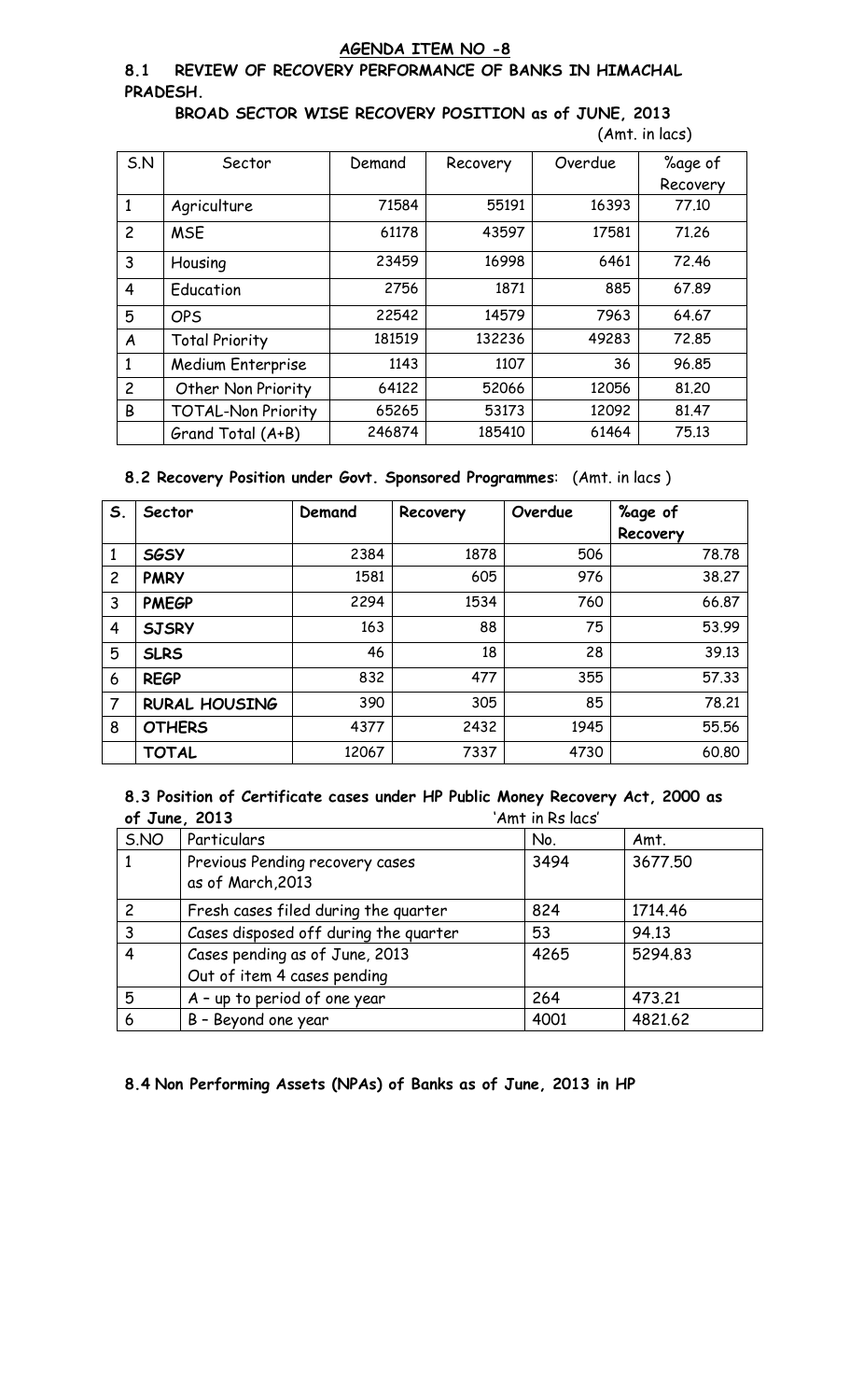**(Amount in Crores)**

| Particulars                               | Position as of June,<br>2013 |
|-------------------------------------------|------------------------------|
| Total Advances as on 30.6.2013            | 24884.41                     |
| Total NPA as on 30.6.2013                 | 1519.57                      |
| %age of NPA as on 30.6.2013 of Total Advs | 6.11                         |

#### **Sector-wise position of NPA**

|   | Sector           | <b>Amount in Crores</b> | %age of NPA |
|---|------------------|-------------------------|-------------|
|   | Agriculture      | 372.90                  | 24.54       |
| 2 | <b>MSME</b>      | 360.92                  | 23.75       |
| 3 | <b>OPS</b>       | 458.55                  | 30.18       |
|   | <b>NPS</b>       | 327,20                  | 21.53       |
|   | <b>TOTAL NPA</b> | 1519.57                 | 100.00      |

The House reviewed the recovery performance of Banks for the review period ended June, 2013 through Power Point presentation and shown concern about high NPAs maintained at 6.11% of the total advances.

## **AGENDA ITEM NO -9**

## **Review of Progress under Non-sponsored Programmes**

The Convenor Bank through Power Point presentation highlighted the progress achieved under non sponsored schemes like KCC, Issuance of Rupay Credit Card to KCC Holders, financing of SHGs, performance under Education Loans, Housing Loans and other misc. schemes mentioned below:

## **9.1 KISAN CREDIT CARDS:**

|                            | KCC Issued during qtr. Cumulative position |        |
|----------------------------|--------------------------------------------|--------|
| Position as of June, 2013  | 18025                                      | 548187 |
| Position as of March, 2013 | 15523                                      | 568356 |

| Bank        | Rupay Card issued | Bank       | Rupay Card issued. |
|-------------|-------------------|------------|--------------------|
| <b>BOI</b>  | 614               | CBI        | 3946               |
| IB          | 209               | OBC        | 213                |
| PSB         | 157               | <b>PNB</b> | 24888              |
| SYB         | 18                | <b>UCO</b> | 10508              |
| <b>VB</b>   | 30                | SBI        | 1469               |
| <b>SBOP</b> | 6448              | Total      | 48500              |

Progress under Rupay Credit Card as of June, 2013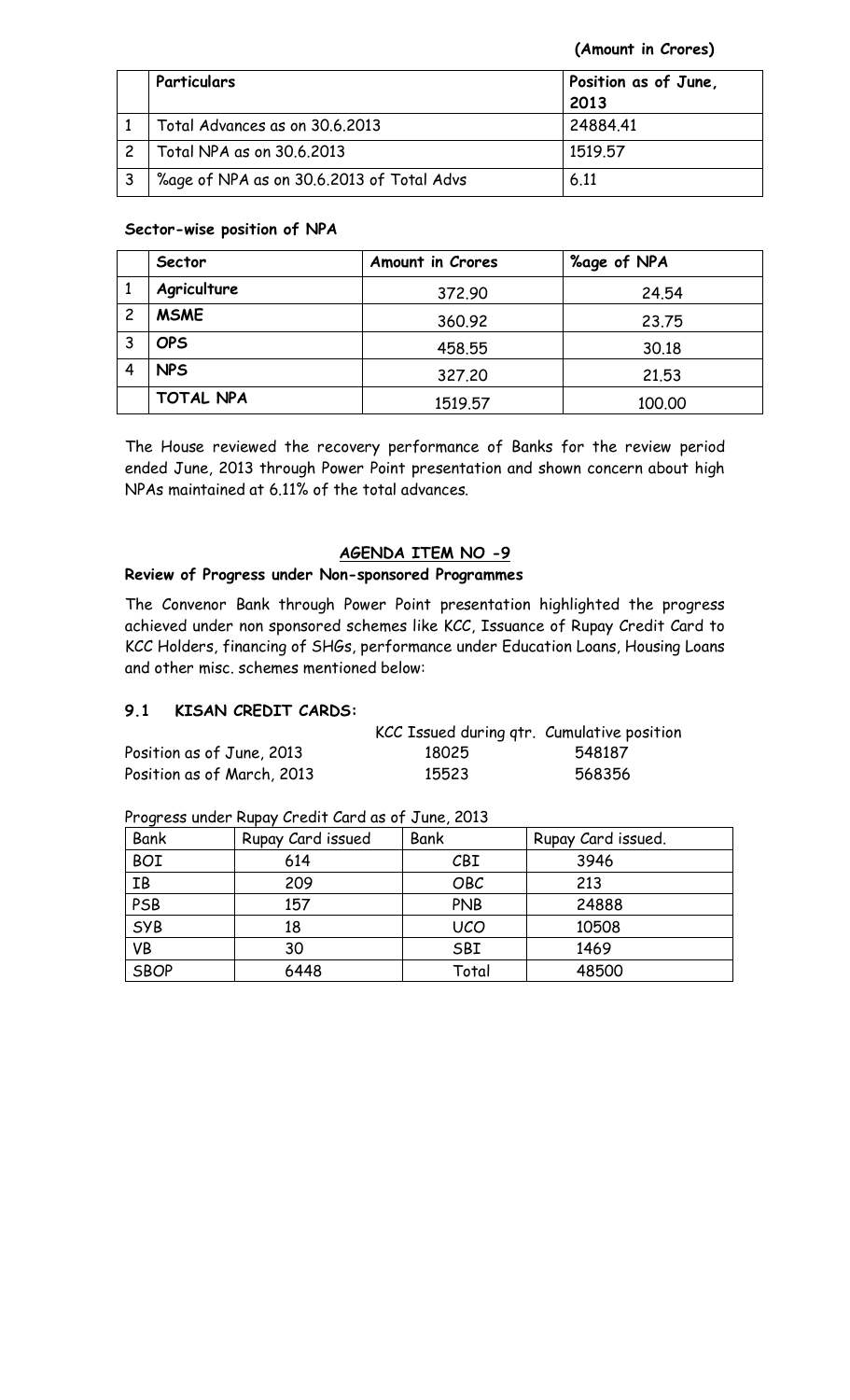## **9.2 SELF HELP GROUPS**

|                           | March, 2013 | June, 2013 |
|---------------------------|-------------|------------|
| No. of SHGs formed        | 66106       | 66725      |
| No. of SHGs credit linked | 64451       | 64776      |
| Balance outstanding       | 285.15 Crs  | 294.14 Crs |

#### **9.3 Review of performance under Education Loan 2013-14**

|                                   | As of March, 2013 As of June, 2013 |               |
|-----------------------------------|------------------------------------|---------------|
| No. of Education Loans sanctioned | 17971                              | 17554         |
| Balance outstanding               | Rs.361.96 Crs                      | Rs.372.98 Crs |
| Targets to be ach. by March, 2014 | 22637                              | Rs.426.89Crs. |

## **9.4 Progress under Housing Finance 2013-14**

|                                 | As of March, 2013 As of June, 2013 |                |
|---------------------------------|------------------------------------|----------------|
| No. of Housing Loans sanctioned | 86580                              | 88058          |
| Balance outstanding             | Rs.3297.66 Crs                     | Rs.3322.68 Crs |

#### **9.5 Progress under Other Misc.schemes 2013-14**

| SN<br>O        | Scheme                                    | Ach. During June,<br>2013 quarter |                   | Cumulative position at | the end of June, 2013 |
|----------------|-------------------------------------------|-----------------------------------|-------------------|------------------------|-----------------------|
|                |                                           | No.                               | Amount in<br>lacs | No.                    | Amount in lacs        |
| 1              | All type of Credit Cards<br>(GCC/SCC/ACC) | 1062                              | 458.37            | 54276                  | 6495.40               |
| $\overline{c}$ | Joint Liability Group(JLGs)               | 33                                | 37.27             | 847                    | 731.64                |
| 3              | <b>Basic SB Deposit Accounts</b>          | 62096                             | 944.52            | 1146540                | 61901.79              |
| $\overline{4}$ | Migrate Labour a/cs<br>opened             | 618                               | 11.10             | 2393                   | 65.70                 |
| 5              | Street Vendor a/cs opened                 | 173                               | 5.64              | 737                    | 12,20                 |
| 6              | Weaver Credit Card                        | 28                                | 12.08             | 135                    | 70.19                 |

Dr. Alok Pande, Director, DFS,GOI, MOF, New Delhi observed that the pace of issuing Rupay Credit Card is slow and needs to be geared up ensuring that every KCC holder must be given Rupay Credit Card. Dr.Pande also highlighted the loan scheme for vocational training programme introduced by the Ministry last year aiming to promote skill development with maximum bank finance upto Rs.1.50 lacs. The scheme is yet to take off by sincere efforts from Banks.

(Action : Banks)

∞∞∞∞∞xxxx∞∞∞∞∞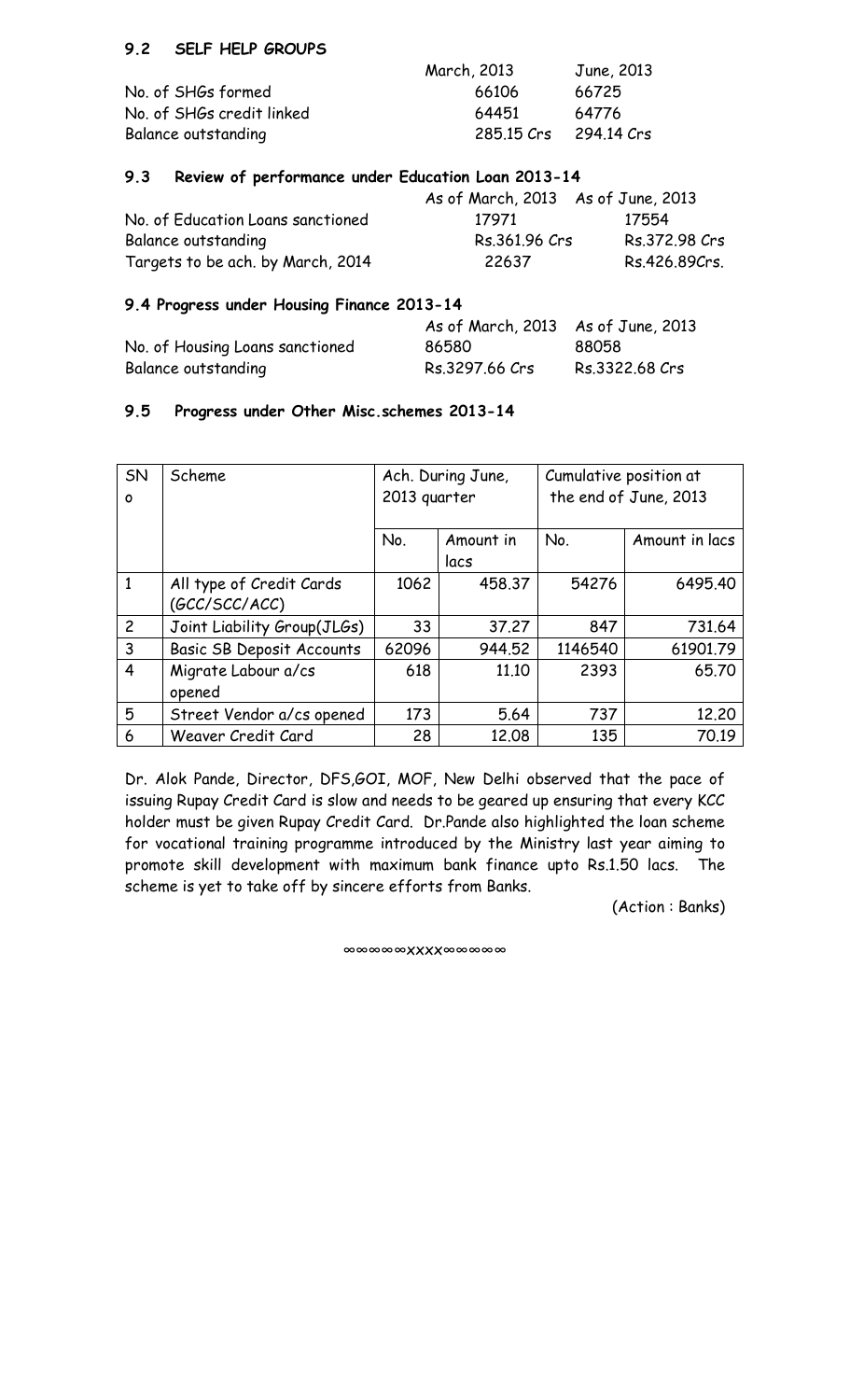## **AGENDA ITEM NO -10**

#### **Misc. & Fresh Issues.**

#### **10.1 Review of performance under FLCCs during the quarter ended June, 2013.**

Power Point review of FLCCs/RSETIs has carried out. The Statistical data for the performance achieved durng the June, quarter, 2013 is given below for information of all.

| S.No           | District | Date if     | Sponsoring | Number of | Number of      | No. of      |
|----------------|----------|-------------|------------|-----------|----------------|-------------|
|                |          | functioning | bank       | persons   | outdoor        | persons     |
|                |          |             |            | availed   | activities     | participate |
|                |          |             |            | indoor    | undertaken     | d in        |
|                |          |             |            | services  |                | outdoor     |
|                |          |             |            |           |                | activities. |
| 1              | Bilaspur | 28.10.10    | <b>UCO</b> | 191       | 48             | 280         |
| $\overline{c}$ | Chamba   | 25.3.11     | SBI        | 87        | 3              | 66          |
| 3              | Hamirpur | 19.9.10     | <b>PNB</b> | 335       | 16             | 940         |
| 4              | Kangra   | 1.9.10      | <b>PNB</b> | 1346      | 24             | 2493        |
| 5              | Kinnour  | 17.9.10     | <b>PNB</b> | 170       | 3              | 187         |
| 6              | Kullu    | 31.8.10     | <b>PNB</b> | 66        | 7              | 192         |
| $\overline{7}$ | L&S      | 17.10.11    | SBI        | 5         | $\mathbf 0$    | 0           |
| 8              | Mandi    | 1.9.10      | <b>PNB</b> | 36        | 24             | 3593        |
| 9              | Shimla   | 14.9.11     | <b>UCO</b> | 125       | 3              | 174         |
| 10             | Sirmour  | 10.8.11     | <b>UCO</b> | 111       | $\overline{c}$ | 52          |
| 11             | Solan    | 31.8.11     | <b>UCO</b> | 205       | 0              | 0           |
| 12             | Una      | 27.3.10     | <b>PNB</b> | 51        | 9              | 823         |
|                | Total    |             |            | 2728      | 139            | 8800        |

## **10.2. Review of performance under RSETI**

The progress data received from Directors of RSETIs reveals that total 455 batches were so far conducted benefiting 11666 number of trainees by 10 RSETIs functioning in the State upto June, 2013. The segment wise performance as of June, 2013 is as under;

| Sector                 | No. of batches | No. of trainees |
|------------------------|----------------|-----------------|
| Agriculture EDPs       | 102            | 2755            |
| Skill EDPs             | 46             | 964             |
| General EDPs           | 8              | 252             |
| Process EDPs           | 145            | 3606            |
| <b>Production EDPs</b> | 154            | 4089            |
| <b>TOTAL</b>           | 455            | 11666           |

10.3 Representation of HP Green Grower Kisan Union:

Sh.Vineet Chawdhry, Addl. Chief Secretary, Govt. of HP informed that a representation from the Kisan Union addressed to Hon'ble Chief Minister of HP mentioning about financing of poly houses under Horticulture Technology Mission in which 50% subsidy component was given to farmers. Subsequently the subsidy portion has increased to 80% under DDU Kisan Bagwan Samridhi Yojana. In the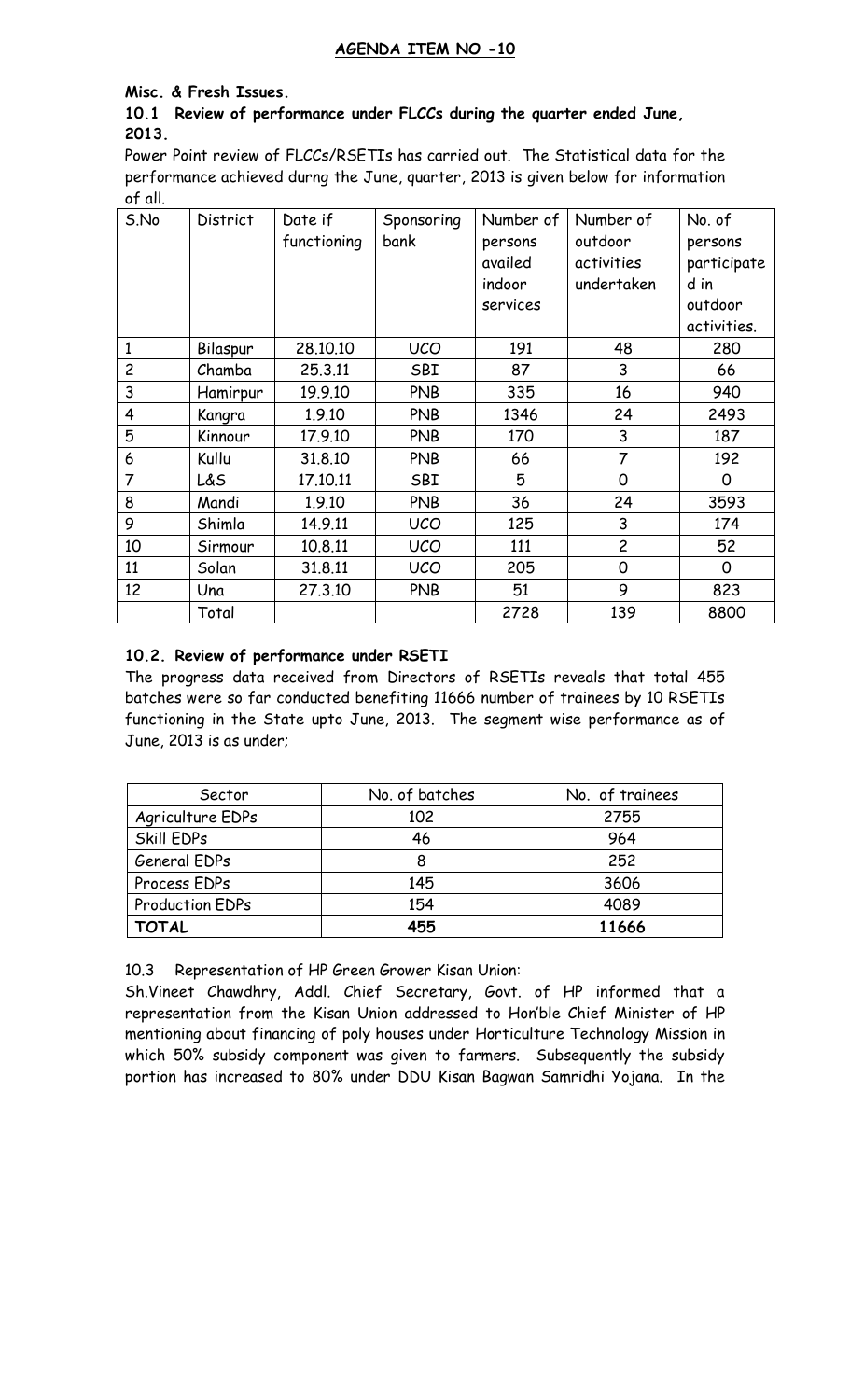earlier scheme the rate of interest was charged on higher side and Kisan Union is insisting to offer OTS to settle their overdues/NPAs. Due to delayed receipt of request the issue was not listed in the agenda and Convenor Banks has been advised to collect requisite information from concerned banks and place the latest position in the next meeting.

(Action: Convenor Bank)

**THE MEETING ENDED WITH A VOTE OF THANKS TO THE CHAIR.**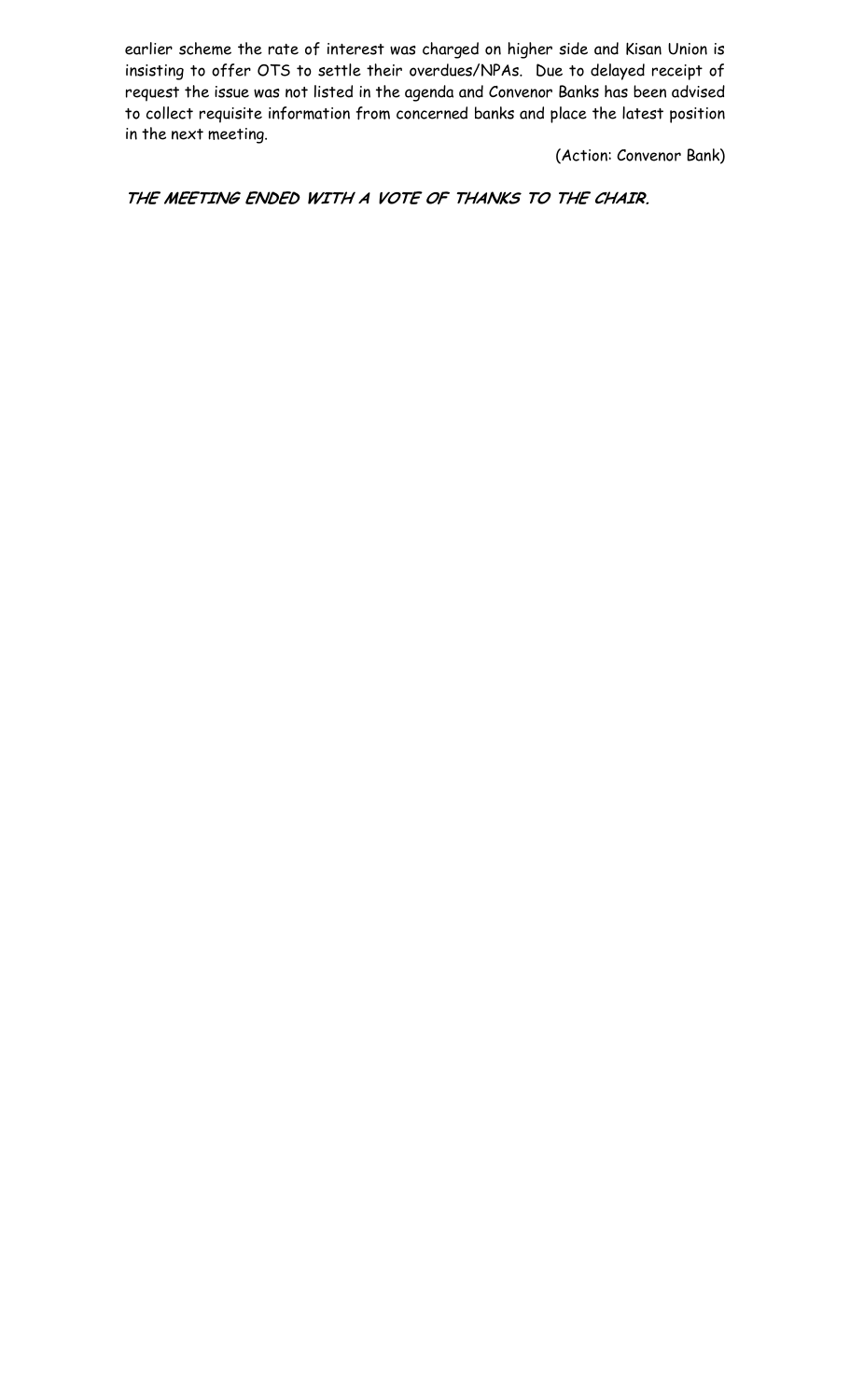## **129th STATE LEVEL BANKERS COMMITTEE MEETING OF HIMACHAL PRADESH HELD ON 28TH SEPT, 2013 AT REGENCY HALL HOTEL HOLIDAY HOME SHIMLA.**

|              |             | <b>List of Participants</b>                                                           |
|--------------|-------------|---------------------------------------------------------------------------------------|
| $\mathbf{I}$ | Chief Guest | SH. SUDRIPTA ROY, IAS<br>Chief Secretary to the Govt. of HP                           |
| II.          | Chairman    | <b>SH. ARUN KAUL</b><br>CHAIRMAN & MANAGING DIRECTOR,<br><b>UCO Bank</b>              |
|              | <b>MOF</b>  | SH. ALOK PANDE, IAS<br>Director, Deptt. of Financial Services,<br>MOF, GoI New Delhi. |

#### III **Government of Himachal Pradesh & Related Agencies:**

#### **SARVASHRI:**

.

| $\mathbf{1}$   | Vineet Chawdhary, IAS                                        | Addl. Chief Secretary- IPH/IT, Govt. of HP,            |  |  |  |  |  |  |
|----------------|--------------------------------------------------------------|--------------------------------------------------------|--|--|--|--|--|--|
|                |                                                              | Shimla                                                 |  |  |  |  |  |  |
| $\overline{c}$ | Amandeep Gasrg, IAS                                          | Spl. Secy. Finance, Govt. of HP, Shimla                |  |  |  |  |  |  |
| 3              | J. C. Chauhan, IAS                                           | Spl. Secy-cum-Director(RD), Govt. of HP, Shimla        |  |  |  |  |  |  |
| $\overline{4}$ | Dy. Director Industries, Govt. of HP, Shimla<br>R. R. Patyal |                                                        |  |  |  |  |  |  |
| 5              | S.C.Negi, IAS                                                | Director, SOMA, Deptt. of SJ&E, Govt. of<br>HP, Shimla |  |  |  |  |  |  |
| 6              | Dr.C.P.Sharma                                                | Joint Director, Urban Dev, Govt. of HP, Shimla         |  |  |  |  |  |  |
| $\overline{7}$ | Dr. J.C.Rana                                                 | Director Agriculture, Govt. of HP, Shimla              |  |  |  |  |  |  |
| 8              | Deva Singh Negi                                              | Director Land Records, , Govt. of HP, Shimla           |  |  |  |  |  |  |
| 9              | Robin George                                                 | PD, NRLM, Govt. of HP, Shimla                          |  |  |  |  |  |  |
| 10             | Dr.I.D.Gupta                                                 | Jt. Director, Horticulture, Govt. of HP, Shimla        |  |  |  |  |  |  |
| 11             | K.S.Dhaulta                                                  | Joint Registrar, Deptt. of Coop. HP Govt. Shimla       |  |  |  |  |  |  |
| 12             | Anil Semwal                                                  | Dy. Director, IT, Govt. of HP, Shimla                  |  |  |  |  |  |  |
| 13             | Amit Singh                                                   | UDIAI Consultant, Deptt., of IT, Shimla                |  |  |  |  |  |  |
| 14             | Rajeev Sharma                                                | CEO, NRLM, HP Govt. Shimla                             |  |  |  |  |  |  |
| 15             | S.C.Kapur                                                    | Thematic Expert, NLRLM, Govt. of HP, Shimla            |  |  |  |  |  |  |
| 16             | Sushma Watts                                                 | Jt.Director, Women & Child Dev. Govt. of HP,<br>Shimla |  |  |  |  |  |  |
| 17             | Ranjit Singh                                                 | Res, Civil Supplies, HP Govt. Shimla                   |  |  |  |  |  |  |
| 18             | Rajiv Kumar                                                  | Asst. Director, MSME, DI, Solan                        |  |  |  |  |  |  |
| 19             | Gopal Prasad                                                 | State Director, KVIC, Shimla                           |  |  |  |  |  |  |
| 20             | Sanjeev Justa                                                | Nodal Officer, KVIC, Shimla                            |  |  |  |  |  |  |
| 21             | Anil Goma                                                    | I&PR, HP Govt. of HP, Shimla                           |  |  |  |  |  |  |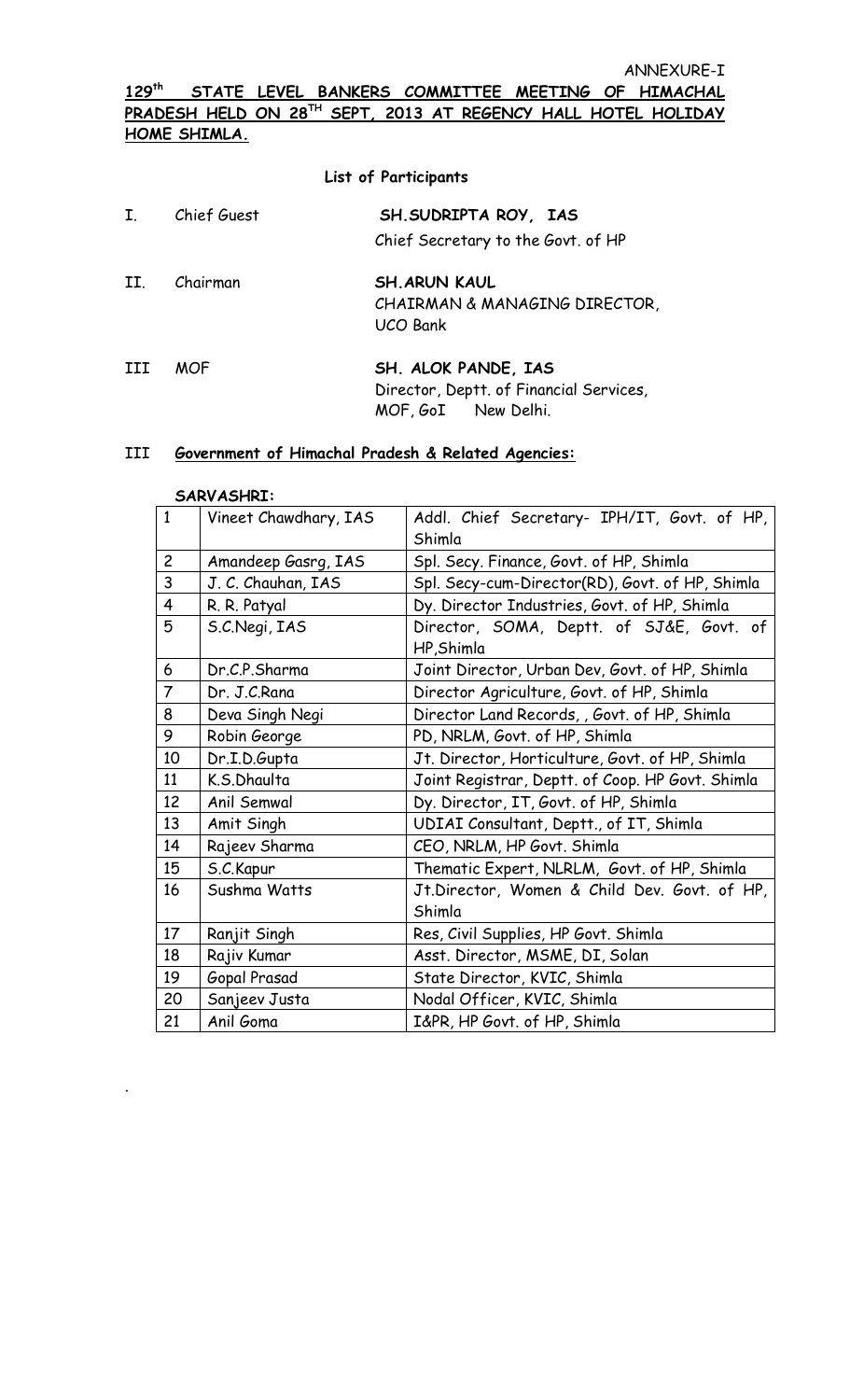## **IV RESERVE BANK OF INDIA, NABARD, NHB,SIDBI**

SARVASHRI:

|                | I.S.Negi         | GM, RBI, Shimla                |
|----------------|------------------|--------------------------------|
| $\overline{c}$ | G. Nagabhushanam | DGM, NBARD, Shimla             |
|                | T. C.Verma       | AGM. RBI, Shimla.              |
| $\overline{4}$ | Ravi Rawal       | Manager, RBI, Shimla           |
| 5              | Naveen Kumar     | Asst. Advisor, RBI, Chandigarh |
| 6              | Deepak Khalus    | Asst, Manager, NABARD, Shimla  |

# **V LEAD DISTRICT MANAGERS:**

|                | SARVASHRI          |               |
|----------------|--------------------|---------------|
| 1              | K.C.Sharma         | LDM-Bilaspur  |
| $\overline{c}$ | L.R. Thakur        | LDM-Chamba    |
| 3              | P.K.Agarwal        | LDM-Hamirpur  |
| $\overline{4}$ | Jai Prakash Panwar | LDM-Kinnour   |
| 5              | R.S.Rohil          | LDM - Kangra  |
| 6              | P.K.Walia          | LDM - kullu   |
| $\overline{7}$ | Amar Singh Thakur  | LDM-Mandi     |
| 8              | RakeshVerma        | LDM-Sirmaur   |
| 9              | Kartar Singh       | LDM-Shimla    |
| 10             | K.K.Verma          | LDM-Solan (O) |
| 11             | B.S.Saini          | LDM-Una       |
| 12             | D.S.Warpa          | LDM-L&S       |

## **VI COMMERCIAL BANKS:**

#### SARVASHRI

| $\mathbf{1}$   | Dr.S.K.Nandi           | General Manager & Convenor, SLBC. UCO Bank, |  |  |  |  |  |  |  |  |  |
|----------------|------------------------|---------------------------------------------|--|--|--|--|--|--|--|--|--|
| $\overline{c}$ | Vinay Kumar            | General Manager (Field), PNB, Shimla        |  |  |  |  |  |  |  |  |  |
| 3              | U.C.Sharma             | DGM, UCO Bank, Zonal Office, Shimla         |  |  |  |  |  |  |  |  |  |
| 4              | K.L.Garg               | General Manager, IDBI Bank, Chandigarh.     |  |  |  |  |  |  |  |  |  |
| 5              | R.K.Arora              | DGM, SBOP, Shimla                           |  |  |  |  |  |  |  |  |  |
| 6              | V.K.Goyal              | DGM, PNB, Circle Office, Shimla             |  |  |  |  |  |  |  |  |  |
| $\overline{7}$ | V.K.Mahendru           | DGM, CBI, Shimla                            |  |  |  |  |  |  |  |  |  |
| 8              | M.K.Bedi               | DGM, Dena Bank, Chandigarh                  |  |  |  |  |  |  |  |  |  |
| 9              | Biswajit Bandyopadhyay | DGM & Chief RM, United Bank of<br>India,    |  |  |  |  |  |  |  |  |  |
|                |                        | Chandigarh                                  |  |  |  |  |  |  |  |  |  |
| 10             | V.P.Sharma             | RM, SBI, Shimla                             |  |  |  |  |  |  |  |  |  |
| 11             | Pardeep Chauhan        | Dy.Regional Mangaer, CBI, Shimla            |  |  |  |  |  |  |  |  |  |
| 12             | Manjeet Singh          | AGM, SBOP, Shimla                           |  |  |  |  |  |  |  |  |  |
| 13             | K.L.Sharma             | ZM, Bank of India, Chandigarh.              |  |  |  |  |  |  |  |  |  |
| 14             | T.N.Sharma             | AGM, UCO Bank, ZO, Dharmshala               |  |  |  |  |  |  |  |  |  |
| 15             | Markandey Yadav        | Chief Manager, UBI, Shimla                  |  |  |  |  |  |  |  |  |  |
| 16             | Rajni Kant             | DM, Canara Bank, Chandigarh.                |  |  |  |  |  |  |  |  |  |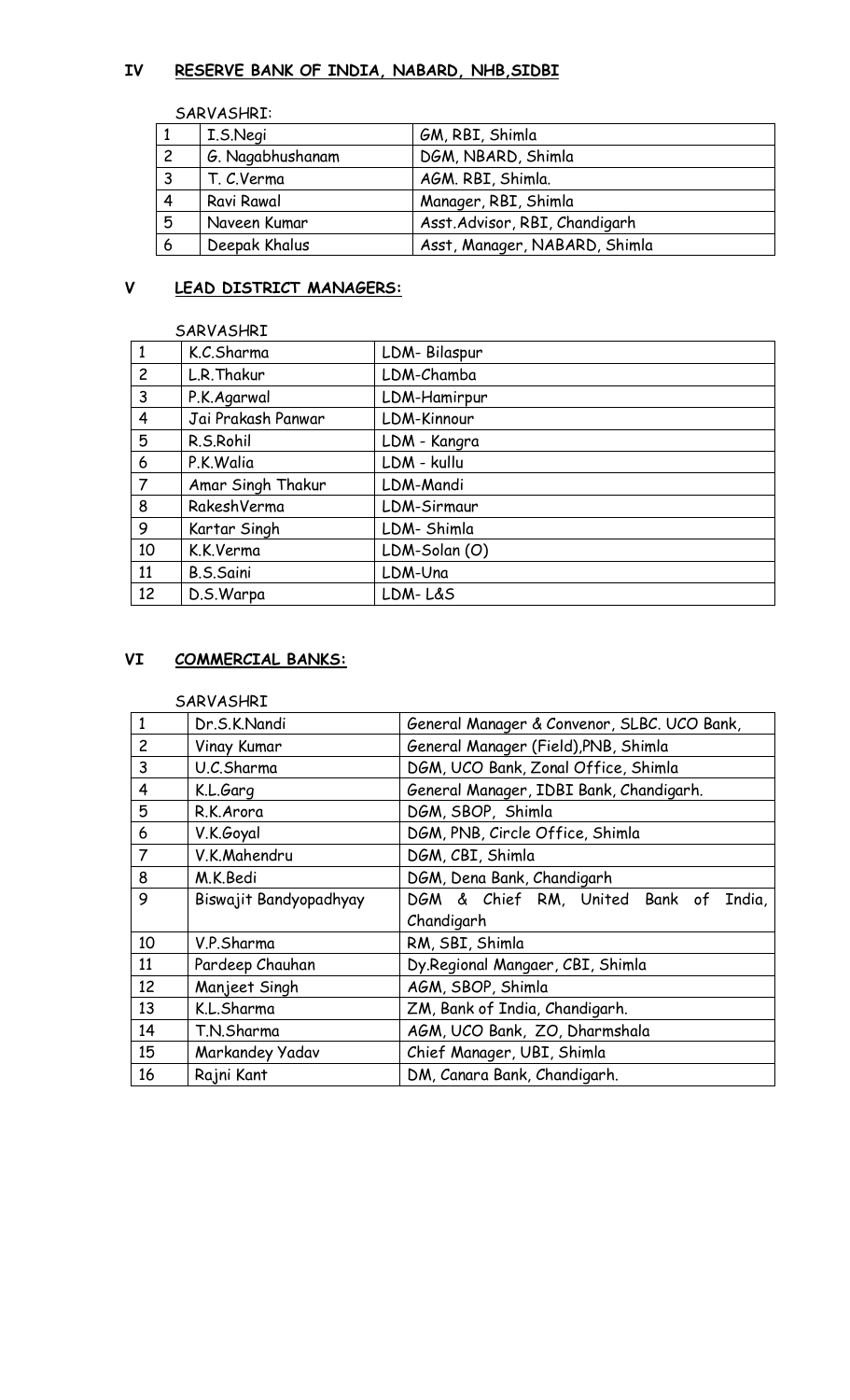| 17 | S.S.Negi        | Sr.Manager, OBC, Shimla                     |  |  |  |  |  |
|----|-----------------|---------------------------------------------|--|--|--|--|--|
| 18 | S.S.Kharbanda   | Chief Manager, P&SB, Shimla.                |  |  |  |  |  |
| 19 | Surjit Singh    | Chief Manager, Bank of Baroda, Shimla       |  |  |  |  |  |
| 20 | Mukesh Kumar    | Chief Manger, Allahabad Bank, shimlas       |  |  |  |  |  |
| 21 | Prem Lal        | Sr.Manager, IOB, Shimla                     |  |  |  |  |  |
| 22 | P.M.Swarup      | Chief Manager, IOB, Shimla                  |  |  |  |  |  |
| 23 | Manju Gupta     | AVP, J&K Bank,                              |  |  |  |  |  |
| 24 | Balram          | Manager, Syndicate Bank, Shimla             |  |  |  |  |  |
| 25 | SC Singh        | AM, Vijay Bank, Shimla                      |  |  |  |  |  |
| 26 | Chander MJohan  | Manager, AFD, Bank of India                 |  |  |  |  |  |
| 27 | Asheesh Negi    | Br.Manager, Andhra Bank, Shimla             |  |  |  |  |  |
| 28 | A.P.Bansal      | Chief Manager, SLBC, ZO, Shimla             |  |  |  |  |  |
| 29 | M.J.Amla        | Senior Manager, SLBC, UCO Bank, ZO, Shimla  |  |  |  |  |  |
| 30 | O.P.Panta       | Senior Manager, P&D, UCO Bank, ZO, Shimla   |  |  |  |  |  |
| 31 | Ravi Thakur     | Sr. Manager, Recovery, UCO Bank, ZO, Shimla |  |  |  |  |  |
| 32 | C.L.Sharma      | Sr.Manager, GAD, UCO Bank, ZO, Shimla       |  |  |  |  |  |
| 33 | Deepak Sharma   | Manager, UCO Bank, Solan                    |  |  |  |  |  |
| 34 | M.L.Sharma      | Manager, PS, UCO Bank, Shimla               |  |  |  |  |  |
| 35 | Jasbir S Rajput | Officer, SLBC, UCO Bank, ZO, Shimla         |  |  |  |  |  |
| 36 | A.K.Ghatak      | Officer, UCO Bank, ZO, Shimla               |  |  |  |  |  |
| 37 | Devinder Kalsi  | Officer, ZITC, UCO Bank, ZO, Shimla         |  |  |  |  |  |
| 38 | Gurdeep         | Officer, OL, UCO Bank, ZO, Shimla           |  |  |  |  |  |

# **VII COOPERATIVE & REGIONAL RURAL BANKS**:

SARVASHRI

|   | S.S.Negi         | GM, HP State Coop. Bank, Shimla |
|---|------------------|---------------------------------|
|   | H.S.Bhully       | AGM, KCCB, Dharmshala           |
| ີ | Dr. D. R. Sharma | MD, JCCB, Solan                 |
|   | S.K.Sharma       | Chairman, HPGB, Mandi           |
| 5 | R.N.Jamalta      | Manager, Loan LDB, Shimla       |

# **VII PRIVATE BANKS**:

|   | 'HRI<br>SAPV.                 |                    |
|---|-------------------------------|--------------------|
| - | Sapra<br>\run<br>$\mathbf{r}$ | ICICI Bank, Shimla |